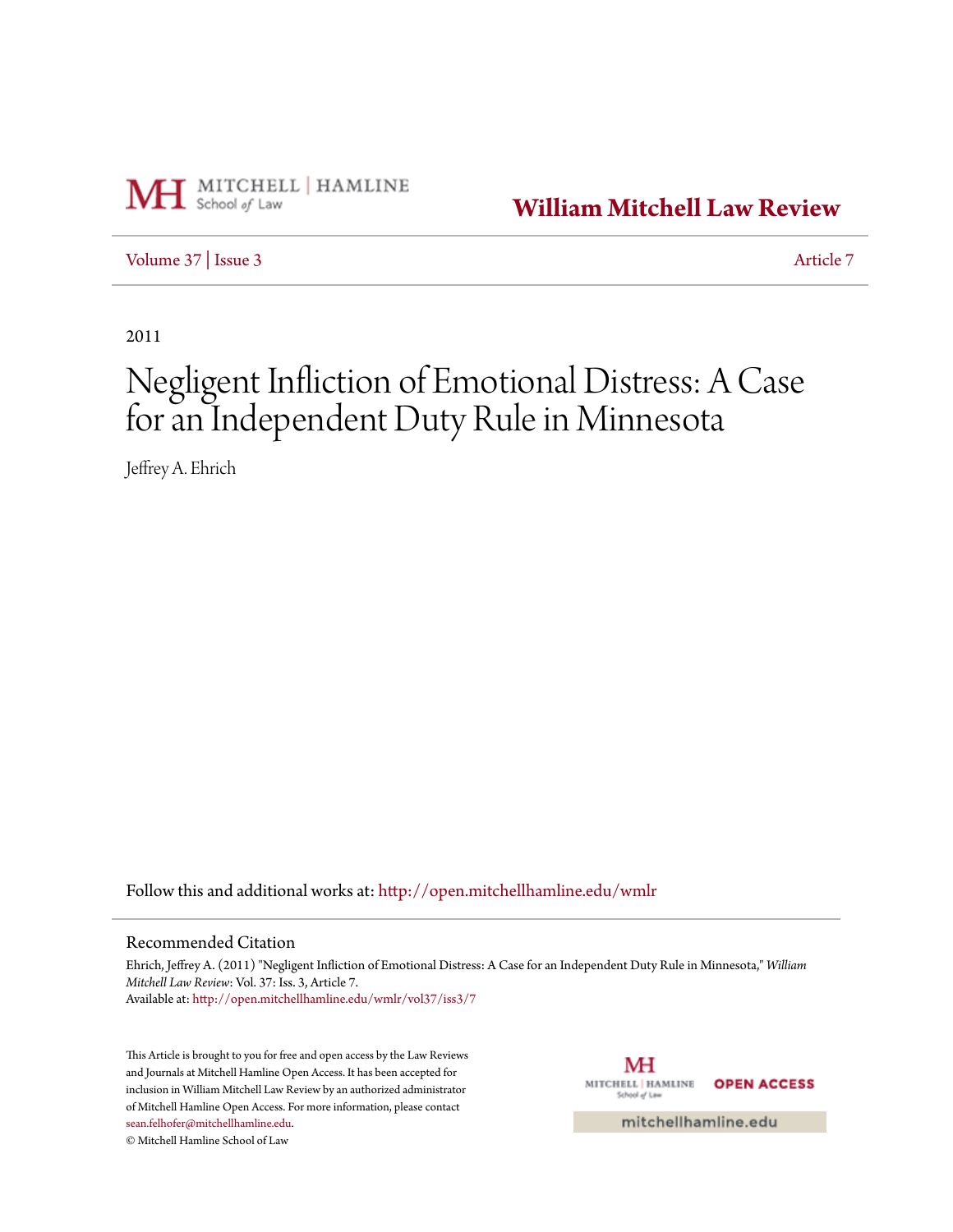# **NEGLIGENT INFLICTION OF EMOTIONAL DISTRESS: A CASE FOR AN INDEPENDENT DUTY RULE IN MINNESOTA**

Jeffrey A. Ehrich†

| L   |                                                                   |  |
|-----|-------------------------------------------------------------------|--|
| H.  | A BRIEF OVERVIEW OF MINNESOTA LAW ON NEGLIGENTLY                  |  |
|     |                                                                   |  |
| HI. |                                                                   |  |
|     | An Introduction to the Independent Duty Rule 1409<br>А.           |  |
|     | B. Different Formulations of the Independent Duty Rule 1412       |  |
|     |                                                                   |  |
|     |                                                                   |  |
|     |                                                                   |  |
|     | IV. A CASE FOR AN INDEPENDENT DUTY RULE IN MINNESOTA 1428         |  |
|     | Suitability of an Independent Duty Rule Under Minnesota<br>А.     |  |
|     |                                                                   |  |
|     | The Tortured Evolution of Minnesota's Direct Invasion<br>В.       |  |
|     |                                                                   |  |
|     | Redefining the Limits of NIED Recovery in Direct Invasion<br>C.   |  |
|     |                                                                   |  |
|     | Proposed Guidelines for Identifying Categories of Protected<br>D. |  |
|     |                                                                   |  |
|     | 1. Does the Relevant Industry Recognize a Standard of             |  |
|     | Care that Requires the Defendant to Prevent Emotional             |  |
|     |                                                                   |  |
|     | 2. Does the Legal Interest Involve a Highly Emotional             |  |
|     |                                                                   |  |
|     | 3. Is There a Special Relationship Between the Plaintiff          |  |
|     |                                                                   |  |
|     |                                                                   |  |

1

† Mr. Ehrich is an attorney at Alliant Techsystems, Inc., assigned to its Security and Sporting Division. He formerly clerked for Justice Sam Hanson, Minnesota Supreme Court, and was a litigation associate at Leonard, Street and Deinard, P.A., practicing primarily in the areas of tort and insurance coverage litigation. Mr. Ehrich is a 2005 *magna cum laude* graduate of William Mitchell College of Law.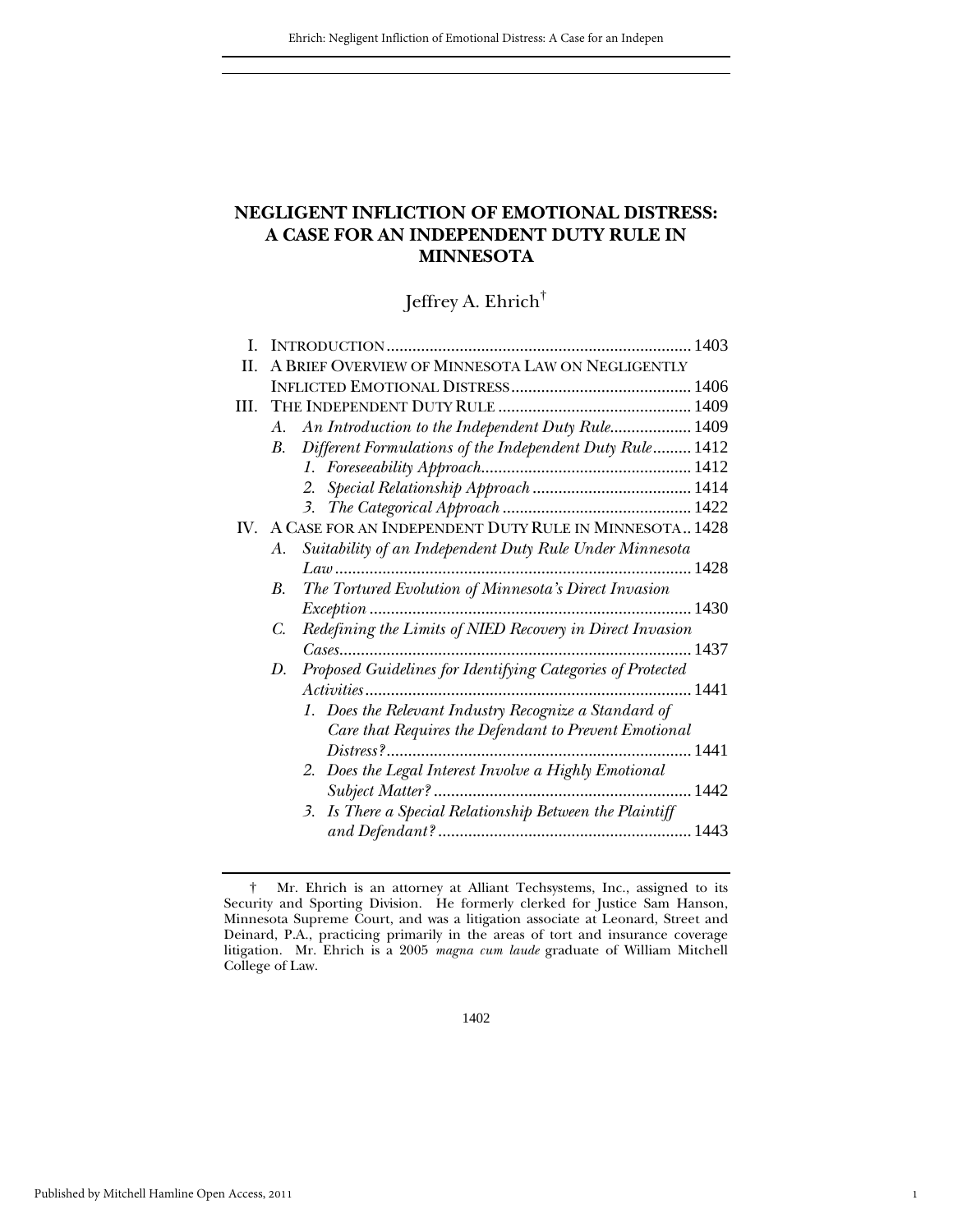| 4. Is the Occurrence of Emotional Distress a Foreseeable    |  |
|-------------------------------------------------------------|--|
|                                                             |  |
| 5. Is the Injury Likely to be Experienced by an Appreciable |  |
| Number of the Population, as Opposed to the Rare,           |  |
| Idiosyncratic Hypersensitive, or Unusual Minority? 1444     |  |
| 6. Is the Category Narrowly Defined to Ensure               |  |
|                                                             |  |
| 7. Have Other Jurisdictions Recognized a Duty for that      |  |
|                                                             |  |
| 8. Do Other Considerations Provide Guarantees of the        |  |
| Genuineness and Materiality of the Emotional                |  |
|                                                             |  |
| 9. Do Strong Countervailing Public Policy Considerations    |  |
| Militate Against Imposing a Duty?  1447                     |  |
| CLUSION                                                     |  |

#### I. INTRODUCTION

However articulated, the law of negligent infliction of emotional distress (NIED)

[I]s fundamentally concerned with striking a balance between two opposing objectives: first, promoting the underlying purpose of negligence law––that of compensating persons who have sustained emotional injuries attributable to the wrongful conduct of others; and second, avoiding the trivial or fraudulent claims that have been thought to be inevitable due to the subjective nature of these injuries. $1$ 

The challenge is to refine "principles of liability to remedy violations of reasonable care while avoiding speculative results or punitive liability."<sup>2</sup> Courts are often skeptical of mental anguish damages because they are easy to fabricate and exaggerate, and difficult to confirm, measure, and quantify. Accordingly, most courts recognize that there is generally no duty to avoid negligently inflicting emotional distress on others unless the activity falls within a narrow exception. $^{\mathrm{3}}$ 

 <sup>1.</sup> Camper v. Minor, 915 S.W.2d 437, 440 (Tenn. 1996).

 <sup>2.</sup> Portee v. Jaffee, 417 A.2d 521, 526 (N.J. 1980).

 <sup>3.</sup> *E.g.,* Potter v. Firestone Tire & Rubber Co., 863 P.2d 795, 807 (Cal. 1993) ("There is no duty to avoid negligently causing emotional distress to another . . . ."); Boyles v. Kerr, 855 S.W.2d 593, 594–96 (Tex. 1993) (rejecting the contention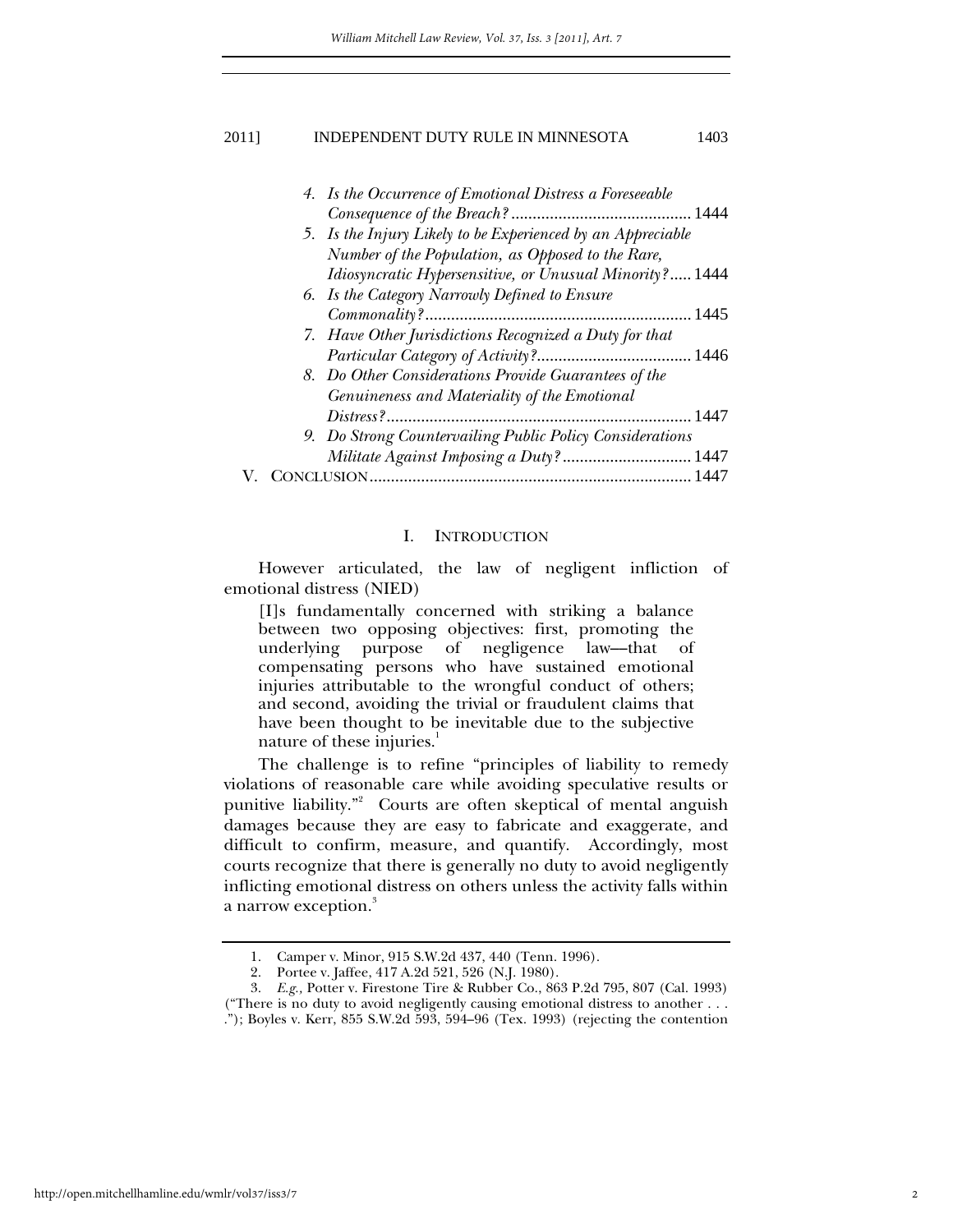Under Minnesota law, unless specifically authorized by statute the only exceptions to this general "no duty rule" are where (1) the emotional distress arose out of a physical injury (the "physical injury" rule); (2) the emotional distress arose out of the plaintiff's exposure to physical danger (the "zone of danger" rule); and (3) "there has been some conduct on the part of defendant constituting a direct invasion of the plaintiff's rights such as that constituting slander, libel, malicious prosecution, seduction, or other like willful, wanton, or malicious conduct" (the "direct invasion" rule).<sup>4</sup>

An increasing trend in other jurisdictions is to recognize a duty to avoid negligently causing emotional distress, independent of a physical injury or danger of physical injury, where the defendant violates some legal interest of the plaintiff involving a highly emotional subject matter.<sup>5</sup> Types of activities typically triggering this rule include misdiagnosing serious diseases,<sup>6</sup> psychological malpractice,<sup>7</sup> injuring a baby during or shortly after delivery,<sup>8</sup> and mishandling corpses.<sup>9</sup> This article refers to the rule adopted in these cases as the "independent duty rule." Although there is little consensus on how to define the scope of the independent duty rule, cases applying the rule can be generally grouped into three categories: (1) cases finding an independent

that there is a general duty to avoid negligently inflicting emotional distress on others); Gates v. Richardson, 719 P.2d 193, 195 (Wyo. 1986) ("[Traditionally t]here was no duty with respect to negligent acts which caused purely mental harm where there was no impact or threat of impact upon someone in the zone of danger.").

 <sup>4.</sup> Lickteig v. Alderson, Ondov, Leonard & Sween, P.A., 556 N.W.2d 557, 560 (Minn. 1996).

 <sup>5.</sup> Because independent duty cases typically involve breaching a duty owed directly to the plaintiff, they are distinguishable from bystander cases, where the plaintiff only witnesses the breach against the directly impacted victim. *See also*  Burgess v. Superior Court, 831 P.2d 1197, 1200 (Cal. 1992) ("[Bystander cases] all arise in the context of physical injury or emotional distress caused by the negligent conduct of a defendant with whom the plaintiff had no preexisting relationship, and to whom the defendant had not previously assumed a duty of care beyond that owed to the public in general."); Chizmar v. Mackie, 896 P.2d 196, 204 (Alaska 1995) (quoting *Burgess* for the same proposition); Sacco v. High Country Indep. Press, Inc., 896 P.2d 411, 419 (Mont. 1995) ("Bystander victims are those who observe the injury or death of another person and suffer resultant emotional distress."). This article does not address bystander recovery.

 <sup>6.</sup> *E.g*., *Chizmar*, 896 P.2d at 205.

 <sup>7.</sup> *E.g*., Gracey v. Eaker, 837 So. 2d 348, 358 (Fla. 2002).

 <sup>8.</sup> *E.g*., Taylor v. Baptist Med. Ctr., Inc., 400 So. 2d 369, 374 (Ala. 1981).

 <sup>9.</sup> *E.g*., Larson v. Chase, 47 Minn. 307, 312, 50 N.W. 238, 240 (1891).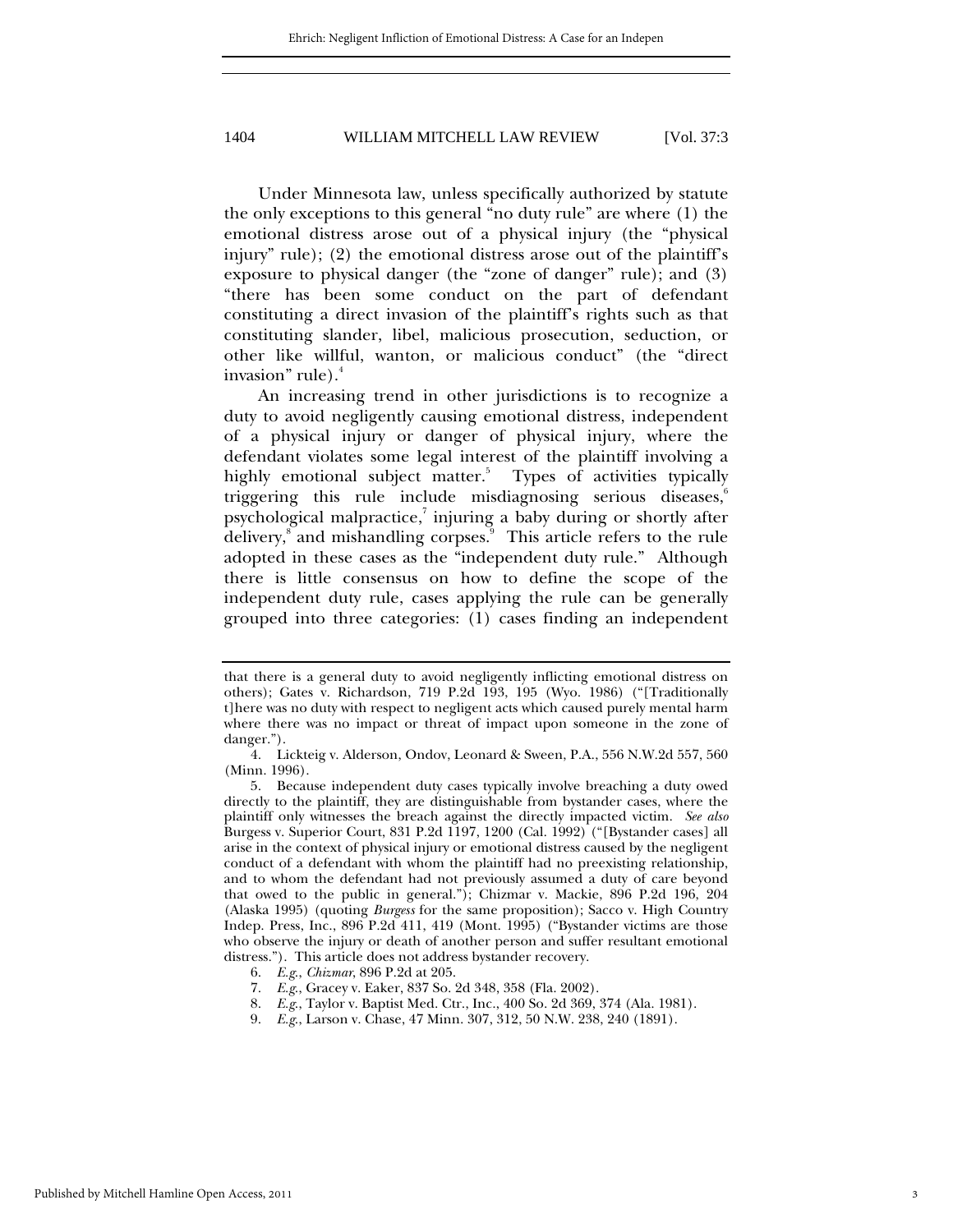duty because of a special relationship between the parties;  $(2)$ cases finding an independent duty because emotional distress was a foreseeable consequence of the breach;<sup>11</sup> and (3) cases finding an independent duty for specified categories of emotionally-charged activities as a matter of public policy.<sup>12</sup> A tentative draft of the Restatement (Third) of Torts: Liability for Physical and Emotional Harm (Third Restatement) endorses this third approach.<sup>13</sup>

This article provides a brief overview of Minnesota law on recovering damages for emotional distress,<sup>14</sup> collects and summarizes foreign authorities endorsing and defining the independent duty rule, $15$  and advocates for adopting a narrow independent duty rule in Minnesota.<sup>16</sup> If carefully constructed, the independent duty rule is more consistent with the roots of Minnesota law on emotional distress claims, better serves the general principle of providing compensation for legitimate injuries, adequately guards against frivolous claims reaching juries, does not upset any of the justifications traditionally cited for denying NIED recovery, and makes sense from a public policy standpoint.

The proposed rule takes an approach similar to that tentatively endorsed by the Third Restatement, but would include guidelines for courts when defining categories of protected activities.<sup>17</sup> Some courts have borrowed the guidelines that many courts use when determining whether to make an exception to the general duty rule in physical injury cases.<sup>18</sup> These guidelines, however, do not adequately advance the main objective in defining categories of activities deserving of protection from negligently inflicted emotional distress—providing a threshold guarantee that only genuine emotional injuries can reach juries. Accordingly, courts

 18. *E.g*., Kallstrom v. United States, 43 P.3d 162, 167 (Alaska 2002); Burgess v. Superior Court, 831 P.2d 1197, 1205–09 (Cal. 1992); Friedman v. Merck & Co., 131 Cal. Rptr. 2d 885, 891 (Ct. App. 2003) (citing Rowland v. Christian, 443 P.2d 561, 564 (Cal. 1968)); Larsen v. Banner Health Sys., 81 P.3d 196, 203–04 (Wyo. 2003).

 <sup>10.</sup> *See infra* Part III.B.1*.*

 <sup>11.</sup> *See infra* Part III.B.2.

 <sup>12.</sup> *See infra* Part III.B.3*.*

 <sup>13.</sup> *See* RESTATEMENT (THIRD) OF TORTS: LIAB. FOR PHYSICAL & EMOTIONAL HARM § 46(b) (Tentative Draft No. 5, 2007).

 <sup>14.</sup> *See infra* Part II.

 <sup>15.</sup> *See infra* Part III.

 <sup>16.</sup> *See infra* Part IV.

 <sup>17.</sup> *See infra* Part IV.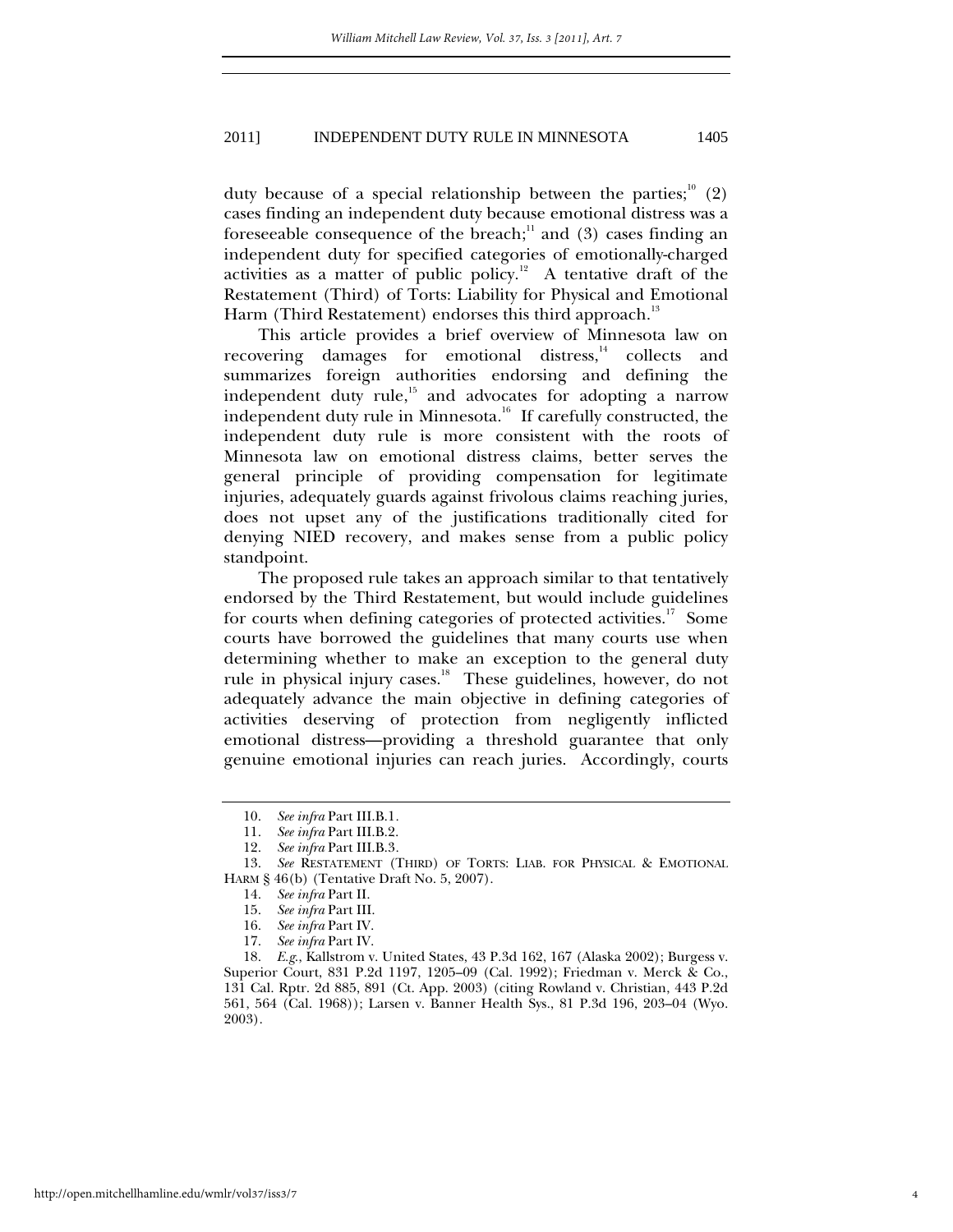should analyze whether there is a duty to avoid negligently inflicting emotional distress on a categorical basis—as opposed to examining the facts of each individual case—by considering a number of factors:

1. Does the relevant industry recognize a standard of care that requires the defendant to prevent emotional distress? 2. Does the legal interest involve a highly emotional subject matter?

3. Is there a special relationship between the plaintiff and defendant?

4. Is the occurrence of emotional distress a foreseeable consequence of the breach?

5. Is the injury likely to be experienced by an appreciable number of the population, as opposed to a rare, idiosyncratic, hypersensitive or unusual minority?

6. Is the category narrowly defined to ensure commonality?

7. Have other jurisdictions recognized a duty for that particular category of activity?

8. Do other circumstances provide some guarantee that claims of emotional distress will be genuine and material?

9. Do strong countervailing public policy considerations militate against imposing a duty?

These factors are designed to reduce trivial or speculative claims, while providing a threshold guarantee that claims of emotional distress arising out of a protected category of activities are genuine.

# II. A BRIEF OVERVIEW OF MINNESOTA LAW ON NEGLIGENTLY INFLICTED EMOTIONAL DISTRESS

As in most states, Minnesota disfavors claims seeking damages for emotional distress.<sup>19</sup> Because psychological injury can be highly subjective and easily feigned, the Minnesota Supreme Court has explained that allowing recovery without an accompanying physical injury presents the potential for speculative, trivial, exaggerated, and/or contrived claims reaching a jury.<sup>20</sup> Accordingly, Minnesota

 <sup>19.</sup> Hubbard v. United Press Int'l, Inc., 330 N.W.2d 428, 437 (Minn. 1983) ("Tort claims seeking damages for mental distress generally have not been favored in Minnesota.").

 <sup>20.</sup> Lickteig v. Alderson, Ondov, Leonard & Sween, P.A., 556 N.W.2d 557, 560 (Minn. 1996); Garvis v. Emp'rs Mut. Cas. Co., 497 N.W.2d 254, 257 n.3 (Minn.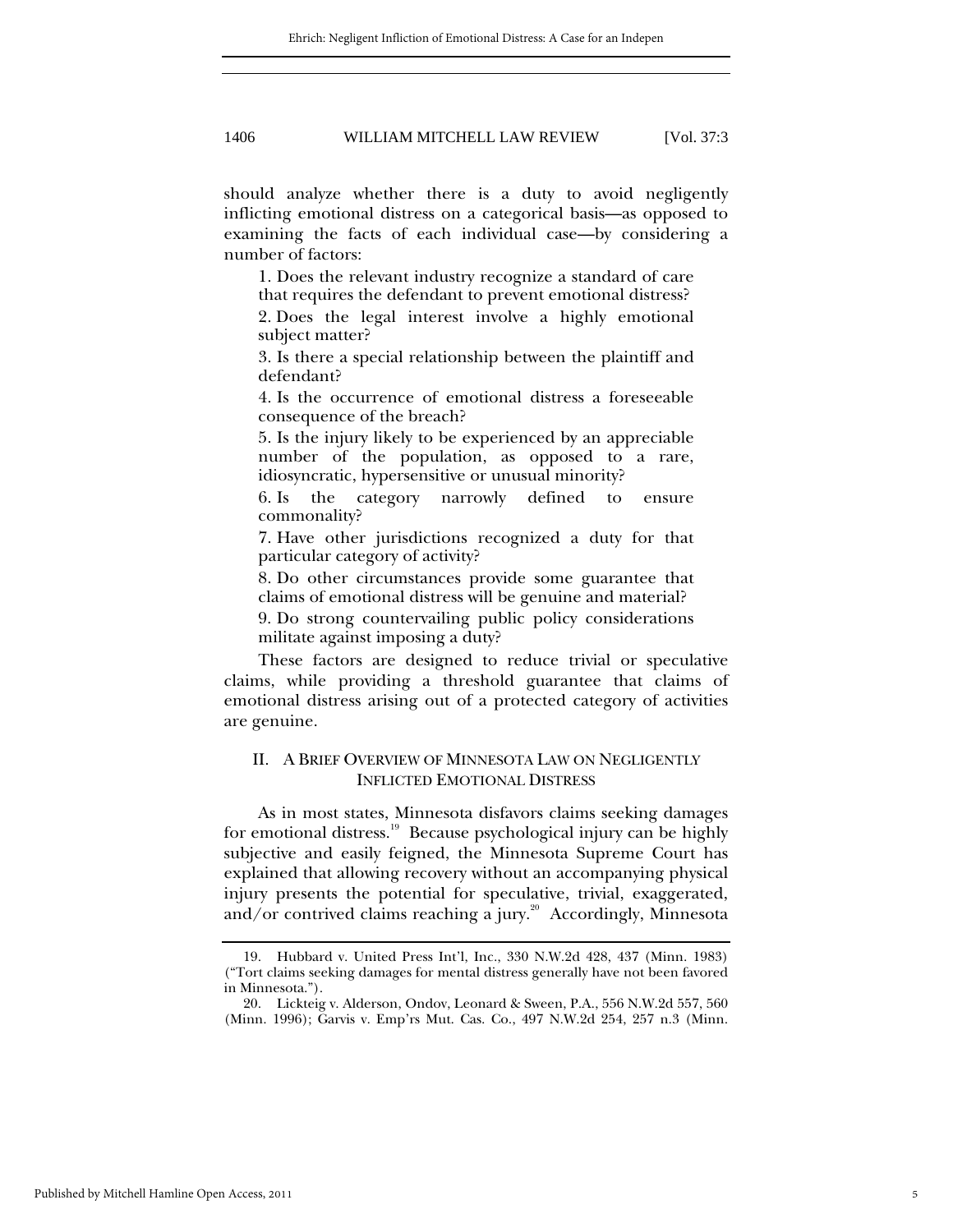law restricts "the availability of such damages to those plaintiffs who prove that emotional injury occurred under circumstances tending to guarantee its genuineness."<sup>21</sup> Minnesota courts currently recognize only three such circumstances.<sup>22</sup> Each has roots dating

 21. *Hubbard*, 330 N.W.2d at 438 ("Our past reluctance to provide a direct remedy through the recognition of an independent tort reflects a policy consideration that an independent claim of mental anguish is speculative and so likely to lead to fictitious allegations that there is a considerable potential for abuse of the judicial process."). Minnesota law also requires that the emotional distress be premised upon a "physical manifestation." Leaon v. Washington Cnty., 397 N.W.2d 867, 875 (Minn. 1986). The threshold guarantees of trustworthiness that justify imposing an independent duty provide a substantial basis to depart from this archaic and rather arbitrary "physical manifestation" requirement. *See*  Gammon v. Osteopathic Hosp. of Me., Inc., 534 A.2d 1282, 1284 (Me. 1987) ("[T]he requirement of physical manifestation of mental distress was both overinclusive . . . and underinclusive . . . ." (citing Culbert v. Sampson's Supermarkets, Inc., 444 A.2d 433, 437 (Me. 1982))); Bass v. Nooney Co., 646 S.W.2d 765, 771 (Mo. 1983) ("[T]he requirement of physical injury resulting from the emotional distress merely meant the replacement of one arbitrary, artificial rule with another which was only somewhat less restrictive."); Boorman v. Nev. Med. Cremation Soc'y, 236 P.3d 4, 8 (Nev. 2010) ("[O]ur historical concern that emotional distress must be demonstrated by some physical manifestation of emotional distress is not implicated in this context. We need not question the trustworthiness of an individual's emotional anguish in cases involving desecration of a loved one's remains."); Sinn v. Burd, 404 A.2d 672, 679 (Pa. 1979) ("Advancements in modern science lead us to . . . conclude that psychic injury is capable of being proven despite the absence of a physical manifestation of such injury."); RESTATEMENT (THIRD) OF TORTS: LIAB. FOR PHYSICAL & EMOTIONAL HARM § 46 cmt. g (Tentative Draft No. 5, 2007) ("The requirements that the harm be serious, that the circumstances of the case be such that a reasonable person would suffer serious harm, and that there be credible evidence that the plaintiff has suffered such harm better serve the purpose of screening claims than a requirement of physical consequences."). The physical manifestation and other requirements related to the extent of the damages suffered are beyond the scope of this article.

 22. *Lickteig*, 556 N.W.2d at 560 (recognizing recovery for negligent infliction of emotional distress if (1) the plaintiff "suffers a physical injury as a result of another's negligence"; (2) the plaintiff "was actually exposed to physical harm as a result of the negligence of another (the 'zone-of-danger' rule)"; and (3) where "there has been a 'direct invasion of the plaintiff's rights such as that constituting slander, libel, malicious prosecution, seduction, or other like willful, wanton, or malicious conduct.'" (quoting State Farm Mut. Auto. Ins. Co. v. Village of Isle, 265 Minn. 360, 368, 122 N.W.2d 36, 41 (1963))). Although no Minnesota court has expressly framed this as a duty issue, courts from other jurisdictions have properly analyzed whether NIED damages can reach a jury under the rubric of the duty analysis. *See, e.g*., Potter v. Firestone Tire & Rubber Co., 863 P.2d 795, 807 (Cal.

<sup>1993);</sup> *see also* Francis v. W. Union Tel. Co., 58 Minn. 252, 261–62, 59 N.W. 1078, 1080 (1894) ("The suffering of one under precisely the same circumstances would be no test of the suffering of another, and there being no possible standard by which such an injury can be even approximately measured, they are subject to many, if not most, of the objections to speculative damages which are universally excluded.").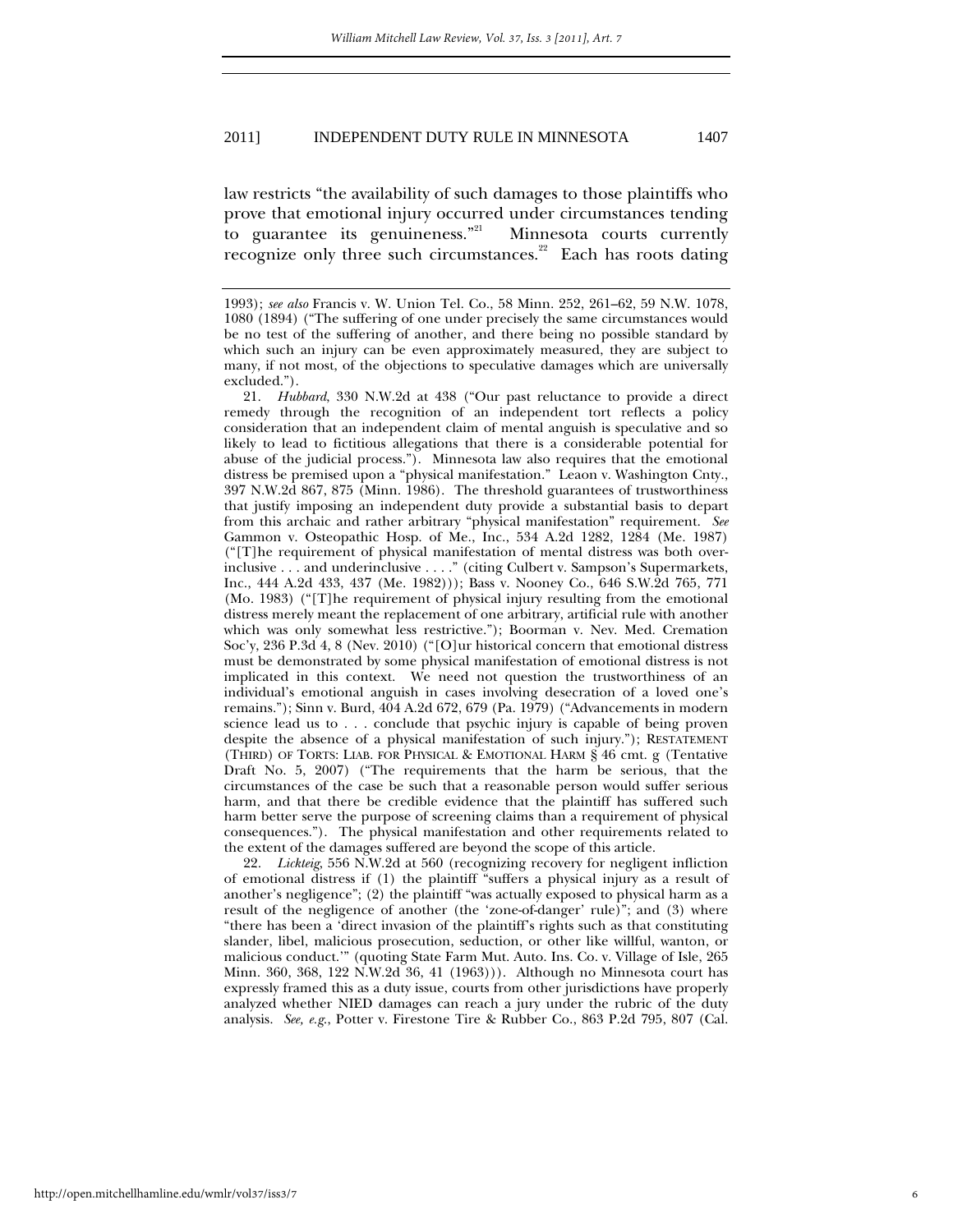back over a century.<sup>23</sup>

The Minnesota Supreme Court first recognized the right to recover damages for emotional distress in  $1886.<sup>24</sup>$  It confined recovery to "mental distress and anxiety which . . . is connected with the bodily injury, and is fairly and reasonably the plain consequence of such injury."25

Six years later, the court allowed emotional distress recovery without a physical impact where the plaintiff suffered fright from riding in a streetcar that nearly collided with a cable train.<sup>26</sup> This "zone of danger" basis of recovery has been limited over the years to require the plaintiff to show that he or she (1) was within the "zone of danger" of physical impact; (2) reasonably feared for his or her own safety; and (3) suffered severe emotional distress with attendant physical manifestations. $27$  This basis for recovery was also recently expanded to include a very limited bystander recovery rule for those whose emotional distress arose out of concern for the safety of others.<sup>28</sup>

 23. *See* Purcell v. St. Paul City Ry. Co., 48 Minn. 134, 137–39, 50 N.W. 1034, 1034–35 (1892) (creating the zone of danger exception); Larson v. Chase, 47 Minn. 307, 312, 50 N.W. 238, 240 (1891) (creating the direct invasion exception); Keyes v. Minneapolis & St. Louis Ry., 36 Minn. 290, 293, 30 N.W. 888, 889 (1886) (creating the physical injury exception).

24. *Keyes*, 36 Minn. at 293, 30 N.W. at 889.

25. *Id.*

*Purcell*, 48 Minn. at 137–39, 50 N.W. at 1034–35. The plaintiff's fright resulted in convulsions, a miscarriage, and later, an illness. *Id.*

27. *See* K.A.C. v. Benson, 527 N.W.2d 553, 557 (Minn. 1995).

 28. Engler v. Ill. Farmers Ins. Co., 706 N.W.2d 764, 770 (Minn. 2005). In order to recover for distress caused by fear for another's safety, the plaintiff must prove that he or she "(1) was in the zone of danger of physical impact; (2) had an objectively reasonable fear for her own safety; (3) had severe emotional distress with attendant physical manifestations; (4) stands in a close relationship to the third-party victim"; and (5) that "the defendant's conduct—the conduct that created an unreasonable risk of physical injury to the plaintiff—caused serious

<sup>1993) (</sup>recognizing that there is not a duty for one to avoid negligently inflicting emotional distress on another person in California); Rodrigues v. State, 472 P.2d 509, 518 (Haw. 1970) ("The cases contain the broad statement that there is no duty to refrain from the negligent infliction of mental distress. Thus the paramount issue is characterized as one of duty: whether the plaintiff's interest in freedom from mental distress is entitled to legal protection from Defendant's conduct." (citation omitted)); Boyles v. Kerr, 855 S.W.2d 593, 594–96 (Tex. 1993) (rejecting contention that there is a general duty to avoid negligently inflicting emotional distress on others); Gates v. Richardson, 719 P.2d 193, 195 (Wyo. 1986) ("[Traditionally t]here was no duty with respect to negligent acts which caused purely mental harm where there was no impact or threat of impact upon someone in the zone of danger."). This general rule will be referred to herein as the "no duty rule."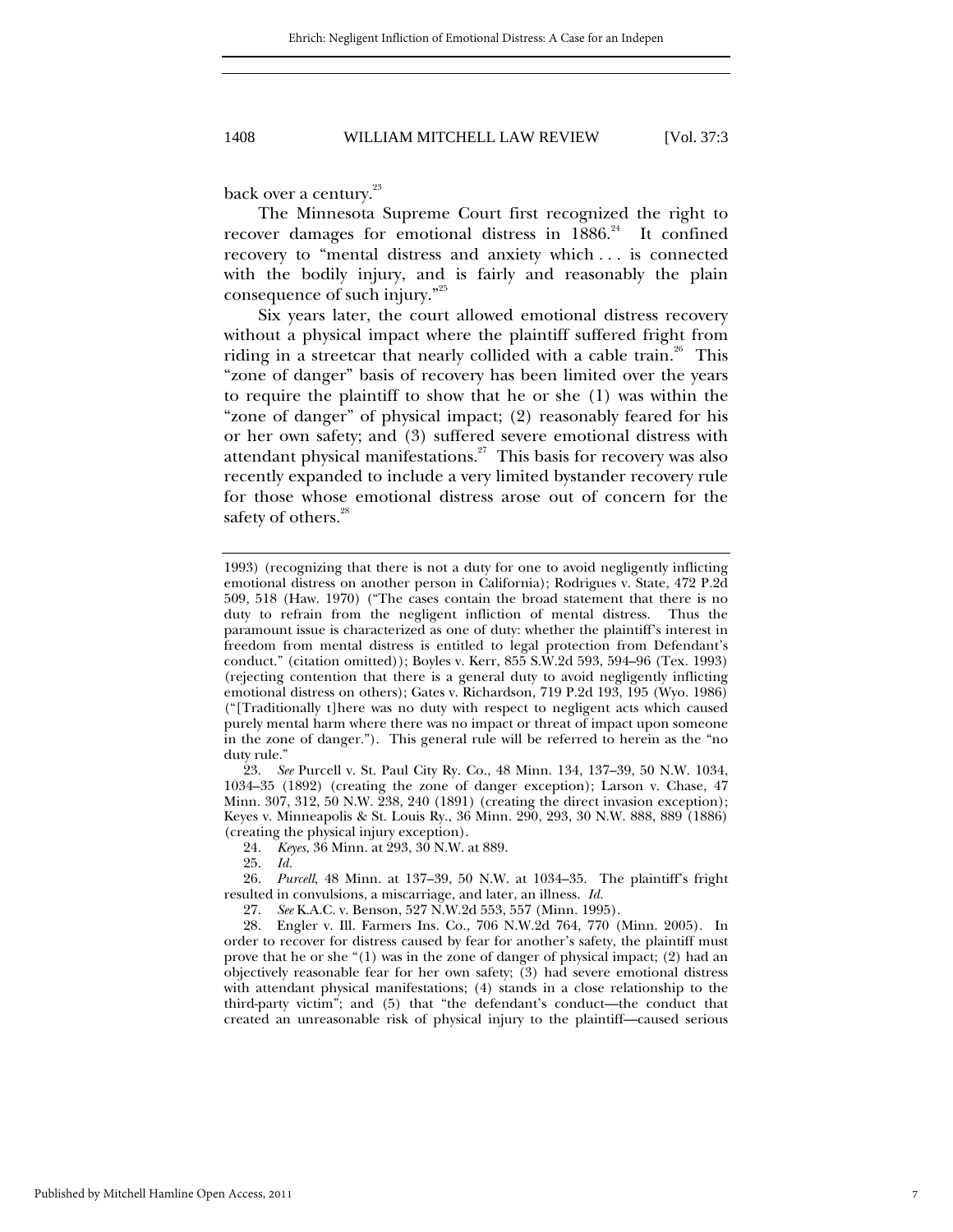Finally, in 1891 the supreme court expanded emotional distress recovery to situations where "the act complained of constitutes a violation of some legal right of the plaintiff."<sup>29</sup> As discussed in more detail in Part IV, this "direct invasion" exception has evolved over the years to only allow recovery in cases involving "slander, libel, malicious prosecution, seduction, or other [invasions] like willful, wanton, or malicious misconduct."<sup>30</sup>

#### III. THE INDEPENDENT DUTY RULE

#### *A. An Introduction to the Independent Duty Rule*

In recent years, courts from across the country have soundly criticized the traditional rule requiring proof of physical injury or fear of physical injury before allowing compensation for emotional distress. The most common criticism is that the physical injury rule is both overinclusive and underinclusive. It is "overinclusive in permitting recovery for emotional distress when the suffering accompanies or results in any physical injury whatever, no matter how trivial," and "underinclusive because it mechanically denies court access to claims that may well be valid and could be proved if the plaintiffs were permitted to go to trial."<sup>31</sup> In addition, "from a

bodily injury to the third-party victim." *Id.* at 770–71.

 <sup>29.</sup> Larson v. Chase, 47 Minn. 307, 312, 50 N.W. 238, 240 (1891).

 <sup>30.</sup> State Farm Mut. Auto. Ins. Co. v. Village of Isle, 265 Minn. 360, 368, 122 N.W.2d 36, 41 (1963). In an unpublished decision, the court of appeals endorsed using the pattern jury instruction for willful behavior for purposes of determining whether the direct invasion exception has been satisfied. Gooch v. N. Country Reg'l Hosp., No. A05-576, 2006 WL 771384, at \*3 (Minn. Ct. App. Mar. 28, 2006). According to that instruction, "a person behaves willfully when he or she knows or has reason to know that an act is prohibited by a policy, rule, regulation, statute, or law and intentionally does it anyway." *Id.* (citing 4 MINN. PRACTICE SERIES, JURY INSTRUCTION GUIDES—CIVIL, CIVJIG 25.40 (Michael K. Steenson & Peter B. Knapp 1999)). The *Gooch* court also endorsed using the Black's Law Dictionary definition for wanton misconduct: "[A]n act, or failure to act when there is a duty to do so, in reckless disregard of another's rights, coupled with the knowledge that injury will probably result." *Id.* at \*4 (citing BLACK'S LAW DICTIONARY 1014 (7th ed. 1999)). In *Lickteig v. Alderson, Ondov, Leonard & Sween, P.A.*, 556 N.W.2d 557 (Minn. 1996), the supreme court declined to recognize that legal malpractice is inherently willful, reiterating that "[t]here must be a direct violation of the plaintiff's rights by willful, wanton or malicious conduct; mere negligence is not sufficient." *Id.* at 562.

 <sup>31.</sup> Molien v. Kaiser Found. Hosps., 616 P.2d 813, 820 (Cal. 1980); *see also*  Chizmar v. Mackie, 896 P.2d 196, 202 (Alaska 1995) (quoting *Molien* and recognizing that "[s]uch concerns have prompted a growing number of jurisdictions to abandon the physical injury requirement altogether"); St.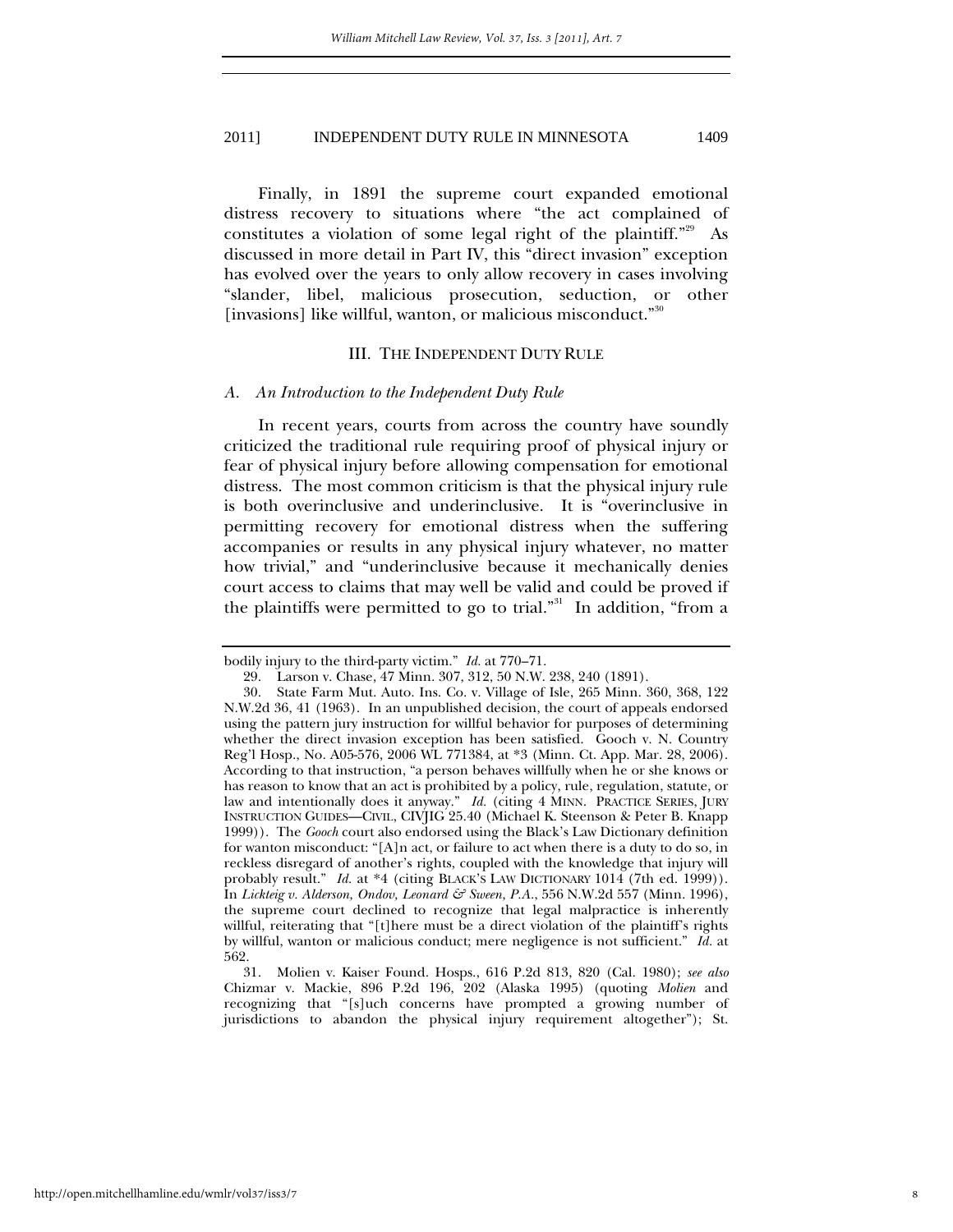purely practical point of view, it was proving difficult if not impossible to separate physical injury from what was to be considered purely mental and emotional reaction."<sup>32</sup> As one court aptly observed, using artificial limitations to prohibit entire classes of emotional distress claims "solely because some of the actions may be tainted by mischief is like 'employing a cannon to kill a flea.'"<sup>33</sup>

From a historical perspective, the physical injury limitation was created at a time when the only proof of emotional distress was the plaintiff's own, often self-serving, testimony. More recently, courts are increasingly recognizing that "with 'today's more advanced state of medical science, technology and testing techniques,' evidence of physical injury [is] not necessary to adequately determine whether a party [has] suffered emotional distress."<sup>34</sup> Another court observed that "expert witnesses such as psychiatrist [sic], psychologists and social workers are fully capable of providing the jury with an analysis of a plaintiff's emotional injuries."<sup>35</sup> As early as 1970, the Hawaii Supreme Court also recognized these realities and concluded that "[i]t can no longer be said that the advantages gained by the courts in administering claims of mental distress by reference to narrow categories outweigh the burden thereby imposed on the plaintiff."36 Accordingly, in addition to being arbitrary, the traditional justifications for strict physical injury and zone of danger limitations are largely antiquated.

But, expanding emotional distress recovery involves a delicate balance. On one hand, there is no doubt that "[c]omplete emotional tranquillity [sic] is seldom attainable in this world, and some degree of transient and trivial emotional distress is a part of

Elizabeth Hosp. v. Garrard, 730 S.W.2d 649, 652 (Tex. 1987) (citing and paraphrasing *Molien*), *overruled on other grounds by* Boyles v. Kerr, 855 S.W.2d 593 (Tex. 1993) ("Therefore, we overrule the language of *Garrard* to the extent that it recognizes an independent right to recover for negligently inflicted emotional distress."); Julie A. Davies, *Direct Actions for Emotional Harm: Is Compromise Possible?*, 67 WASH. L. REV. 1, 24–25 (1992).

 <sup>32.</sup> Bass v. Nooney Co., 646 S.W.2d 765, 771 (Mo. 1983).

 <sup>33.</sup> Gates v. Richardson, 719 P.2d 193, 197 (Wyo. 1986) (quoting Nehring v. Russell, 582 P.2d 67, 79 (Wyo. 1978)).

 <sup>34.</sup> Sacco v. High Country Indep. Press, Inc., 896 P.2d 411, 425 (Mont. 1995) (quoting Versland v. Caron Transp., 671 P.2d 583, 588 (Mont. 1983)); *see also* Sinn v. Burd, 404 A.2d 672, 679 (Pa. 1979) ("Advancements in modern science lead us to . . . conclude that psychic injury is capable of being proven despite the absence of a physical manifestation of such injury.").

 <sup>35.</sup> Corgan v. Muehling, 574 N.E.2d 602, 609 (Ill. 1991).

 <sup>36.</sup> Rodrigues v. State, 472 P.2d 509, 520 (Haw. 1970)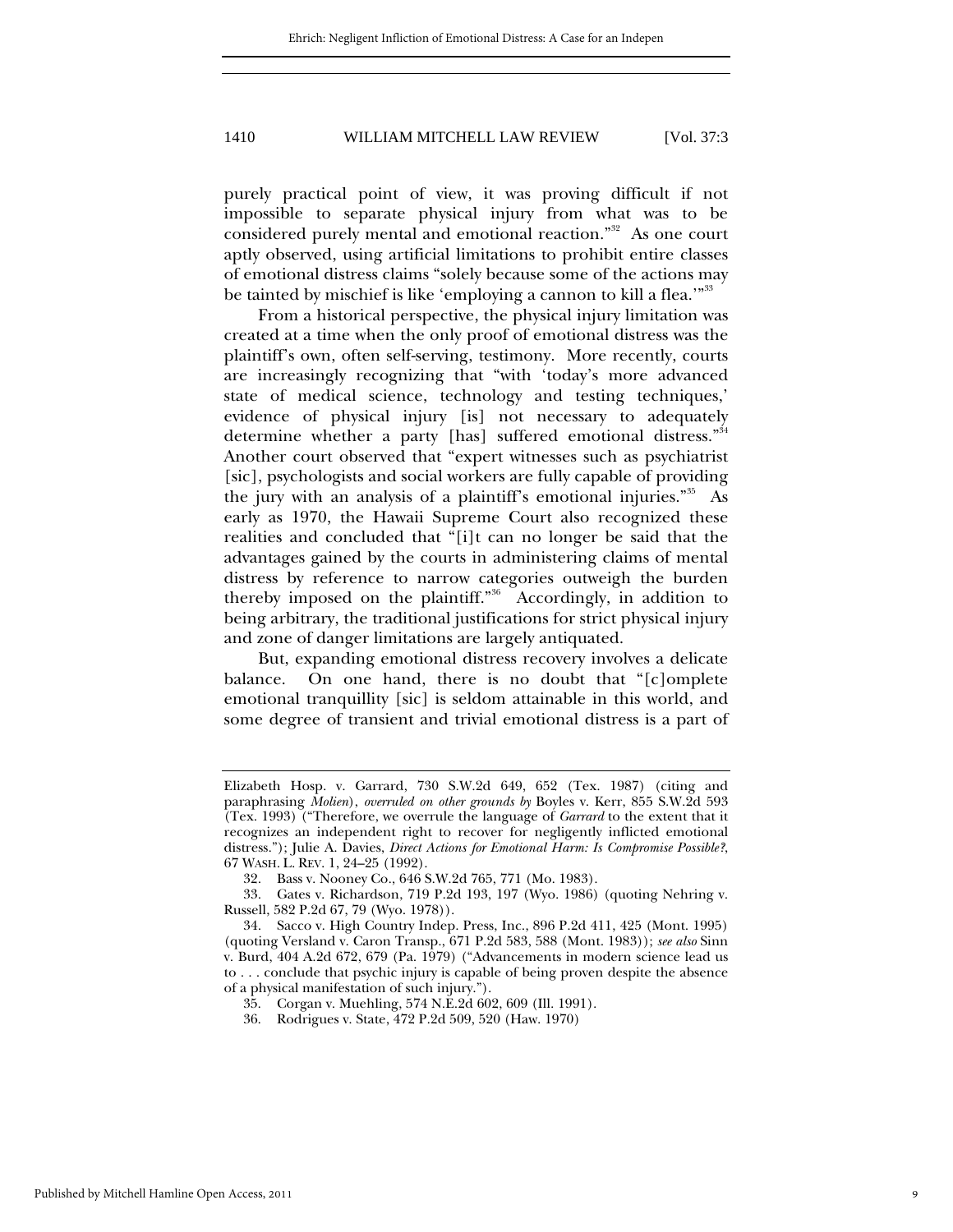the price of living among people."<sup>37</sup> But at the same time, "the human psyche can be injured in a way that is every bit as real as slicing through flesh or crushing bones,"38 and "is as much entitled to legal protection as is . . . physical well-being."39 Many courts have recognized that a narrowly defined independent duty rule strikes an appropriate balance between these extremes, while providing adequate threshold guarantees of trustworthiness.<sup>40</sup>

But to say that the defendant had an independent duty is only "'a shorthand statement of a conclusion, rather than an aid to analysis in itself."<sup>41</sup> The concept of a "'duty' is not sacrosanct in itself, but only an expression of the sum total of those considerations of policy which lead the law to say that the particular plaintiff is entitled to protection."<sup>42</sup> Accordingly, to understand what it means to have an independent duty to avoid causing emotional distress, it is necessary to examine how courts have defined the scope of the duty and the circumstances under which it has been adopted. Approaches followed by different jurisdictions can be loosely grouped into three categories: (1) the foreseeability approach; (2) the special relationship approach; and (3) the categorical approach.

42. *Id.*

 <sup>37.</sup> RESTATEMENT (SECOND) OF TORTS § 46 cmt. j (1965).

 <sup>38.</sup> Boyles v. Kerr, 855 S.W.2d 593, 618 (Tex. 1993) (Doggett, J., dissenting).

 <sup>39.</sup> Gammon v. Osteopathic Hosp. of Me., Inc., 534 A.2d 1282, 1283 (Me. 1987).

 <sup>40.</sup> *See, e.g*., Kallstrom v. United States, 43 P.3d 162, 167 (Alaska 2002) ("The bystander and preexisting duty exceptions permit recovery for [NIED] in the absence of physical injury because they 'represent isolated situations where courts have found that the special circumstances surrounding a claim for emotional damages serve as a sufficient guarantee that the claim is neither false nor insubstantial.'" (quoting Chizmar v. Mackie, 896 P.2d 196, 202 (Alaska 1995))); Larsen v. Banner Health Sys., 81 P.3d 196, 205 (Wyo. 2003) ("[T]he independent duty exception . . . is sufficiently limited in scope so as to avoid an overwhelming burden."); *see also* DAN B. DOBBS, THE LAW OF TORTS 849 (2000) ("When the defendant owes an independent duty of care to the plaintiff, there is no risk of unlimited liability to an unlimited number of people. Liability turns solely on relationships accepted by the defendant, usually under a contractual arrangement.").

 <sup>41.</sup> Dillon v. Legg, 441 P.2d 912, 916 (Cal. 1968) (quoting WILLIAM L. PROSSER, HANDBOOK OF THE LAW OF TORTS 332–33 (3d ed. 1964)).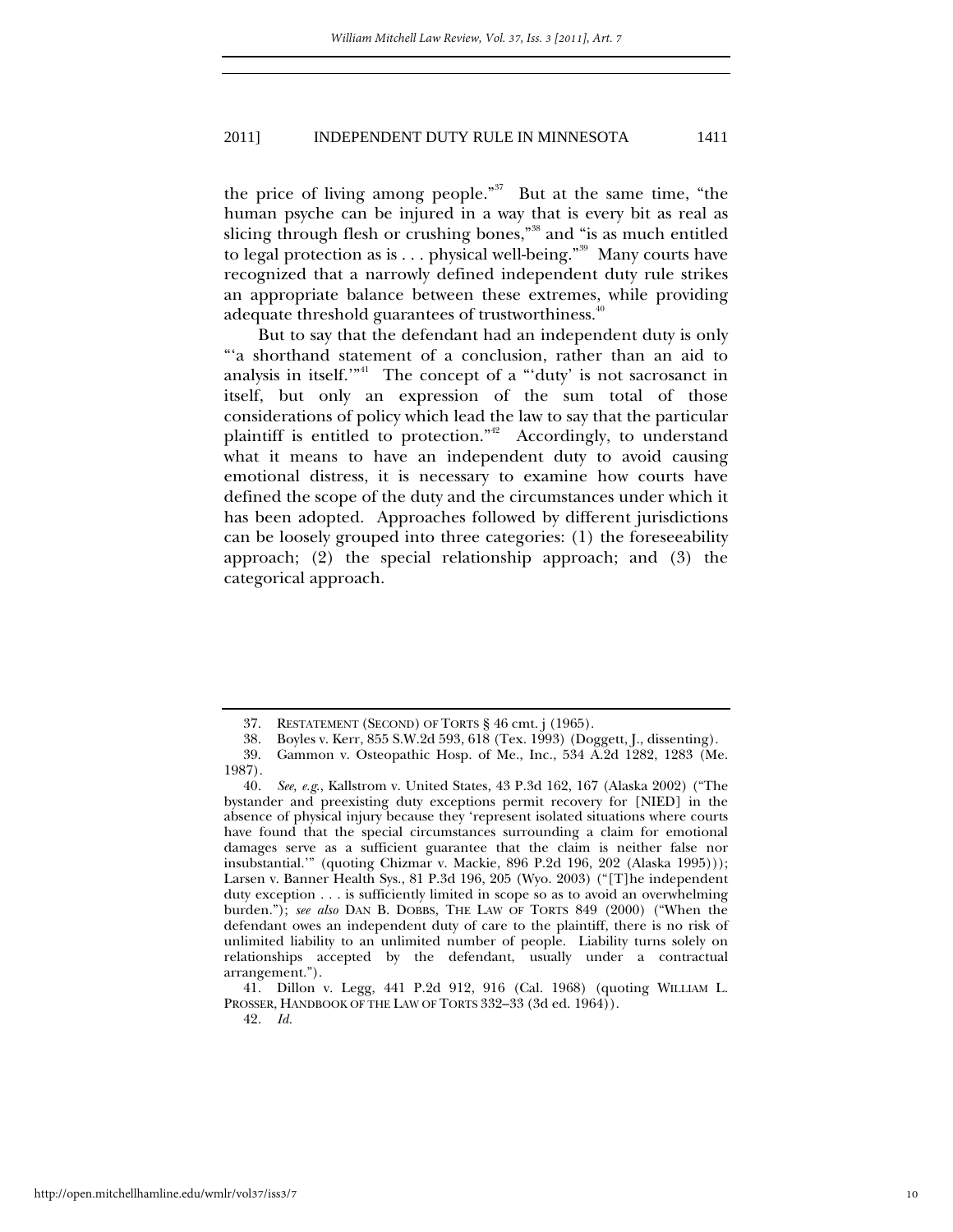#### *B. Different Formulations of the Independent Duty Rule*

# *1. Foreseeability Approach*

A few jurisdictions recognize a duty when emotional distress was a foreseeable consequence of the breach.

In *Gammon*, the Maine Supreme Judicial Court declared that foreseeability alone "provides adequate protection against unduly burdensome liability claims for emotional distress."<sup>43</sup> Using the classic case of mishandling a corpse as an illustration, the court reasoned that foreseeability and genuineness of the injury go handin-hand:

Courts have concluded that the exceptional vulnerability of the family of recent decedents makes it highly probable that emotional distress will result from mishandling the body. That high probability is said to provide sufficient trustworthiness to allay the court's fear of fraudulent claims. This rationale, it seems, is but another way of determining that the defendant reasonably should have foreseen that mental distress would result from his negligence.<sup>44</sup>

The court found further comfort by rejecting the "eggshell" plaintiff doctrine for NIED claims.<sup> $45$ </sup> According to the court, "[a] defendant is bound to foresee psychic harm only when such harm reasonably could be expected to befall the ordinarily sensitive person."46 Applying this test to the facts, it found "no sound basis to preclude potential compensation" to the plaintiff, who suffered emotional distress upon finding a human leg in a bag that he believed contained his recently deceased father's personal belongings. $47$ 

The North Carolina Supreme Court viewed the foreseeability approach as striking an appropriate balance between the harshness of the physical impact rule and the potential for abuse if recovery

 <sup>43.</sup> *Gammon*, 534 A.2d at 1285. The court characterized the following traditional limitations on NIED recovery as "more or less arbitrary": proof of a physical impact, an objective manifestation of the mental distress, an underlying or accompanying tort, and special circumstances. *Id.* at 1283.

 <sup>44.</sup> *Id.* at 1285 (citations omitted) (internal quotation marks omitted).

 <sup>45.</sup> *See id.* ("We do not foresee any great extension of tort liability by our ruling today. We do not provide compensation for the hurt feelings of the supersensitive plaintiff . . . .").

 <sup>46.</sup> *Id.*

 <sup>47.</sup> *Id.* at 1283, 1286.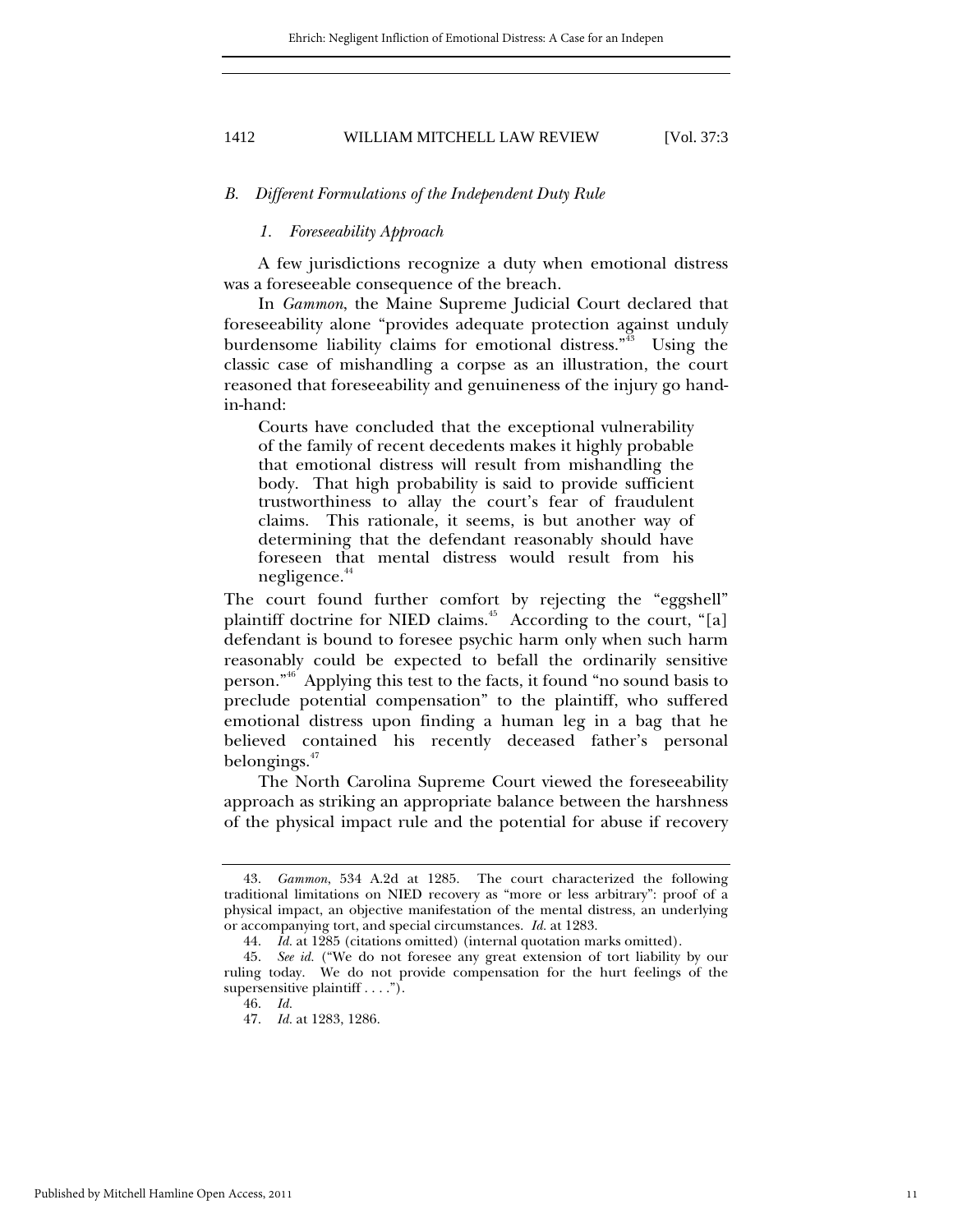were allowed for temporary fright or disappointment.<sup>48</sup> According to the court in *Johnson*, damages for NIED are recoverable "if the plaintiff can prove that he or she has suffered such severe emotional distress as a proximate and foreseeable result of the defendant's negligence. $\mathbb{R}^{\overline{49}}$  It explained that foreseeability is the appropriate standard because:

If recovery is limited to instances where it would be generally viewed as appropriate and not excessive, then, by definition, the defendant's liability is commensurate with the damage that the defendant's conduct caused. Further, the judicial system would not be overburdened by administering fair and proper claims. Additionally, our trial courts have adequate means available to them for disposing of improper claims for negligent infliction of emotional distress and for adjusting excessive or inadequate verdicts. $^{50}$ 

Accordingly, the *Johnson* court held that the mother of a stillborn fetus properly stated a claim for NIED against her physician who wrongfully caused the fetus' death.<sup>51</sup>

The Missouri Supreme Court also concluded that the foreseeability test struck the appropriate balance between "unduly extending liability to situations where the defendant's acts constitute socially desirable activity and his blame is only slight," and the unfairness, inequity and arbitrariness of the nowantiquated impact rule.<sup>52</sup> The court thus endorsed imposing a duty if "the defendant should have realized that his conduct involved an unreasonable risk of causing the distress."<sup>53</sup> Under the particular

 <sup>48.</sup> *See* Johnson v. Ruark Obstetrics & Gynecology Assocs., 395 S.E.2d 85, 97 (N.C. 1990). In rejecting the physical impact test and overruling a prior decision suggesting that a physical impact was a prerequisite, the court noted that "[c]ommon sense and precedent tell us that a defendant's negligent act toward one person may proximately and foreseeably cause emotional distress to another person and justify his recovering damages, depending upon their relationship and other factors present in the particular case." *Id.* at 95.

 <sup>49.</sup> *Id.* at 97 (emphases omitted). The Montana Supreme Court has adopted a nearly identical test. *See* Sacco v. High Country Indep. Press, Inc., 896 P.2d 411, 425 (Mont. 1995) ("A cause of action for negligent infliction of emotional distress will arise under circumstances where serious or severe emotional distress to the plaintiff was the reasonably foreseeable consequence of the defendant's negligent act or omission.").

 <sup>50.</sup> *Johnson*, 395 S.E.2d at 98 (citations omitted) (internal quotation marks omitted).

 <sup>51.</sup> *Id.* at 87, 99.

 <sup>52.</sup> Bass v. Nooney Co., 646 S.W.2d 765, 772 (Mo. 1983).

 <sup>53.</sup> *Id.*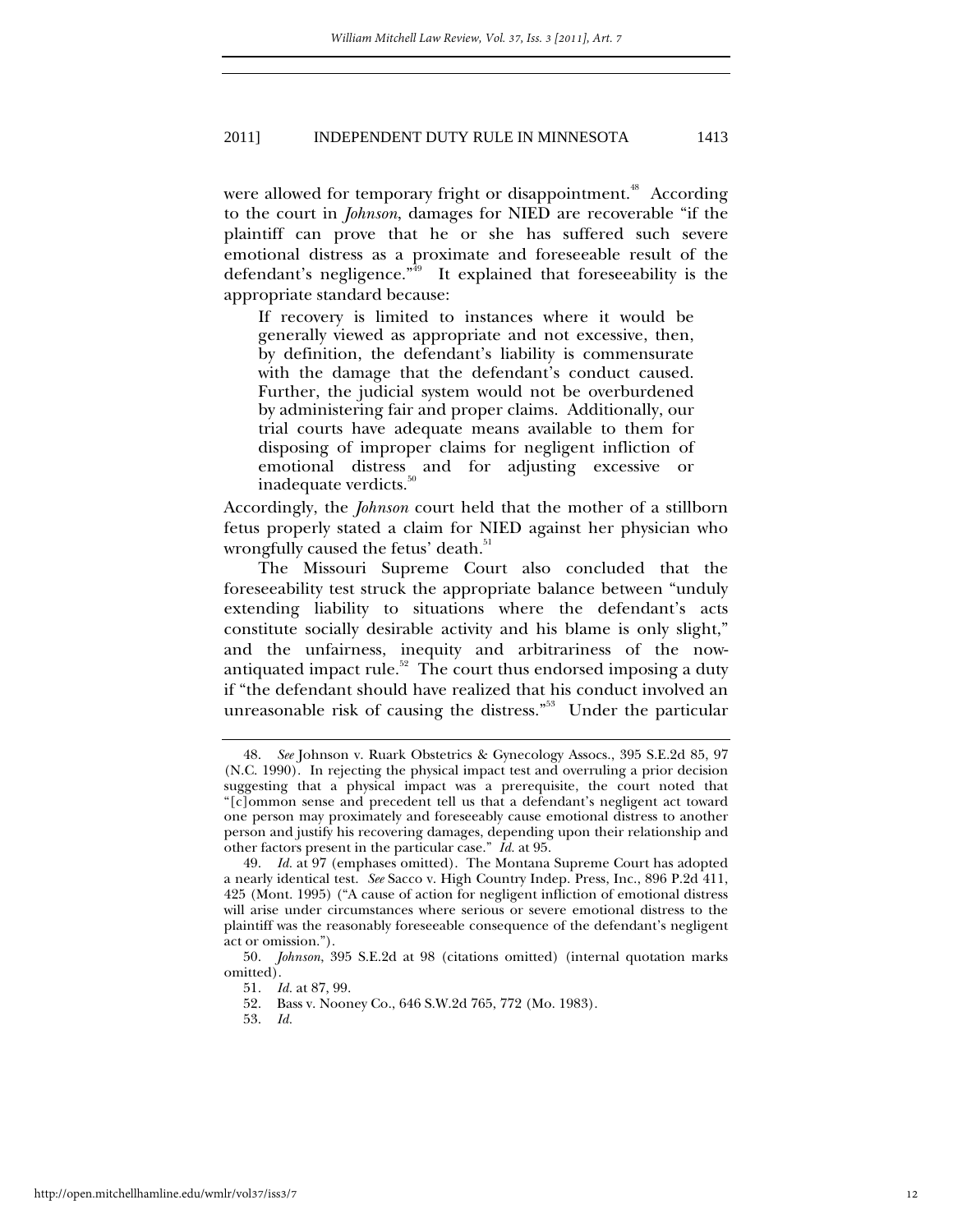facts of the case, it found that there was a fact issue for trial on whether "these defendants could anticipate that an ordinary person normally constituted would succumb to serious emotional distress by reason of being trapped in a stalled elevator."<sup>54</sup>

# *2. Special Relationship Approach*

A growing number of jurisdictions recognize that certain special relationships give rise to an independent duty to avoid negligently inflicting emotional distress.<sup>55</sup> As a general proposition, courts using this approach look for the existence of some special contractual or statutory relationship involving the plaintiff's particular vulnerability or susceptibility to emotional distress.

For instance, in *Burgess v. Superior Court*,<sup>56</sup> the California Supreme Court held that recovery is allowed "in cases where a duty arising from a preexisting relationship is negligently breached."<sup>57</sup> The plaintiff sought to recover for emotional distress arising out of witnessing physical injuries to her child during birth. $58$  After easily finding the doctor-patient relationship created a duty of care,<sup>59</sup> the

56. 831 P.2d 1197 (Cal. 1992).

58. *See Burgess*, 831 P.2d at 1199.

 59. *Id.* at 1201. The court noted that the existence of a preexisting relationship between the plaintiff and the defendant made this a "direct victim" case, which is distinguishable from bystander cases. *Id.* at 1200. The major concern in bystander cases is the possibility of exposing the tortfeasor to a limitless class of plaintiffs, which could result in the imposition of liability out of proportion to the culpability of the defendant. *Thing*, 771 P.2d at 826–27. Accordingly, like many jurisdictions, bystander recovery in California is limited to situations where

 <sup>54.</sup> *Id.* at 773. The court suggested that evidence relevant to this question would be the maximum period of entrapment that might reasonably be contemplated, the method of release, and the physical hazard presented during rescue. *Id.* at 773 nn.5–6.

 <sup>55.</sup> DOBBS, *supra* note 40, at 849. ("The idea that a contractual or similar relationship can bespeak a duty assumed by the defendant or one imposed by law is itself of respectable lineage.").

 <sup>57.</sup> *Id.* at 1201. Twelve years earlier, the same court had strongly suggested that the existence of a duty to avoid causing emotional distress is governed by a strict foreseeability standard. *See* Molien v. Kaiser Found. Hosp., 616 P.2d 813, 816–17 (Cal. 1980) (discussing at length the role of foreseeability in the duty analysis and finding the existence of a duty in large part because "[i]n the case at bar the risk of harm to plaintiff was reasonably foreseeable to defendants."). Nine years later, the court backed away from a strict foreseeability approach, stating "it is clear that foreseeability of the injury alone is not a useful 'guideline' or a meaningful restriction on the scope of the NIED action." Thing v. La Chusa, 771 P.2d 814, 826 (Cal. 1989). The *Burgess* court expressly overruled *Molien* to the extent it purported to introduce "a new method for determining the existence of a duty, limited only by the concept of foreseeability*.*" *Burgess*, 831 P.2d at 1201*.*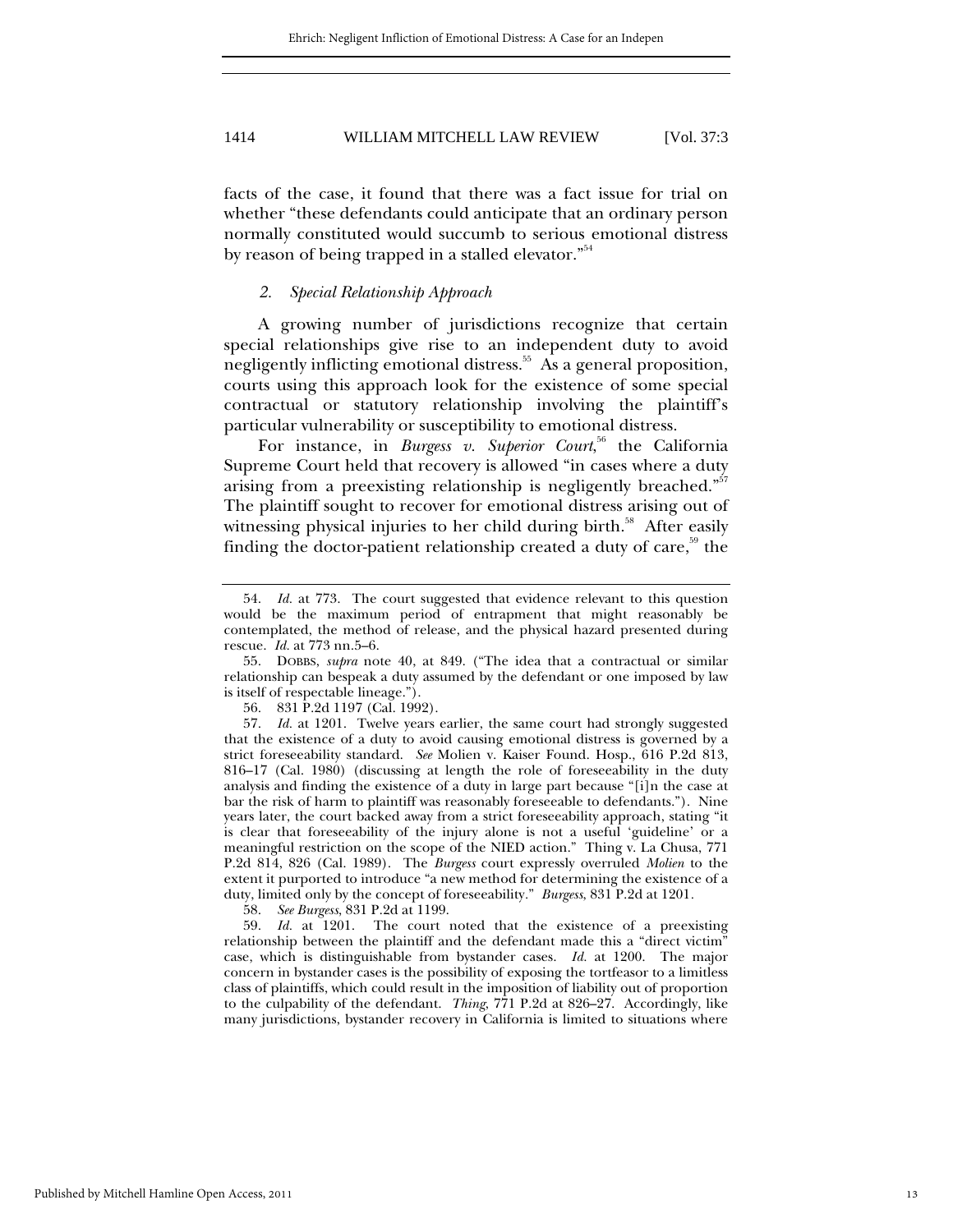court focused its analysis on the scope of the duty that the defendant physician owed the mother.<sup>60</sup> It noted the physical and emotional connection between a mother and her fetus:

It is in light of both these physical and emotional realities that the obstetrician and the pregnant woman enter into a physician-patient relationship. It cannot be gainsaid that both parties understand that the physician owes a duty to the pregnant woman with respect to the medical treatment provided to her fetus. Any negligence during delivery which causes injury to the fetus and resultant emotional anguish to the mother, therefore, breaches a duty owed directly to the mother.<sup>61</sup>

Because the defendant's negligent delivery of the plaintiff's baby breached a duty that he owed to both the baby and the mother, the court explained that her "claim for emotional distress damages may simply be viewed as an ordinary professional malpractice claim, which seeks as an element of damage compensation for her serious emotional distress."<sup>62</sup>

61. *Id.* at 1203.

the plaintiff " $(1)$  is closely related to the injury victim;  $(2)$  is present at the scene of the injury-producing event at the time it occurs and is then aware that it is causing injury to the victim and, (3) as a result suffers emotional distress beyond that which would be anticipated in a disinterested witness." *Id.* at 815. The *Burgess* court made clear that these limitations do not apply to direct victim cases. *Burgess*, 831 P.2d at 1203.

 <sup>60.</sup> *Burgess*, 831 P.2d at 1202. Later in the opinion, the court applied a multifactor balancing test to determine whether public policy considerations compel a finding of no duty. *Id.* at 1205–09. This portion of the opinion is discussed in more detail in Part V. Before conducting the balancing test, however, the court declared that the result was predetermined because of the doctor-patient relationship. *Id.* at 1205 ("Although in this case the existence of the applicable duty is clearly established by virtue of the physician-patient relationship between [the plaintiff and defendant], the considerations set forth above provide a framework for our review of [the defendant's] policy arguments against imposing liability."). Thus, the court treated the balancing approach as necessary only to determine whether an exception should be made to the imposition of a duty in doctor-patient cases involving highly emotional subjects such as childbirth. *See id.* at 1205–06 (describing the mother-child relationship during pregnancy).

 <sup>62.</sup> *Id.* While generally touted as a seminal decision in this area, the *Burgess* decision leaves much to be desired when attempting to apply it outside the context of negligent childbirth because it does not clearly define what type of "preexisting relationship" is necessary to trigger an independent duty. It is unclear, for example, whether the court was imputing the child's physical harm to the mother, making a categorical exception for all medical malpractice cases, or limiting the duty to avoid negligently inflicting emotional distress to childbirth cases.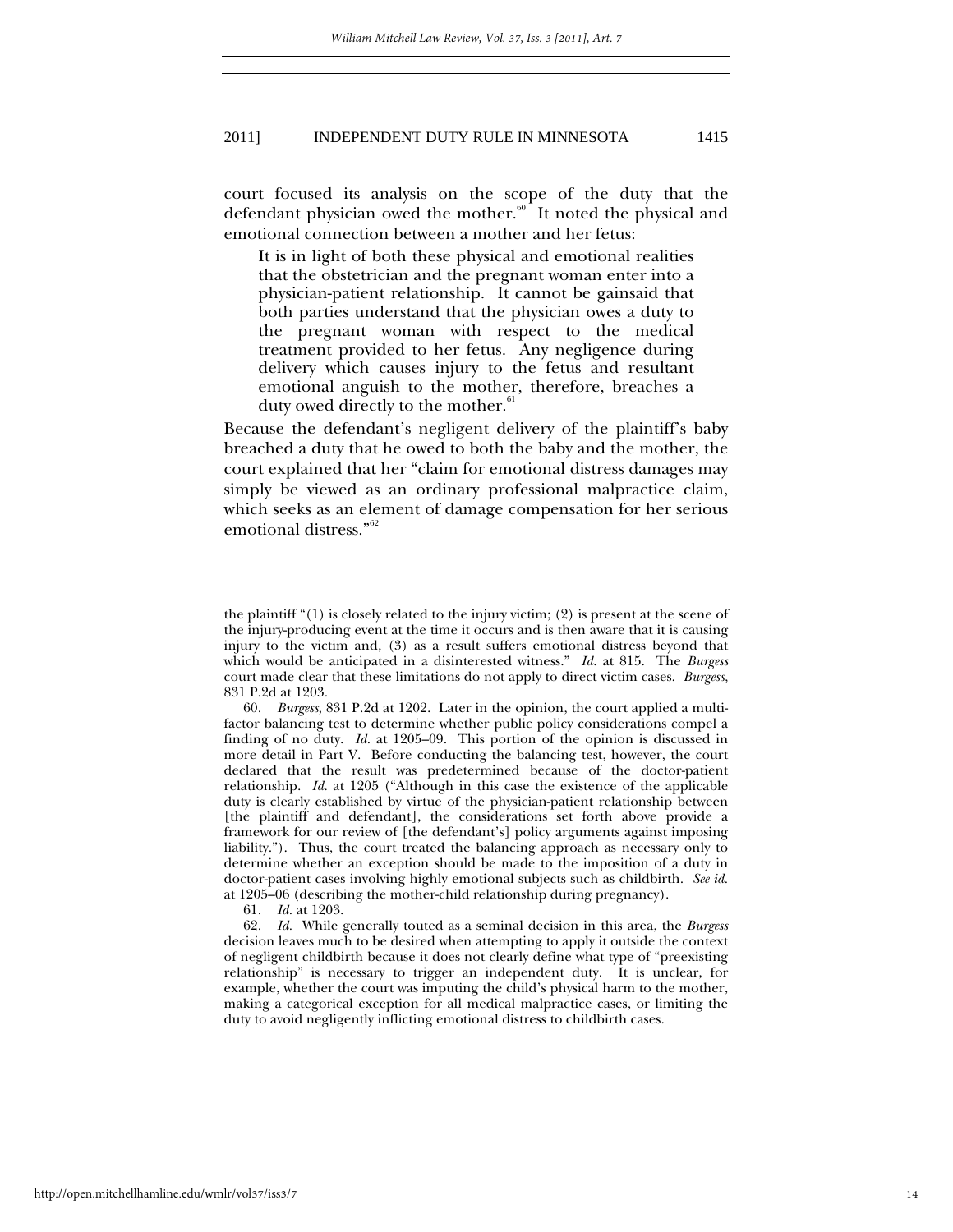An Alaska decision expanded upon the *Burgess* rule by adopting a hybrid foreseeability/special relationship approach. $^{63}$ After criticizing the strict foreseeability approach, the Alaska Supreme Court limited recovery to situations "where the defendant owes the plaintiff a preexisting duty."<sup>64</sup> Exactly what the court meant by "preexisting duty" is unclear from the opinion, but it found such a duty to exist where the plaintiff alleged her treating physician misdiagnosed her with AIDS.<sup>65</sup> Instead of using foreseeability as an element of the duty analysis, the court held that the scope of the physician's duty is to "refrain from activity which presented a foreseeable and unreasonable risk of causing<br>emotional distress."<sup>66</sup> After taking judicial notice of the After taking judicial notice of the "unquestionable" "significance of a false imputation of AIDS," it held that this allegation was sufficient to present a fact issue for the jury on the foreseeability and seriousness of the plaintiff's emotional distress.<sup>67</sup>

A Texas court has also endorsed a hybrid foreseeability/special relationship test that imposes a duty when emotional distress is "a foreseeable result of a breach of a duty arising out of certain 'special relationships.'"<sup>68</sup> The Texas Court of Appeals aptly observed that "[s]pecial relationship cases generally have three common elements: (1) a contractual relationship between the parties, (2) a particular susceptibility to emotional distress on the part of the plaintiff, and (3) the defendant's knowledge of the plaintiff's particular susceptibility to the emotional distress, based on the circumstances."<sup>69</sup> Applying this test, the court found that a special relationship existed between a county medical examiner's office and the father of a recently deceased young child where the defendant had a statutory obligation to perform an autopsy, but

 <sup>63.</sup> Chizmar v. Mackie, 896 P.2d 196, 203 (Alaska 1995).

 <sup>64.</sup> *Id.* The extent of the court's criticism of the strict foreseeability approach was "[w]e do not believe that the traditional tort principle of foreseeability, standing alone, properly defines the scope of a defendant's duty in an action for damages for negligently inflected emotional distress." *Id.* The court was also careful to note that "a plaintiff may recover for only 'severe' or 'serious' emotional distress." *Id.* at 204.

 <sup>65.</sup> *Id.* at 203.

 <sup>66.</sup> *Id.* at 205. The impact of this distinction is that foreseeability becomes a question for the jury, not the court. *Id.*

 <sup>67.</sup> *Id.*

 <sup>68.</sup> Freeman v. Harris Cnty., 183 S.W.3d 885, 890 (Tex. App. 2006) (citing Tyler v. Likes, 962 S.W.2d 489, 496 (Tex. 1997)).

 <sup>69.</sup> *Id.*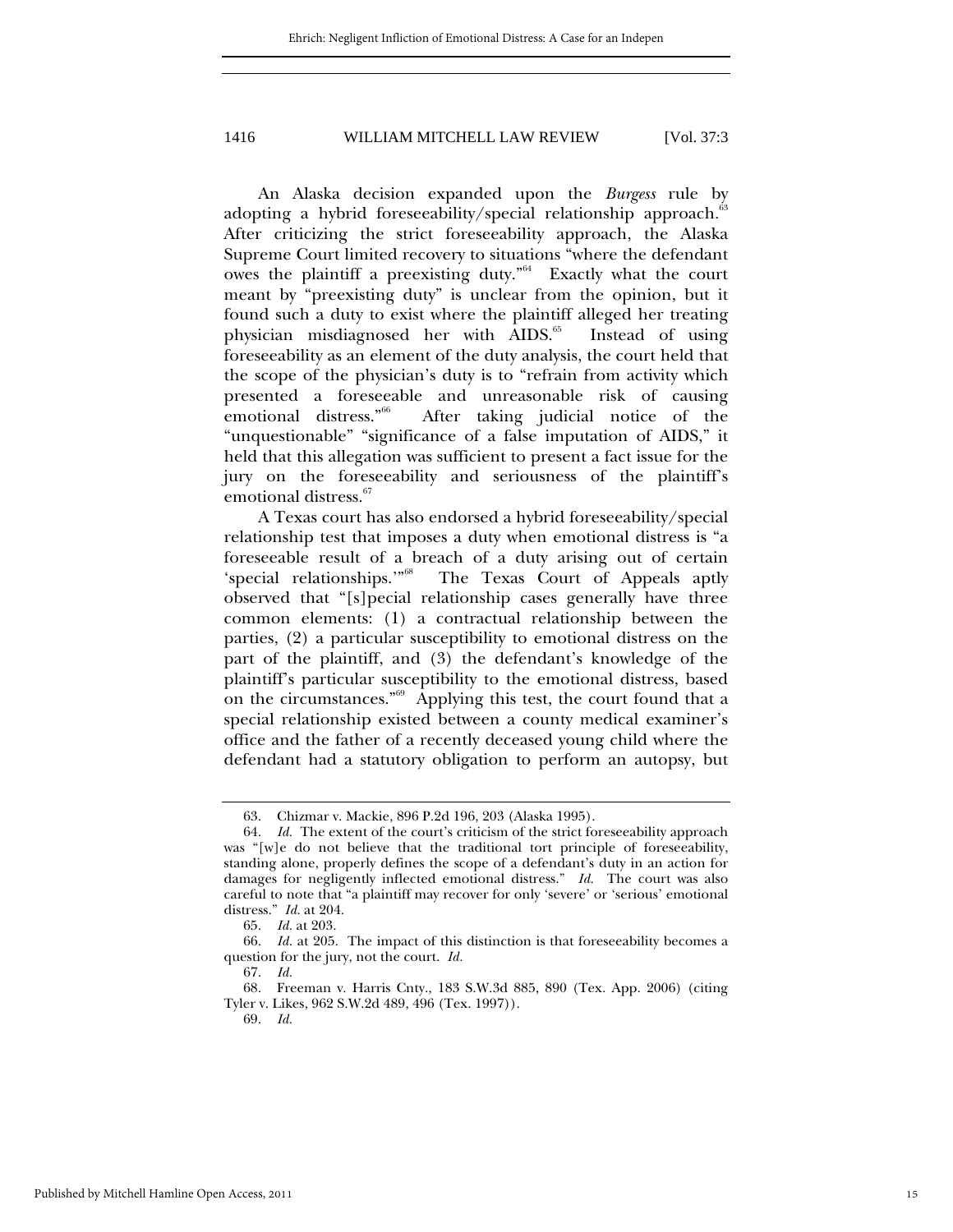lost the child's body.<sup>70</sup>

In *Curtis v. MRI Imaging Services II*, 71 the Oregon Supreme Court provided a somewhat more helpful explanation as to when emotional distress damages are recoverable in the context of special relationships.<sup>72</sup> According to the court, the duty to avoid a specific type of harm is driven by the standard of care in that particular industry:

[W]here the standard of care in a particular medical profession recognizes the possibility of adverse psychological reactions or consequences as a medical concern and dictates that certain precautions be taken to avoid or minimize it, the law will not insulate persons in that profession from liability if they fail in those duties, thereby causing the contemplated harm.<sup>73</sup>

 Later Oregon decisions clarified that an industry standard to avoid emotional harm is not, in itself, determinative.<sup>74</sup> Rather, "the legally protected interest so identified must be of sufficient importance to warrant the award of damages for emotional distress," such as certain types of special relationships between the plaintiff and the defendant.<sup>75</sup> Instead of declaring the existence of special relationships on a categorical basis (e.g., all doctor-patient

 <sup>70.</sup> *Id.* Although the plaintiff did not have a contractual relationship with the defendant, the court noted that the statutory duty was a sufficient substitute. *Id.* The statute at issue required the defendant medical examiner to conduct an autopsy on "a child who is younger than six years of age and the death is reported under Chapter 264, Family Code," which governs child protective services. TEX. CODE CRIM. PROC. ANN. art.  $49.25 \S 6(a)(7)$ . In an earlier, highly controversial decision, the Texas Supreme Court refused to recognize that an intimate sexual relationship gives rise to a special relationship because there was no "specific duty of care that, under the law, arises from the relationship." Boyles v. Kerr, 855 S.W.2d 593, 600 (Tex. 1993). Thus the *Boyles* court refused to allow the plaintiff to recover for mental suffering when her companion surreptitiously videotaped their sexual relations and distributed it to persons in her social network. *Id.* Accordingly, absent a contractual relationship, the statutory duty in *Freeman* was probably necessary for the imposition of a duty.

<sup>71. 956</sup> P.2d 960 (Or. 1998).

 <sup>72.</sup> *See id.* at 963.

 <sup>73.</sup> *Id.*

 <sup>74.</sup> Shin v. Sunriver Preparatory Sch., Inc., 111 P.3d 762, 770 (Or. Ct. App. 2005).

 <sup>75.</sup> *Id.* (citations omitted) (internal quotation marks omitted). According to the Oregon Court of Appeals in another case, "the critical inquiry becomes whether the kind of interest invaded is of sufficient importance as a matter of policy to merit protection from emotional impact." Bennett v. Baugh, 961 P.2d 883, 888 (Or. Ct. App. 1998) (cittion omitted), *aff'd in part, rev'd in part on other grounds*, 985 P.2d 1282 (1999).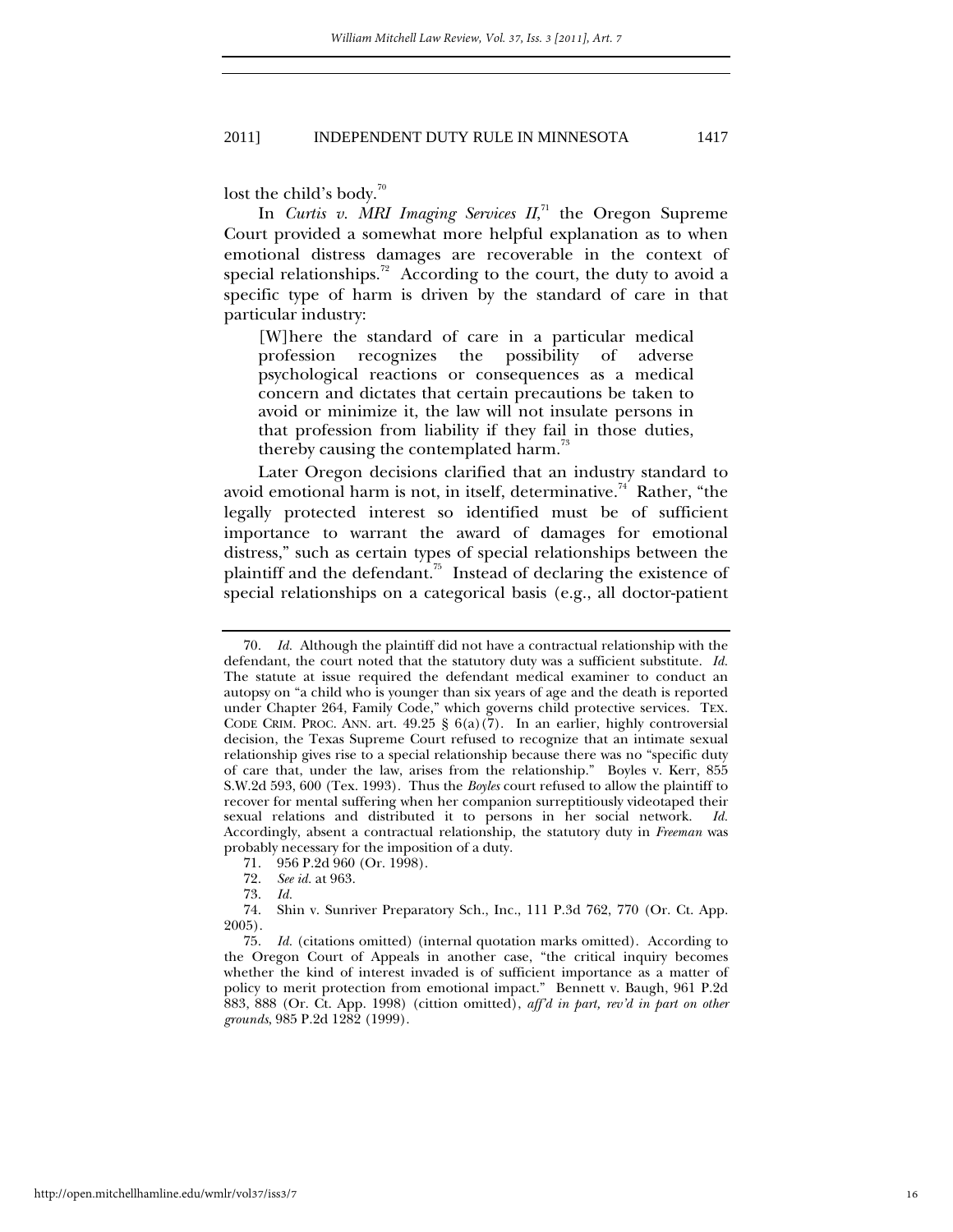relationships), Oregon law requires the court to examine the particular facts of each case and determine whether "the parties construct[ed] an essentially fiduciary-type relationship" such that "the party who owe[d] the duty has a special responsibility toward the other party."<sup>76</sup> Using this framework, Oregon courts have found protected special relationships to exist, for example, between a patient and his doctor performing an MRI scan<sup>77</sup> and between a twenty-four-hour boarding school and a suicidal student.<sup>78</sup>

Iowa law focuses on the emotional nature of the relationship to determine whether it qualifies as a special relationship. Accordingly, there is a duty to avoid emotional distress where the defendant performs an act that is

so coupled with matters of mental concern or solicitude, or with the sensibilities of the party to whom the duty is owed, that a breach of that duty will necessarily or reasonably result in mental anguish or suffering, and it should be known to the parties from the nature of the [obligation] that such suffering will result from its breach.<sup>19</sup>

The Iowa Supreme Court has further explained that foreseeability is an "important factor for consideration in the determination of the existence of a duty."<sup>80</sup> Using this framework, Iowa courts have

 <sup>76.</sup> *Shin*, 111 P.3d at 771 (citation omitted); *see also* Strader v. Grange Mut. Ins. Co., 39 P.3d 903, 906 (Or. 2002) ("[T]he cases establish a functional as opposed to a formal analysis in determining whether the special relationship exists; in other words, the crucial aspect of the relationship is not its name, but the roles that the parties assume in the particular interaction where the alleged tort and breach of contract occur.").

 <sup>77.</sup> Curtis v. MRI Imaging Servs.II, 956 P.2d 960, 963 (Or. 1998). The plaintiff in *Curtis* stated a valid cause of action by alleging that "the defendants were medical professionals who owed a duty to plaintiff to identify and guard against predictable psychological reactions or consequences—including claustrophobic reactions—to the MRI procedure." *Id.*

 <sup>78.</sup> *Shin*, 111 P.3d at 773. The standard of care that the court identified required a "reasonably prudent boarding school-surrogate parent [to] recognize[] the possibility of grave emotional distress as a concern associated with handling a suicidal teenage student in the school's custody and dictates that certain precautions be taken to avoid or minimize such risks." *Id.* at 772.

 <sup>79.</sup> Meyer v. Nottger, 241 N.W.2d 911, 921 (Iowa 1976). Iowa further requires that the degree of emotional distress suffered be "so severe that no reasonable man could be expected to endure it." Bethards v. Shivvers, Inc., 355 N.W.2d 39, 44 (Iowa 1984).

 <sup>80.</sup> Lawrence v. Grinde, 534 N.W.2d 414, 422 (Iowa 1995) (citing Barnhill v. Davis, 300 N.W.2d 104, 106 (Iowa 1981)).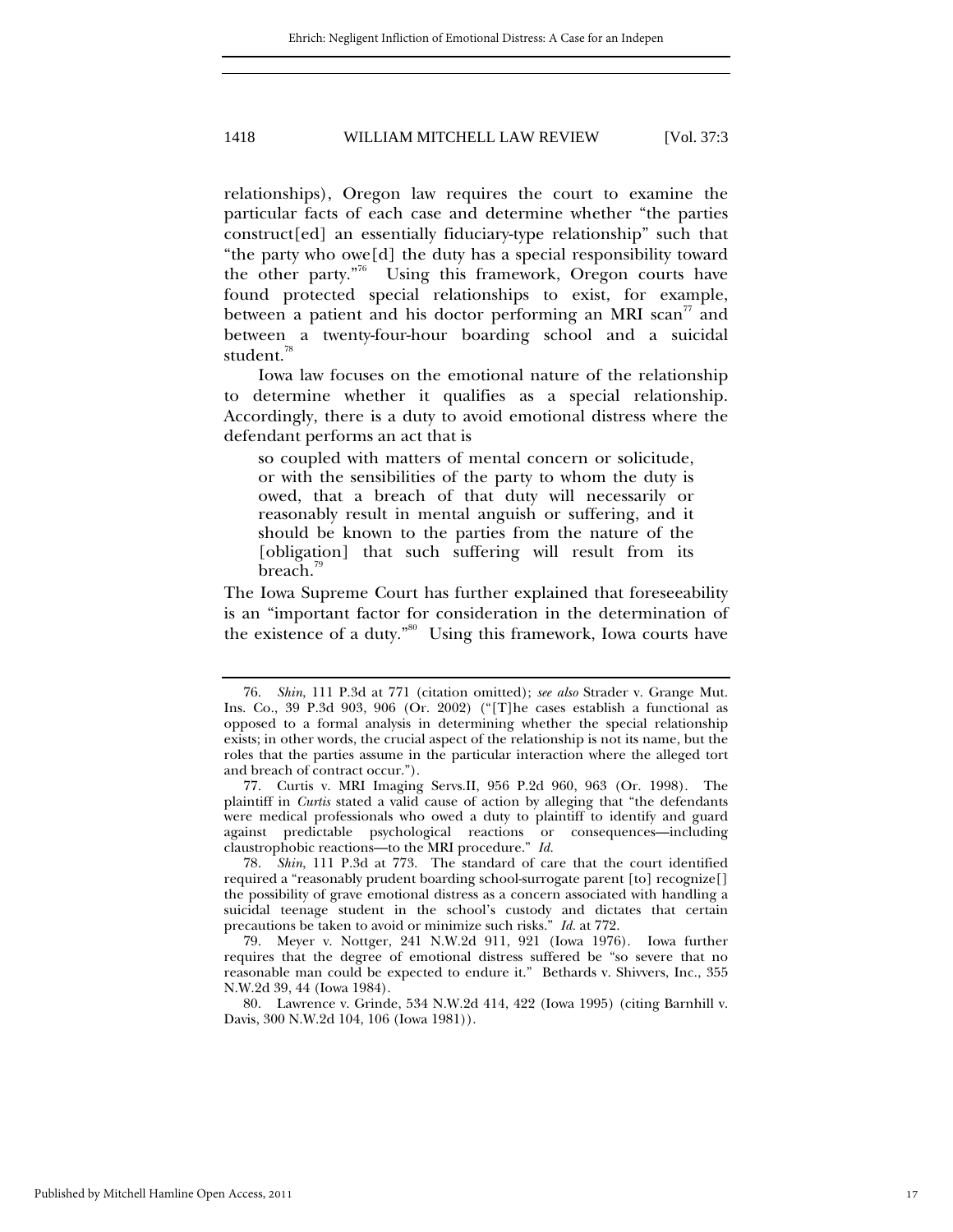found special relationships to exist in actions involving the negligent delivery of a baby,<sup>81</sup> the negligent delivery of a telegram announcing the death of a loved one, $82$  and the negligent performance of a contract to perform funeral services,<sup>83</sup> but not for committing legal malpractice.<sup>84</sup>

The Nevada Supreme Court recently concluded that two different defendants accused of committing the exact same act owe different duties because of the nature of the relationship involved.<sup>85</sup> In *Boorman*, either the defendant county coroner or the defendant mortuary lost a body's internal organs.<sup>86</sup> According to the *Boorman* court, "[u]nlike the duty of a county coroner . . . a mortuary voluntarily undertakes a duty to competently prepare the decedent's body for the benefit of the bereaved."<sup>87</sup> Accordingly, "close family members who are aware of both the death of a loved one and that mortuary services were being performed may bring an action for emotional distress resulting from the negligent handling of the deceased's remains" against a mortuary.<sup>88</sup> A county coroner, however, "is obligated by law to perform [those] services," "does not create a special relationship," and does not "undertake any particular duty to the bereaved to prepare the deceased's body for funeral services."89 Accordingly, a county coroner only has a duty to "the person with the right to dispose of the deceased's body for negligently handling a deceased person's remains."<sup>90</sup>

 <sup>81.</sup> Oswald v. LeGrand, 453 N.W.2d 634, 639 (Iowa 1990). The *Oswald* court suggested that negligent delivery cases will almost always support a duty to avoid inflicting emotional distress. *Id.* ("As we observed by way of analogy in *Meyer*, the birth of a child involves a matter of life and death evoking such 'mental concern and solicitude' that the breach of a contract incident thereto 'will inevitably result in mental anguish, pain and suffering.'" (quoting *Meyer*, 241 N.W.2d at 920)).

 <sup>82.</sup> Cowan v. W. Union Tel. Co., 98 N.W. 281, 282–84 (Iowa 1904).

 <sup>83.</sup> *Meyer*, 241 N.W.2d at 920–21.

 <sup>84.</sup> *Lawrence*, 534 N.W.2d at 423. The court reasoned that (1) legal work "is not so coupled with matters of mental concern or solicitude, or with the feelings of the party to whom the duty is owed, that a breach of that duty will necessarily or reasonably result in mental anguish or suffering;" and (2) "the claimed emotional distress is too far removed from the defendants' negligent conduct to cause the imposition of a duty and does not naturally ensue from the acts complained of." *Id.* (internal quotation omitted).

 <sup>85.</sup> Boorman v. Nev. Mem'l Cremation Soc'y, 236 P.3d 4, 8–9 (Nev. 2010).

 <sup>86.</sup> *Id.* at 6.

 <sup>87.</sup> *Id.* at 7.

 <sup>88.</sup> *Id.* at 8.

 <sup>89.</sup> *Id.* at 9.

 <sup>90.</sup> *Id.*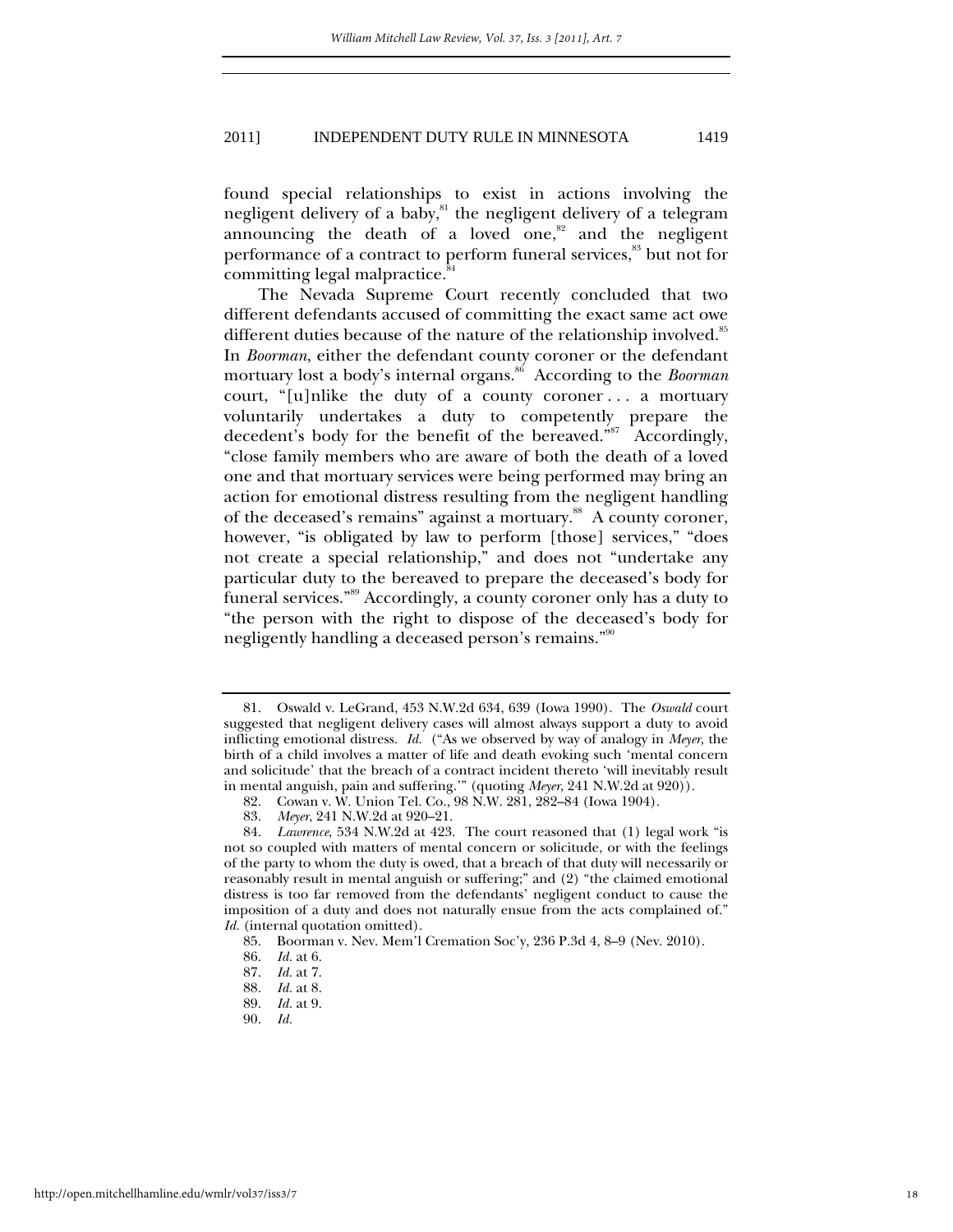Some courts have attempted to more clearly define the parameters of a "special" or "preexisting" relationship by using what essentially amounts to a negligence per se analysis. In *Clomon*  v. Monroe City School Board,<sup>91</sup> the Louisiana Supreme Court framed the independent duty rule as "permitting recovery for emotional distress from a tortfeasor who owed the plaintiff a special, direct duty created by law, contract or special relationship."<sup>92</sup> The plaintiff, a motorist who struck and killed a four-year-old child who had just exited a school bus, sued the bus driver and school board for the driver's negligent failure to "await the safe passage of the child and to refrain from prematurely deactivating the signals or resuming her trip" in violation of Louisiana statute.<sup>93</sup> While not expressly defining the scope or limitations on what constitutes a "special, direct duty," the court suggested that any statutory violation satisfying the requirements of a negligence per se analysis would qualify. $94$  In addition, although the court did not make foreseeability an express requirement, it noted that a bus driver who breaches the statutory duty to keep bus signals on until exiting children reach safety could reasonably foresee that a passing motorist may strike a child and suffer resulting emotional distress.<sup>35</sup>

Likewise, the Florida Supreme Court found legislative intent important in allowing recovery for emotional distress "under the theory that there has been a breach of fiduciary duty arising from the very special psychotherapist-patient confidential relationship recognized and created under section 491.0147 of the Florida Statutes."96 That statute required psychotherapists to keep the

 95. *Id.* at 578 ("It is obvious that the bus driver's dereliction may result in minimal to extreme consequences for the motorist including his fright at a near miss, his own physical injury or property damage, or his serious emotional and mental illness associated with a child's injury or death . . . .").

96. Gracey v. Eaker, 837 So. 2d 348, 352 (Fla. 2002). The court also found it

 <sup>91. 572</sup> So. 2d 571 (La. 1990).

 <sup>92.</sup> *Id.* at 575.

 <sup>93.</sup> *Id.* at 577.

 <sup>94.</sup> *See id.* at 576 ("To determine whether Sonya established that the school board employees owed her a special, direct duty that they breached, entitling her to recover emotional distress damages caused by the violations, we follow a method similar to that of determining whether a defendant may be held liable in a negligence case on the basis of his violation of a statute."). As to how a passing motorist is within the class of persons the statute was intended to protect, the court broadly recognized that "the motorist is required and entitled to rely for his safety, convenience and peace of mind upon the bus driver's performance of his duty to activate highly visible signals, await the child's safe passage and remain as a stationary sentinel until the child's security is clearly assured." *Id.* at 578.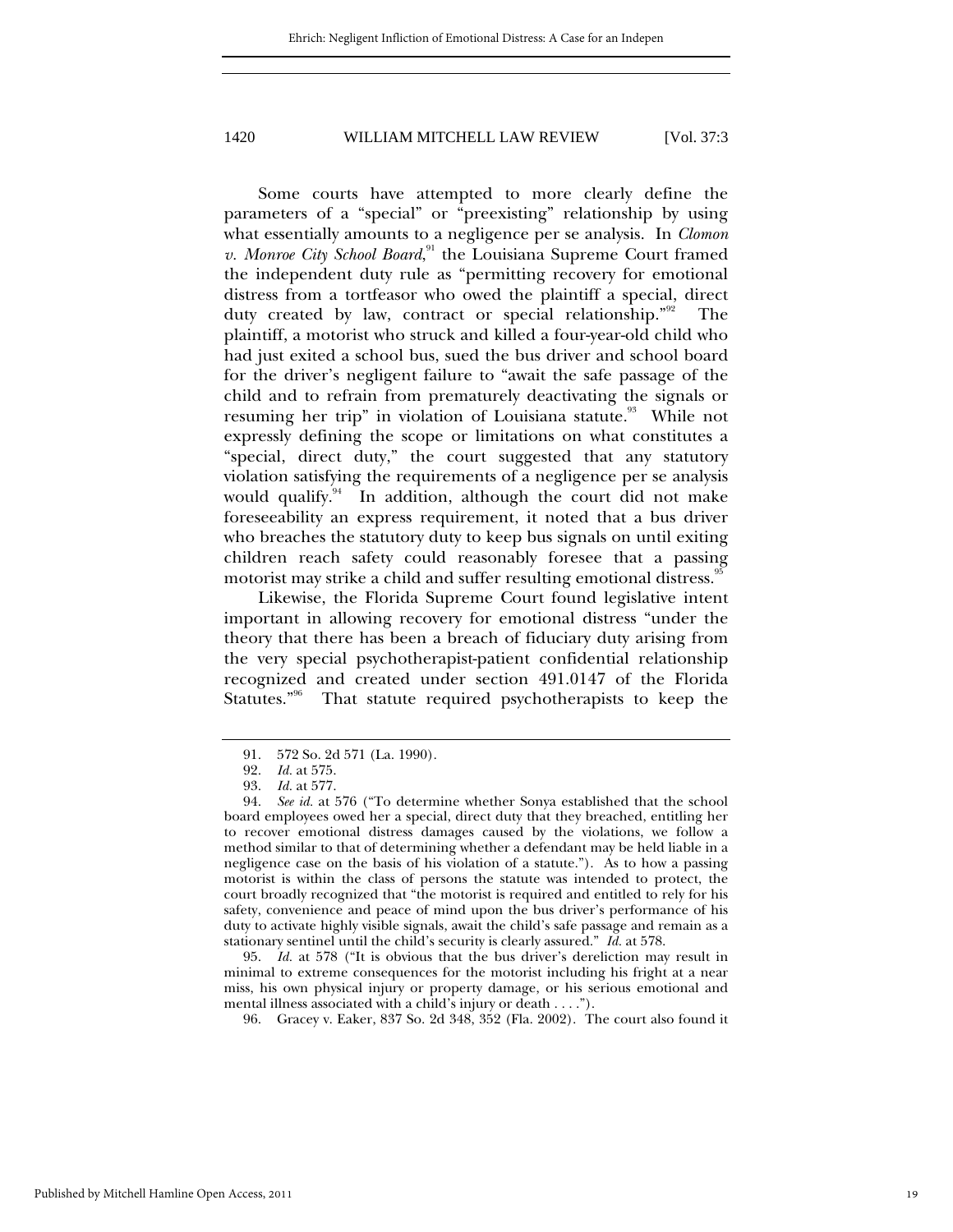substance of patient communications confidential.<sup>97</sup> Without defining the scope of this special relationship exception to Florida's traditional impact rule, the court held that a married couple could recover for emotional distress resulting from their marital counselor revealing "confidential information which the other spouse had told him in their private sessions."98 A New York court also recognized the validity of a similar NIED claim against a psychotherapist after emphasizing the fiduciary and confidential nature of the doctor-patient relationship, and acknowledging that "the several statutes and regulations requiring physicians to protect the confidentiality of information gained during treatment are clear evidence of the public policy of New York."<sup>99</sup>

Finally, a relatively early Maine court decision made explicit what is implicit in each of these other decisions; that is, the nature of, and circumstances surrounding, certain special relationships make the traditional rationales for NIED denying recovery inapplicable:

The rationale for requiring an independently actionable tort is that absent either tactile contact or the usual indicia of harm, no objective evidence exists that the defendant's negligence actually has caused the plaintiff to suffer emotional distress. There is little likelihood, however, that objective evidence of mental distress will be unavailable in a claim by a patient against his psychotherapist. Given the fact that a therapist undertakes the treatment of a patient's mental problems and that the patient is encouraged to divulge his innermost thoughts, the patient is extremely vulnerable to mental harm if the therapist fails to adhere to the standards of care recognized by the profession. Any psychological harm that may result from such negligence is neither speculative nor easily feigned. Unlike evidence of mental distress occurring in other situations, objective proof of the existence *vel non* of a psychological injury in these

important that the legislature has "declared for the people of Florida that 'emotional survival is equal in importance to physical survival.'" *Id.* (quoting FLA. STAT. § 491.002 (2001)).

 <sup>97.</sup> FLA. STAT. § 491.0147 (1997). Florida generally follows the "impact rule," but the court held that "under the particular facts of the case before us," this rule did not accommodate the intent and purpose of section 491.0147. *Gracey*, 837 So. 2d at 351, 355, 358.

 <sup>98.</sup> *Id.* at 351.

 <sup>99.</sup> MacDonald v. Clinger, 84 A.D.2d 482, 484 (N.Y. App. Div. 1982).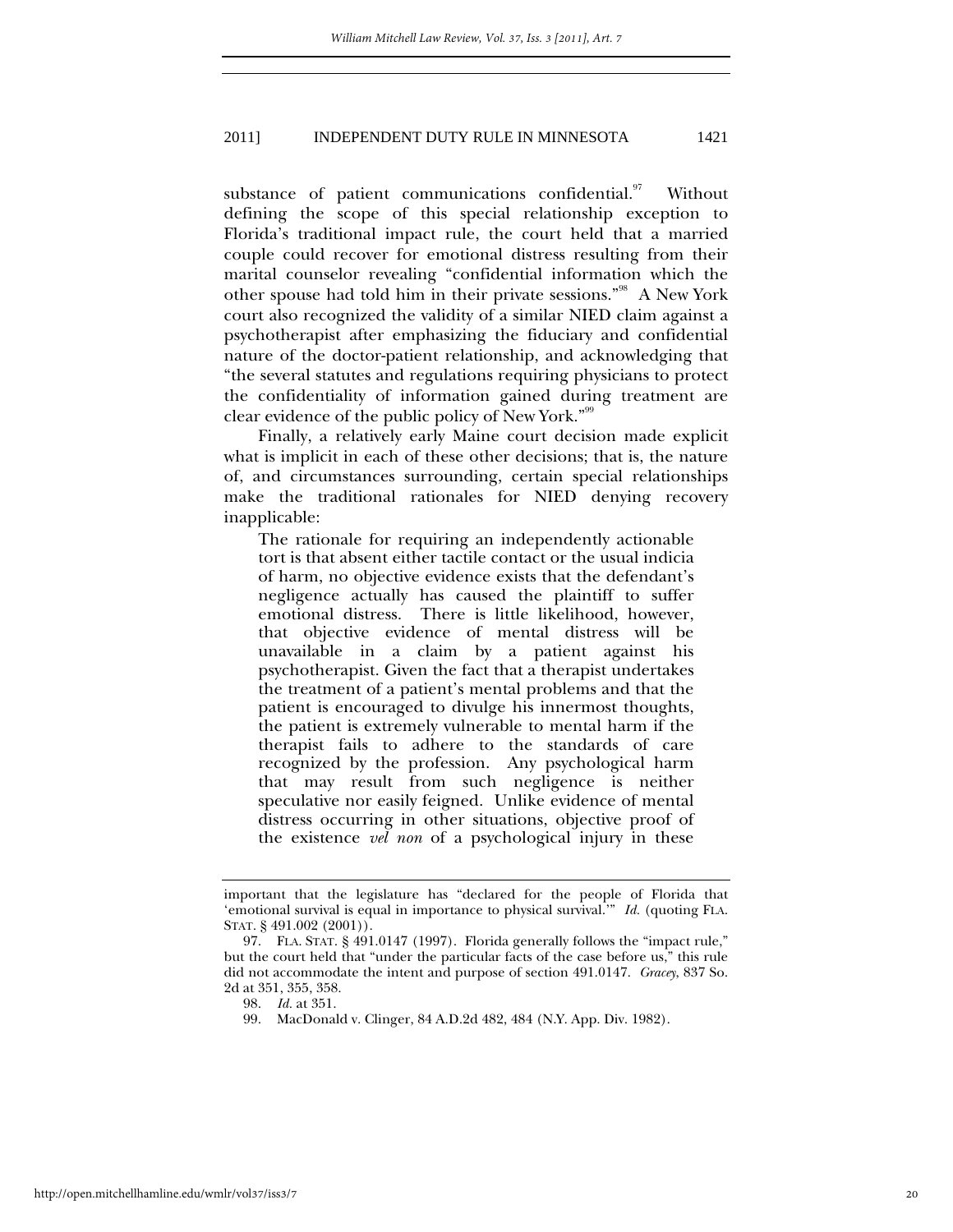circumstances should not be difficult to obtain. As this case illustrates, the severity of such an injury can be medically significant and objectively supportable. We therefore conclude that the reasons for precluding recovery for mental distress are not cogent here.<sup>1</sup>

*Rowe* involved a defendant who provided psychotherapy to both the plaintiff and a woman with whom the plaintiff was romantically involved. $101$  After a few months, the defendant allegedly terminated therapy with the plaintiff because she had developed "some emotional feelings" toward the plaintiff's partner, which later developed into a romantic relationship.<sup>102</sup> The plaintiff presented testimony that the defendant "failed to adhere to the basic standards applicable to a psycho-therapist when she continued to treat the plaintiff after [the defendant] became involved in a relationship with the plaintiff's primary<br>companion."<sup>103</sup> Accordingly, the court held that the Accordingly, the court held that the psychotherapist-patient relationship created a duty to avoid causing emotional distress.<sup>104</sup>

#### *3. The Categorical Approach*

Instead of trying to articulate a universal test applicable to all factual situations, the Third Restatement approaches the independent duty rule on a categorical basis:

An actor whose negligent conduct causes serious emotional disturbance to another is subject to liability to the other if the conduct:

(b) occurs in the course of specified categories of activities, undertakings, or relationships in which negligent conduct is especially likely to cause serious emotional disturbance.<sup>105</sup>

. . . .

 <sup>100.</sup> Rowe v. Bennett, 514 A.2d 802, 806–07 (Me. 1986).

 <sup>101.</sup> *Id.* at 803.

 <sup>102.</sup> *Id.* at 803–04.

 <sup>103.</sup> *Id.* at 804.

 <sup>104.</sup> *See id.* ("Accordingly Bennett, as a qualified social worker who undertook treatment of the plaintiff, and DHRS, as Bennett's employer and supervisor, were under a duty to provide care in accordance with the standards of practice applicable to similar professionals engaged in counseling and psychotherapy.").

 <sup>105.</sup> RESTATEMENT (THIRD) OF TORTS: LIAB. FOR PHYSICAL & EMOTIONAL HARM § 46 (Tentative Draft No. 5, 2007).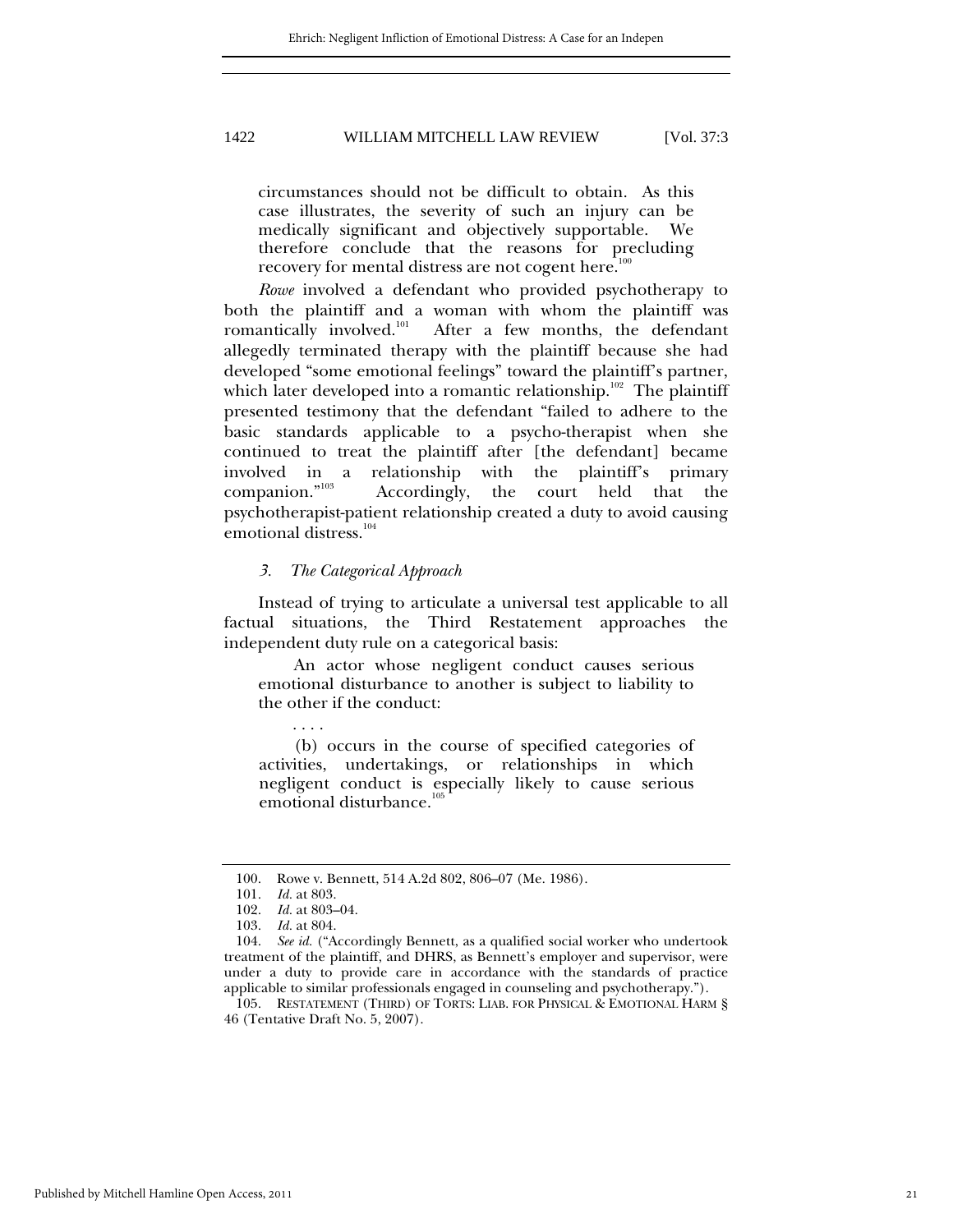The Third Restatement identifies several categories of activities for which courts have traditionally allowed recovery, but declines to take a position on which specific activities, undertakings, or relationships should support a duty.106 While the Third Restatement does not offer guidelines for determining when categories are appropriate for protection, it does observe that independent duty cases generally involve an undertaking or relationship "in which serious emotional harm is likely or where one person is in a position of power or authority over the other and therefore has greater potential to inflict emotional harm."<sup>107</sup> In this regard, the Third Restatement seems to be endorsing the general policy considerations underlying the special relationship approach, while acknowledging that a single test for determining the existence of a special relationship has not yet been satisfactorily annunciated.<sup>108</sup> The Third Restatement further acknowledges what the preceding summary of cases demonstrate: (1) this is a developing area of law;<sup>109</sup> (2) "[c]ourts have not provided clear guidelines to identify precisely which activities, undertakings, or relationships will support liability;"<sup>110</sup> and (3) there is little consensus among courts on how to identify proper categories. $^{\rm 111}$ 

The Third Restatement's position on the duty element in emotional distress cases is essentially the inverse of its position on the duty element in cases involving physical injury. According to section  $7(a)$ , "[a]n actor ordinarily has a duty to exercise reasonable care when the actor's conduct creates a risk of physical harm."<sup>112</sup> Under this rule, courts generally "need not concern themselves with the existence or content of this ordinary duty<sup>"113</sup> on a case-by-case basis as long as the actor's conduct created a risk of

 <sup>106.</sup> *Id.* at cmt. d. The comment highlights cases involving erroneous death notifications, mishandling of a corpse or body remains, consumption of food contaminated with "repulsive foreign objects," negligent childbirth, and misdiagnosis of a serious disease. *Id.*

 <sup>107.</sup> *Id.*

 <sup>108.</sup> *See id.* at cmt. f. The comments to Section 46(b) specifically reject the foreseeability approach for its overbreadth. *See id.* For example, they illustrate why foreseeability alone is undesirable: "[A] doctor who negligently (and incorrectly) diagnoses a popular movie star or professional athlete as having terminal cancer is not liable to the star's fans who suffer emotional disturbance upon hearing the diagnosis, even though such harm is clearly foreseeable." *Id.*

 <sup>109.</sup> *See id.* at cmt. d.

 <sup>110.</sup> *Id.*

 <sup>111.</sup> *Id.*

 <sup>112.</sup> *Id.* § 7(a) (2010).

 <sup>113.</sup> *Id.* § 6 cmt. f.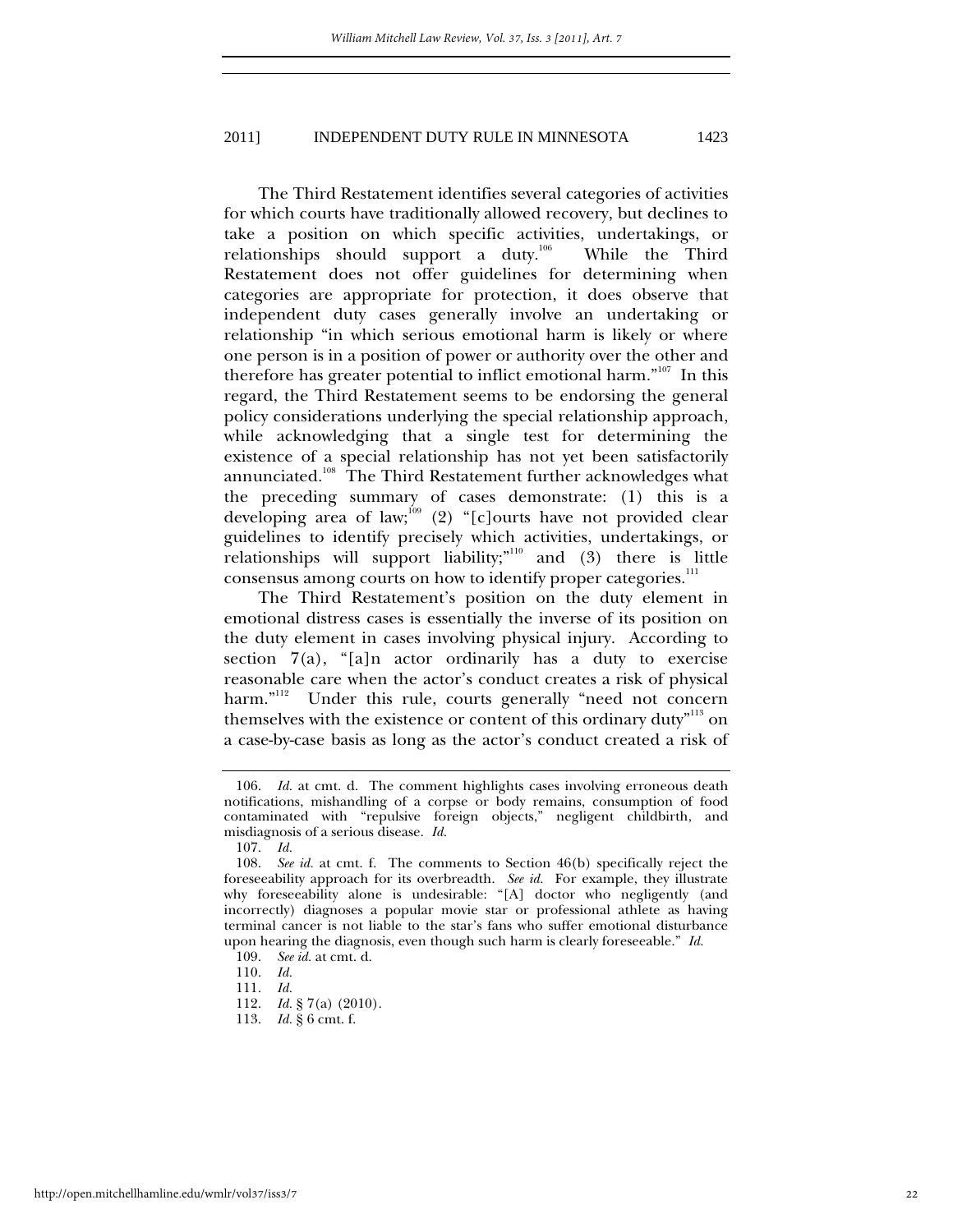physical harm.114 The narrow exception is where "an articulated countervailing principle or policy warrants denying or limiting liability in a particular class of cases."<sup>115</sup> In such "exceptional cases," the court should make a categorical exception "explained and justified based on articulated policies or principles that justify exempting [such] actors from liability or modifying the ordinary duty of reasonable care."<sup>116</sup> In emotional distress cases, however, section 47(b) embraces a general rule that there is no duty to avoid negligently inflicting emotional distress on others, but courts are allowed to make categorical exceptions where public policy considerations justify imposing liability.<sup>117</sup>

Although few cases have overtly adopted the categorical approach, the rationales provided in several cases clearly indicate that is what the courts were doing. For instance, in *La Fleur v. Mosher*,<sup>118</sup> the Wisconsin Supreme Court recognized that, although there is generally no duty to avoid negligently inflicting emotional distress, an exception should be made for negligent confinement cases because the tort "by its very nature has the special likelihood of causing real and severe emotional distress."119 The court went on to explain that:

116. *Id.* at cmt. j.

 117. *See id.* § 46 cmt. f (Tentative Draft No. 5, 2007) ("[T]he rules stated in this Section and in § 47 are exceptions to a general rule that negligently caused pure emotional disturbance is not recoverable even when it is foreseeable.").

118. 325 N.W.2d 314 (Wis. 1982).

 119. *Id.* at 317. That is not to say, however, that Wisconsin's categorical exception means a duty will be imposed every time that a defendant's conduct falls within a recognized category. The *La Fleur* court went on to hold that plaintiffs with a negligent confinement action must prove five factors:

(1) The defendant must have been negligent in confining the plaintiff.

(2) The confinement must be for a substantial period of time.

(3) The circumstances surrounding the confinement must be such that a

reasonably constituted person would be emotionally harmed.

(4) The confinement must be a substantial factor in causing the emotional distress.

(5) The resulting emotional distress must be severe. *Id.* at 318.

 <sup>114.</sup> *Id.*

 <sup>115.</sup> *Id.* § 7(b). The Third Restatement provides several examples of where courts have identified important public policy considerations opposing the existence of a duty, including cases where courts held that (1) mothers owe no duty to their unborn fetuses; (2) physicians owe no duty to third parties; (3) social hosts who serve liquor owe no duty to third parties injured by their guests; and (4) certain media defendants owe no duty to protect the public from physical harm due to publishing material such as video games, books, and movies. *Id.* at cmts. c, d & cmt. e reporters' note.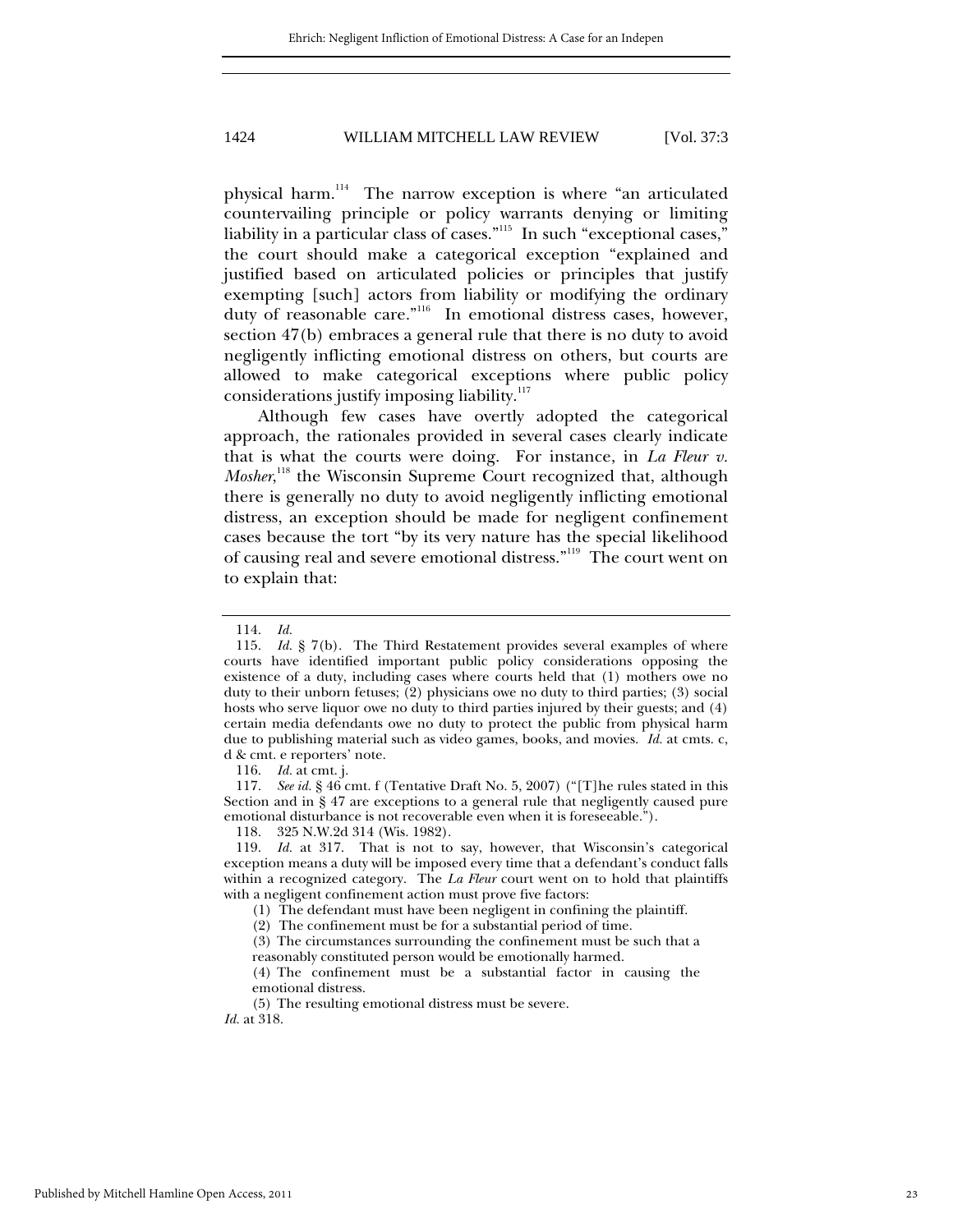By the very fact of confinement, under facts like those set forth here, a person's right to be free from bodily restraint is infringed. This deprivation of liberty alone, when it causes serious emotional distress, is a wrong sufficiently worthy of redress that the physical injury requirement should not be necessary. When there is a substantial and unwarranted deprivation of liberty, that deprivation itself is a sufficient guarantee that the claim is not frivolous and that it is more probable that the plaintiff did, in fact, suffer the emotional distress alleged. It is the very nature of confinement that creates the likelihood of emotional injury. Emotional harm, in the appropriate circumstances, is a reasonably foreseeable consequence of negligent confinement.<sup>120</sup>

It is unclear whether the Wisconsin Supreme Court will use this analysis to create other categorical exceptions.<sup>121</sup>

Similarly, the West Virginia Supreme Court adopted negligent mishandling of corpses as a narrow exception to the general rule of no recovery for negligently inflicted emotional distress.<sup>122</sup> The only rationale provided was the long history of courts recognizing a "'quasi-property' right in the survivors to control the disposition of a loved one's remains."<sup>123</sup>

The Texas Supreme Court has emphasized the flexibility of the categorical approach, noting that "the law of mental anguish damages is rooted in societal judgments, some no longer current, about the gravity of certain wrongs and their likely effects."<sup>124</sup> The categorical approach, according to the court, arose in part out of the impossibility of "distilling a unified theory of mental anguish," $^{125}$ but recognized "that there are some categories of cases in which the problems of foreseeability and genuineness are sufficiently mitigated that the law should allow recovery for anguish."<sup>126</sup> The only categories that the court mentioned were "intentional or

 <sup>120.</sup> *Id.* at 317–18 (citations omitted) (internal quotation marks omitted). The court cited foreseeability as a public policy factor supporting a categorical exception, not as a stand-alone basis to impose a duty. *Id.* at 318.

 <sup>121.</sup> *See* M.M.H. v. United States, 966 F.2d 285, 291 (7th Cir. 1992) (declining to speculate whether Wisconsin would expand *La Fleur*).

 <sup>122.</sup> Whitehair v. Highland Memory Gardens, Inc., 327 S.E.2d 438, 462–63 (W. Va. 1985).

 <sup>123.</sup> *Id.* at 460–61.

 <sup>124.</sup> City of Tyler v. Likes, 962 S.W.2d 489, 496 (Tex. 1997).

 <sup>125.</sup> *Id.*

 <sup>126.</sup> *Id.* at 495.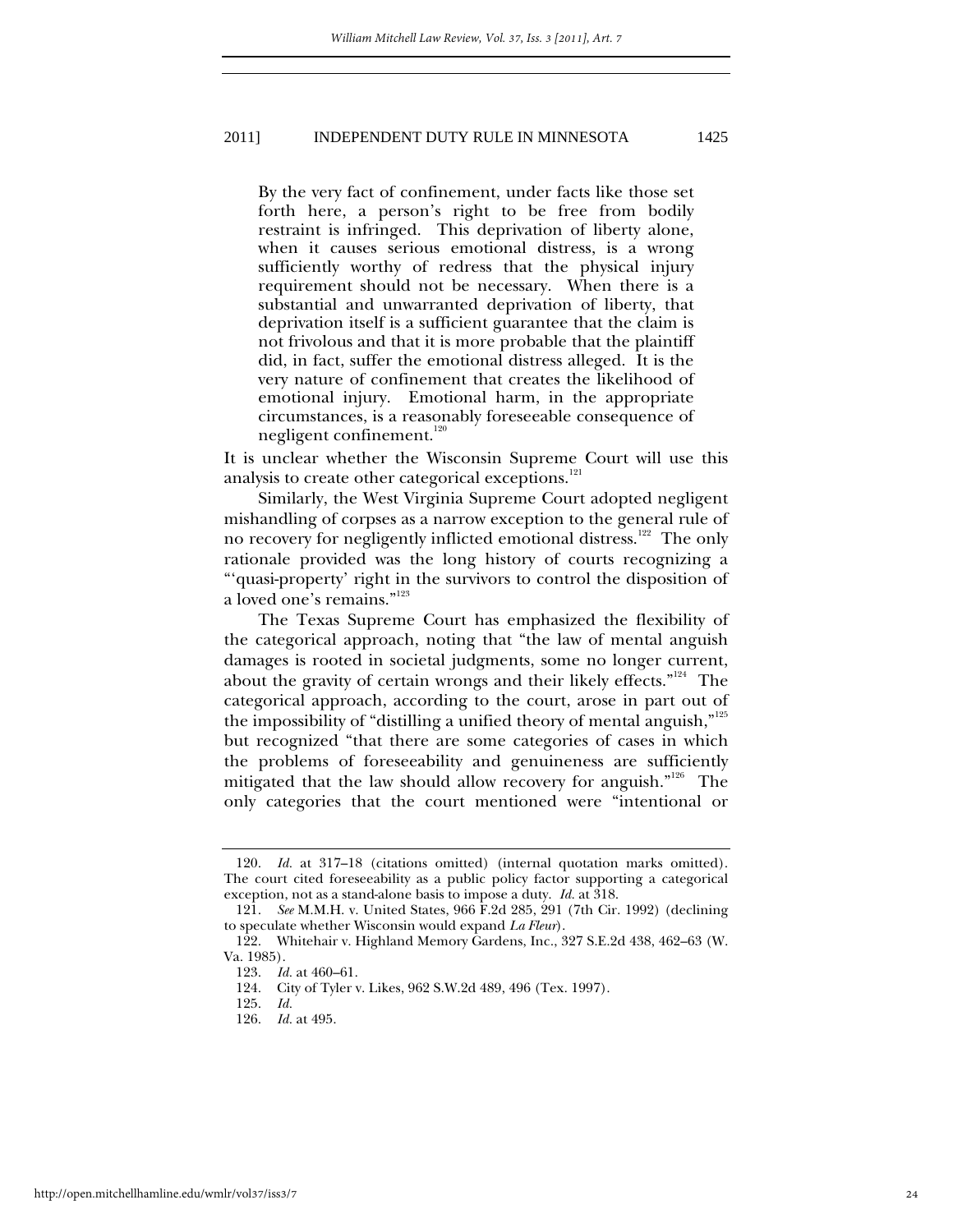malicious conduct such as libel" and "violations of certain statutes such as the Deceptive Trade Practices Act."<sup>127</sup> It declined to adopt a new category for the flooding of one's home and destruction of personal items.<sup>128</sup>

Absent from the foregoing authorities is any useful framework for determining when a particular category should be recognized. This absence exposes these decisions to criticism for being resultoriented and generating unpredictability and uncertainty. Several jurisdictions attempt to address these problems by using a multifactor test that takes into account

(1)The foreseeability of harm to the plaintiff;

(2)The degree of certainty that the plaintiff suffered injury;

(3)The closeness of the connection between the defendant's conduct and the injury suffered;

(4)The moral blame attached to the defendant's conduct;

(5)The policy of preventing future harm;

(6)The extent of the burden to the defendant;

(7)The consequences to the community of imposing a duty to exercise care with resulting liability for breach; and

(8)The availability, cost, and prevalence of insurance for the risk involved.<sup>129</sup>

Applying this test, courts have found an independent duty to exist in categories of cases involving babies switched at birth $130$  and babies injured during delivery, $131$  but declined to recognize an independent duty in categories of cases involving product manufacturers that fail to warn strict ethical vegans of the presence of animal products in their products<sup>132</sup> and defendants who negligently place the plaintiff in a position to unknowingly harm a

 <sup>127.</sup> *Id.* (citations omitted).

 <sup>128.</sup> *Id.* at 496–97. The court reasoned that not everyone suffering this injury would be likely to suffer emotional distress or feel undercompensated by receiving the monetary value of their destroyed property. *Id.* at 497.

 <sup>129.</sup> Friedman v. Merck & Co., 131 Cal. Rptr. 2d 885, 891 (Ct. App. 2003) (citing Rowland v. Christian, 443 P.2d 561, 564 (Cal. 1968)); *accord* Kallstrom v. United States, 43 P.3d 162, 167 n.24 (Alaska 2002) (citing D.S.W. v. Fairbanks N. Star Borough Sch. Dist., 628 P.2d 554, 555 (Alaska 1981)); Burgess v. Superior Court, 831 P.2d 1197, 1205 (Cal. 1992); Larsen v. Banner Health Sys., 81 P.3d 196, 203–04 (Wyo. 2003).

 <sup>130.</sup> *Larsen*, 81 P.3d at 206–07.

 <sup>131.</sup> *Burgess*, 831 P.2d at 1205.

 <sup>132.</sup> *Friedman*, 131 Cal. Rptr. 2d at 892.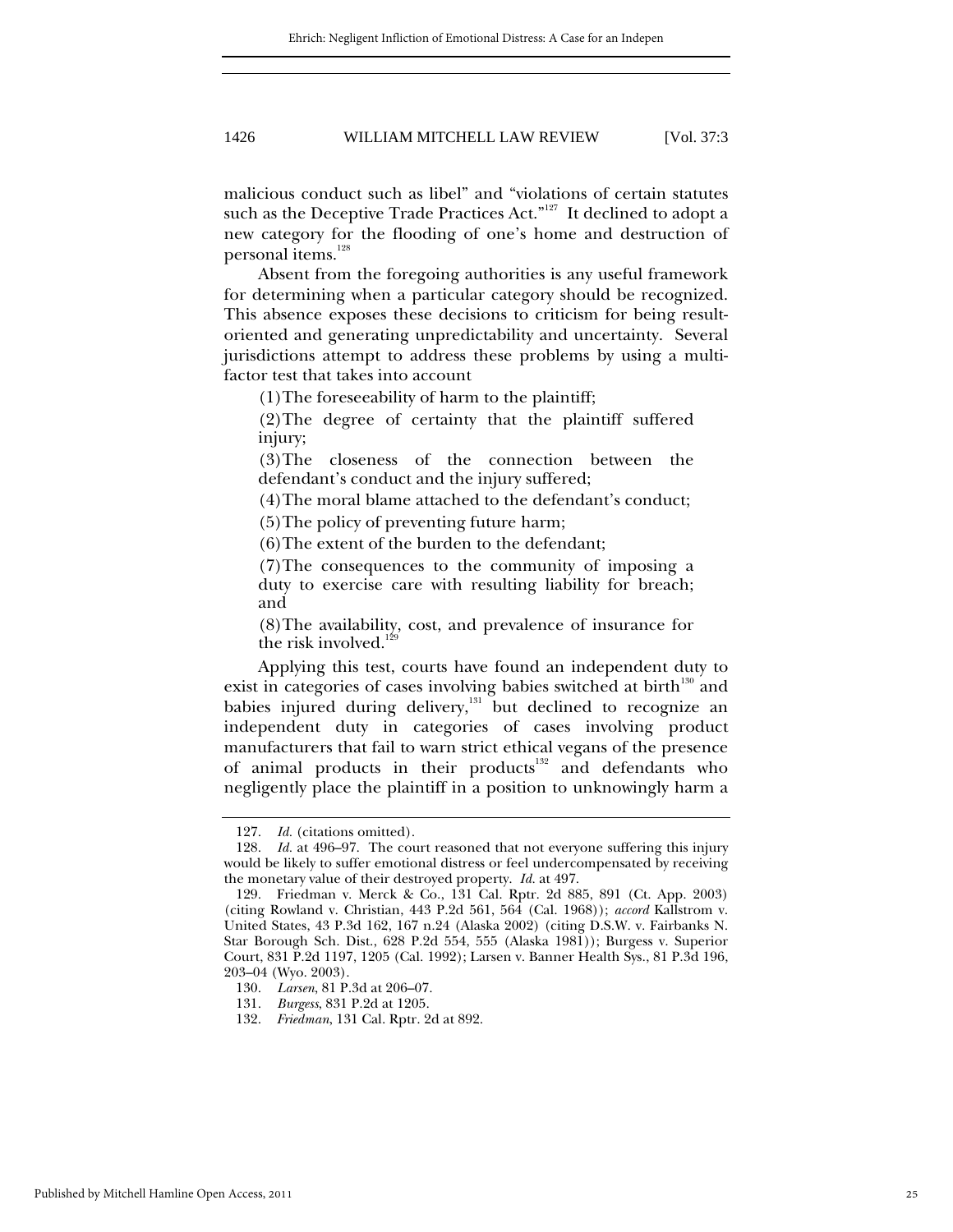third party.<sup>133</sup> More can be gleaned from the cases that reject an independent duty using this balancing test than those that recognize one.

For instance, the defendant in *Friedman* negligently misrepresented to the plaintiff that a tuberculosis test was "vegan safe," meaning it contained no animal byproducts. $134$  The plaintiff commenced suit when he discovered that the test actually involved injecting him with bovine (cow) serum, which offended his ethical belief that animals should not be exploited for any purpose and allegedly caused him emotional distress.<sup>135</sup> The court found it dispositive that its task was

[N]ot to decide whether a *particular* plaintiff's injury was reasonably foreseeable in light of a *particular* defendant's conduct, but rather to evaluate more generally whether the category of negligent conduct at issue is sufficiently likely to result in the kind of harm experienced that liability may appropriately be imposed on the negligent party.<sup>136</sup>

Because strict ethical vegans do not constitute an "appreciable or substantial" portion of the population, the court determined that "public policy does not support the imposition of a duty to warn or advise."<sup>137</sup>

Moving from cases where the class size is too small, an Alaska decision illustrates how a class size can be too large. The defendant in *Kallstrom* negligently allowed someone to leave a pitcher of lyebased caustic detergent near a kitchen sink.<sup>138</sup> Believing the pitcher contained fruit juice, the plaintiff poured a cup for a child to drink, which caused the child severe internal injuries.<sup>139</sup> The plaintiff brought suit for the emotional distress she suffered in knowing that she harmed the child.<sup>140</sup> Because the "[f]actual circumstances creating the participant or unwitting instrument scenario can vary so widely," the court was concerned that such a classification did

140. *Id.*

 <sup>133.</sup> *Kallstrom*, 43 P.3d at 168.

 <sup>134.</sup> *Friedman*, 131 Cal. Rptr. 2d at 888–89.

 <sup>135.</sup> *Id.* at 889.

 <sup>136.</sup> *Id.* at 891 (citing Ballard v. Uribe, 715 P.2d 624, 629 n.6 (Cal. 1986)).

 <sup>137.</sup> *Id.* at 892, 894. The court cited a long line of cases for the proposition "that there is no duty to warn of the possibility of rare, idiosyncratic, hypersensitive, or unusual reactions to an otherwise safe and useful product." *Id.* at 892.

 <sup>138.</sup> *Kallstrom*, 43 P.3d at 164.

 <sup>139.</sup> *Id.*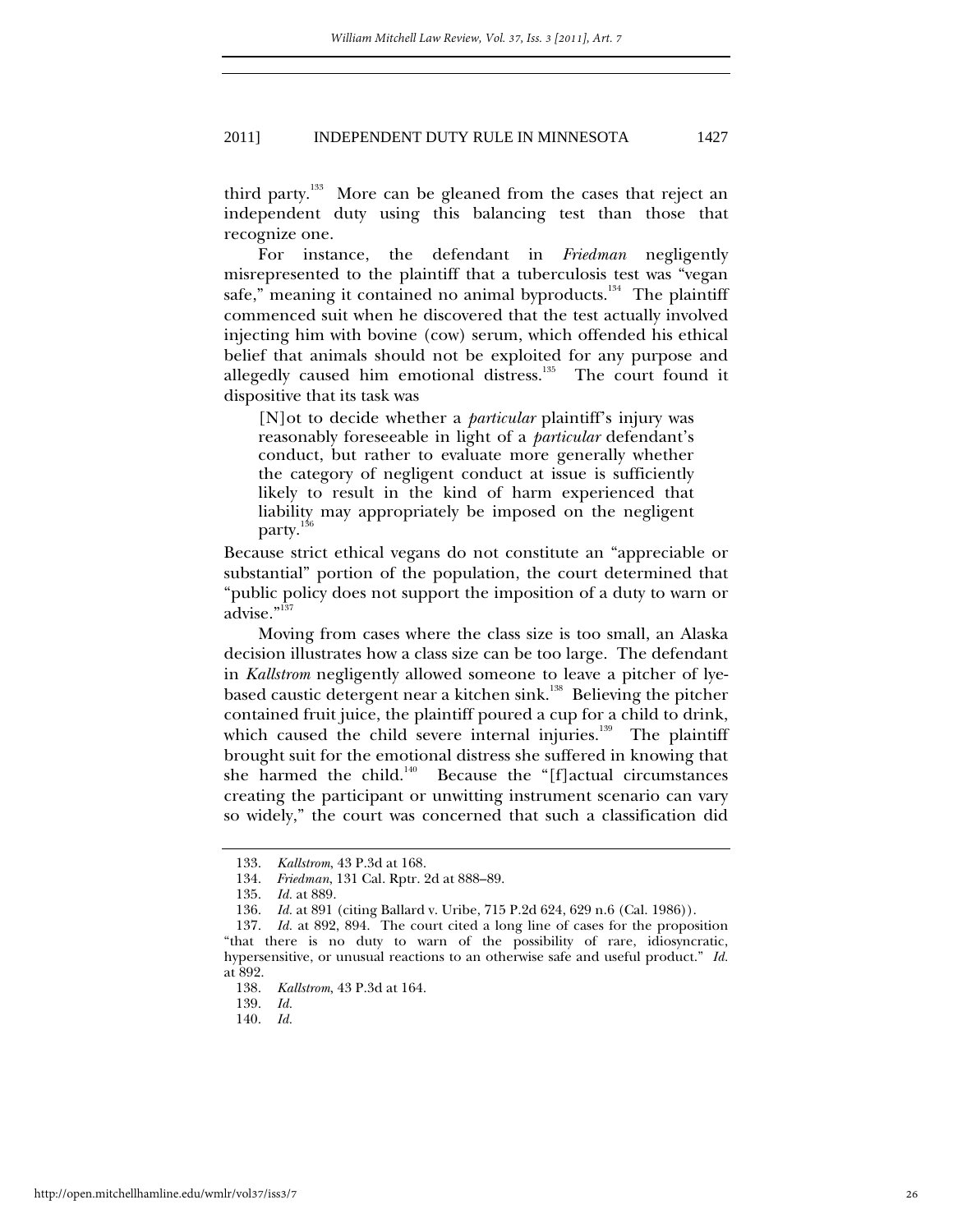not provide "a sufficient guarantee that the claim is neither false nor insubstantial."<sup>141</sup> The court explained how the breadth of the proposed category undermined the "first and most important factor, foreseeability of harm to the plaintiff":

We can imagine a potentially endless variety of factual circumstances that may give rise to an unwitting instrument claim: the friend who mails a defective toy to a child who later chokes on a small part of the toy, the owner who lends his car to a friend unaware that the car has faulty brakes, the cook whose customers develop a disease ten years after he served them food containing a carcinogenic preservative, and the driver who sues parents for negligent supervision after hitting a child who chases a ball into the street. Although all might be labeled "unwitting instruments," these scenarios vary widely with regard to the relevant considerations of duty, including foreseeability, certainty of injury, and ability to prevent future harm.<sup>1</sup>

The court went on to cite other potentially problematic variables inherent in this type of category, including "the relationship between the plaintiff and the victim, the nature of the participant's involvement, and the uncertain mix of potential emotions, including guilt, shock or indifference."<sup>143</sup>

#### IV. A CASE FOR AN INDEPENDENT DUTY RULE IN MINNESOTA

#### *A. Suitability of an Independent Duty Rule Under Minnesota Law*

While the Minnesota Supreme Court has been reluctant "to expand the availability of damages for emotional distress,"<sup>144</sup> it has endorsed recovery where "the emotional injury occurred under circumstances tending to guarantee its genuineness."145 Minnesota law thus does not necessarily foreclose the possibility of recognizing a narrowly tailored independent duty to avoid negligently inflicting emotional distress.<sup>146</sup>

 <sup>141.</sup> *Id.* at 167.

 <sup>142.</sup> *Id.* (citing D.S.W. v. Fairbanks N. Star Borough Sch. Dist., 628 P.2d 554, 555 (Alaska 1981)).

 <sup>143.</sup> *Id.* at 168.

 <sup>144.</sup> Lickteig v. Alderson, Ondov, Leonard & Sween, P.A., 556 N.W.2d 557, 560 (Minn. 1996).

 <sup>145.</sup> Hubbard v. United Press Int'l, Inc., 330 N.W.2d 428, 437 (Minn. 1983).

 <sup>146.</sup> *See also* Michael K. Steenson, *The Anatomy of Emotional Distress Claims in*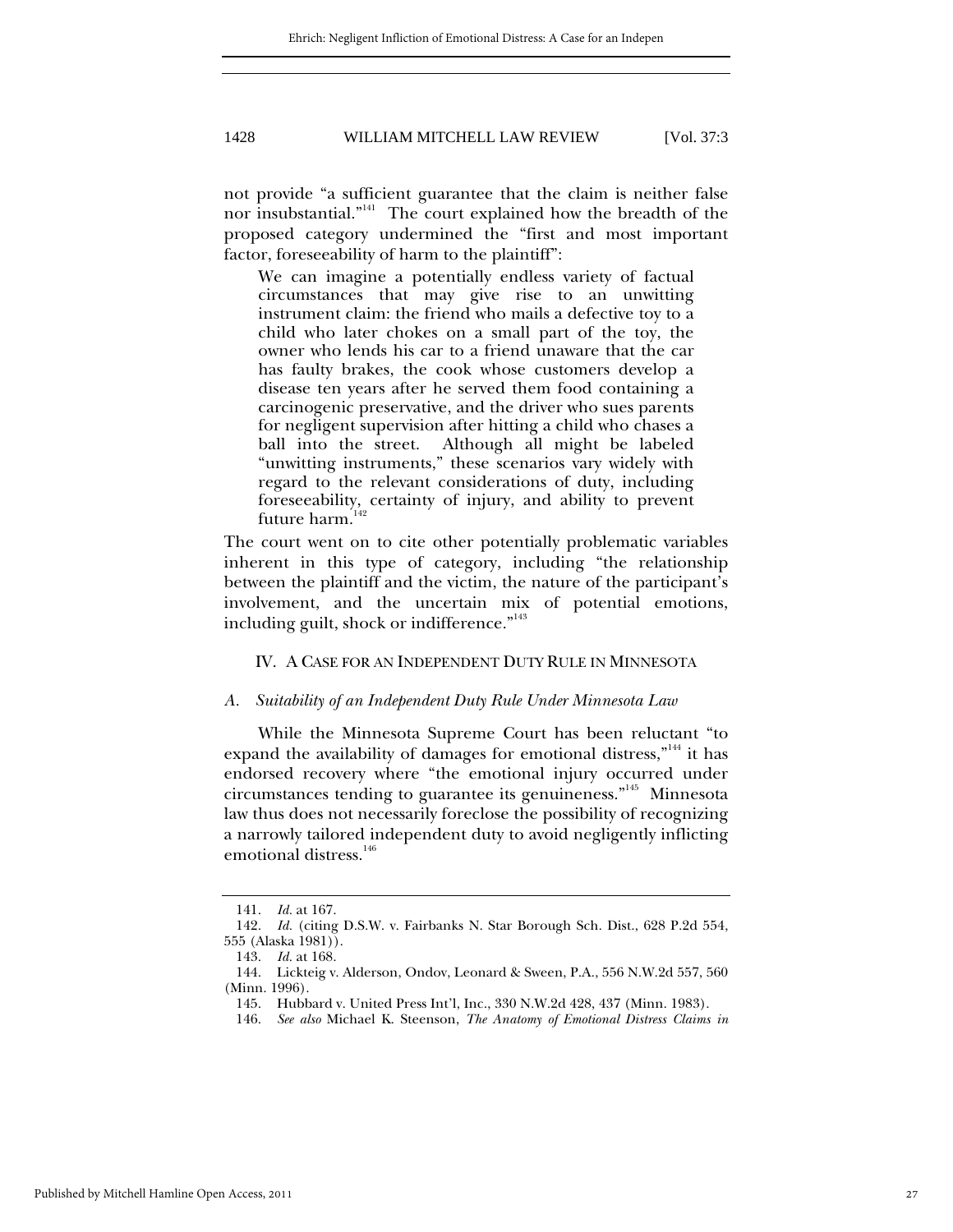Neither the special relationship nor the foreseeability formulations of the independent duty rule, however, appear to satisfy the criteria for NIED recovery in Minnesota. When formulating rules for NIED recovery, the Minnesota Supreme Court has emphasized the need for a bright-line test that is "workable, reasonable, logical and just as possible."<sup>147</sup> An objective test is "necessary to ensure stability and predictability in the disposition of emotional distress claims."<sup>148</sup> None of the foreign decisions falling within the special relationship approach have successfully outlined a useful test for determining when a qualifying special relationship exists, let alone articulated a brightline rule.<sup>149</sup> And the Minnesota Supreme Court has already rejected a similar version of the foreseeability test for bystander recovery, criticizing it as being too subjective, too expansive, and not conducive to a precise definition.<sup>150</sup> Many courts from other

 147. Stadler v. Cross, 295 N.W.2d 552, 554 (Minn. 1980). The *Stadler* court explained that "[i]f the limits cannot be consistently and meaningfully applied by courts and juries, then the imposition of liability would become arbitrary and capricious," and "the cause of just apportionment of the losses would suffer." *Id.* at 554.

 148. K.A.C. v. Benson, 527 N.W.2d 553, 559 (Minn. 1995). The plaintiff in *K.A.C*. was exposed to a risk of AIDS when the defendant performed two gynecological procedures on her while he was infected with HIV. *Id.* at 555. The court held that a mere fear of exposure failed to satisfy the zone of danger requirement because it would impart subjectivity into the analysis. *Id.* at 559.

149. *See supra* Part III.B.2.

 150. Engler v. Ill. Farmers Ins. Co., 706 N.W.2d 764, 770 n.3 (Minn. 2005); *Stadler*, 295 N.W.2d at 554–55. According to the *Engler* court, bystander tests in other jurisdictions fall into three categories: (1) the impact rule; (2) the zone of danger test; and (3) the foreseeable bystander test. *Engler*, 706 N.W.2d at 768. The foreseeable bystander test allows recovery where "'the plaintiff: (1) is closely related to the [third-party] victim; (2) is present at the scene of the injuryproducing event at the time it occurs and is then aware that it is causing injury to the victim'; and '(3) as a result suffers emotional distress beyond that which would be anticipated in a disinterested witness.'" *Id.* at 769 n.2 (quoting Thing v. La Chusa, 771 P.2d 814, 815 (Cal. 1989)). *Stadler* expressly rejected this test. *Stadler*, 295 N.W.2d at 554–55. The *Engler* court observed that some jurisdictions have adopted a variation of this test that looks solely to the foreseeability of the harm.

*Minnesota*, 19 WM. MITCHELL L. REV. 1, 21–22 (1993). After discussing Minnesota's NIED decisions, Professor Steenson discusses the special relationship rule announced in *Burgess v. Superior Court*, 831 P.2d 1197, 1200 (Cal. 1992), and notes that "the possibility still exists for the Minnesota Supreme Court to adopt the *Burgess* approach, even if it adheres to the basic zone of danger/physical formulation as the standard for resolving negligent infliction of emotional distress cases." Steenson, *supra*, at 31. He concludes that if Minnesota courts liberalize the zone of danger requirement in "direct victim" cases such as *Burgess*, courts would be permitted "to analyze the issue of whether recovery should be granted by using the same policy factors used to analyze duty cases in general." *Id.* at 22.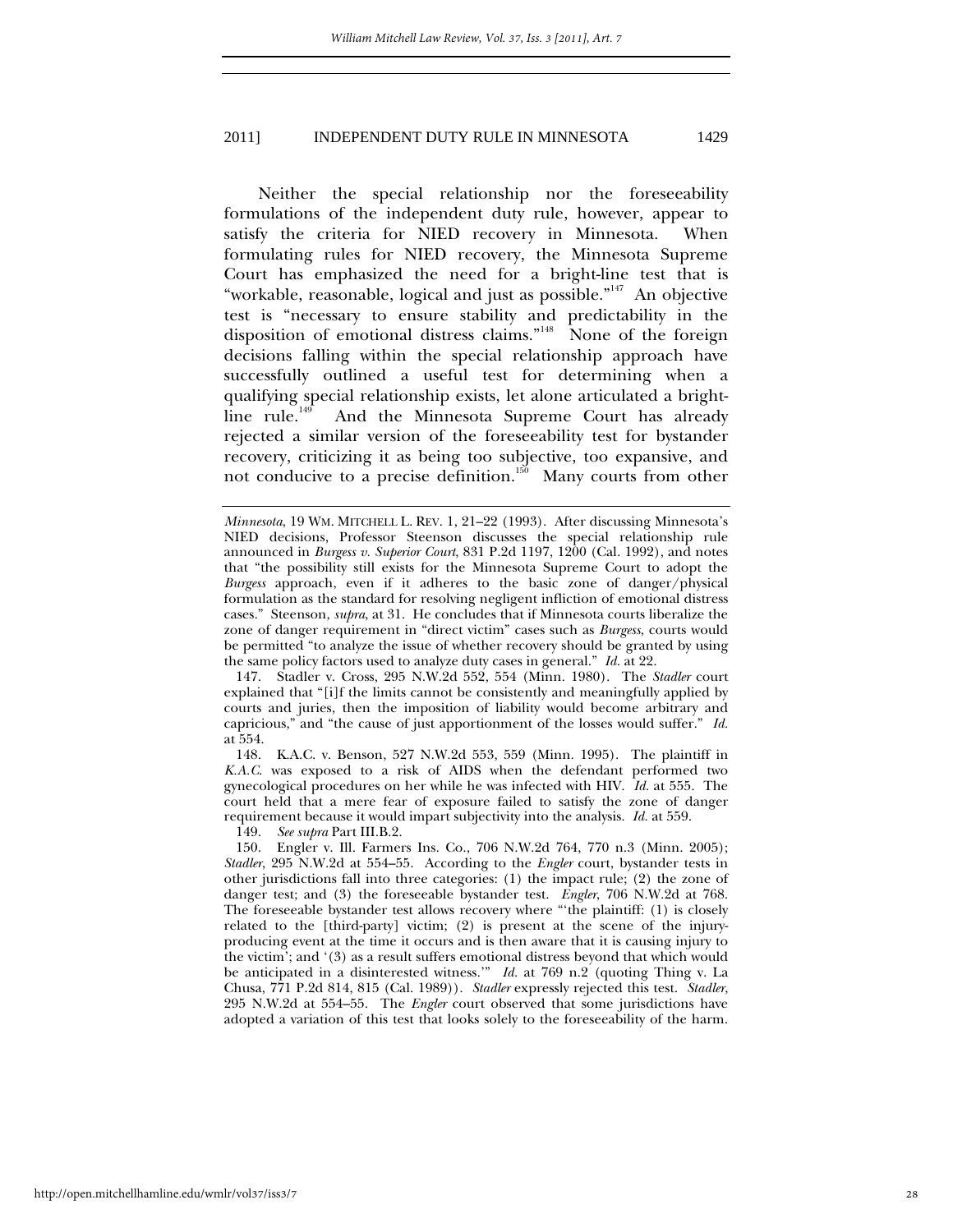jurisdictions have also soundly criticized the foreseeability approach for its vagueness, unpredictability, and subjectivity.<sup>151</sup>

The categorical approach, on the other hand, is more cautious, far less arbitrary than the existing limits on NIED recovery, and can be as narrow as courts wish to make it. Further, once qualifying categories are adopted, the approach results in objective, bright-line rules that are easy to apply. Perhaps most importantly, the categorical approach is more consistent with Minnesota's direct invasion exception and better serves to reconcile cases that have allowed recovery with those that have not. An examination of the roots and evolution of Minnesota's direct invasion exception illuminates these advantages.

#### *B. The Tortured Evolution of Minnesota's Direct Invasion Exception*

In the seminal 1891 decision, *Larson v. Chase*, 152 the Minnesota Supreme Court examined whether a woman could recover for "mental suffering and nervous shock" for the defendant's "unlawful mutilation and dissection" of her husband's body.<sup>153</sup> The court first examined cases from other jurisdictions and concluded that "all courts now concur in holding that the right to the possession of a dead body for the purposes of decent burial belongs to those most intimately and closely connected with the deceased by domestic ties, and that this is a right which the law will recognize and

*Engler*, 706 N.W.2d at 770 n.3. *Engler* expressly rejected this test as being even more expansive because it "is not cabined by the imposition of mandatory elements, such as a close relationship or contemporaneous observation." *Id.* at 770 n.3.

 <sup>151.</sup> *E.g.*, *Thing*, 771 P.2d at 826 ("[I]t is clear that foreseeability of the injury alone is not a useful 'guideline' or a meaningful restriction on the scope of the NIED action."); Camper v. Minor, 915 S.W.2d 437, 443 (Tenn. 1996) ("[The foreseeability approach] provides little, if any, concrete guidelines for trial courts and juries to use in deciding how each case should be resolved."); Boyles v. Kerr, 855 S.W.2d 593, 599–600 (Tex. 1993) ("[The foreseeability] standard, however, fails to delineate meaningfully those situations where recovery should be allowed."); Gates v. Richardson, 719 P.2d 193, 196 (Wyo. 1986) ("Unfortunately [the foreseeability] test is so vague that it has little practical value."); *see also* RESTATEMENT (THIRD) OF TORTS: LIAB. FOR PHYSICAL & EMOTIONAL HARM § 46(b) cmt. f (Tentative Draft No. 5, 2007) ("Instead of relying on foreseeability to identify appropriate cases for recovery, the policy issues surrounding specific categories of undertakings, activities, and relationships must be examined to determine whether, as a category, they merit inclusion among the exceptions to the general rule of no liability.").

 <sup>152. 47</sup> Minn. 307, 50 N.W. 238 (1891).

 <sup>153.</sup> *Id.* at 307, 50 N.W. at 238.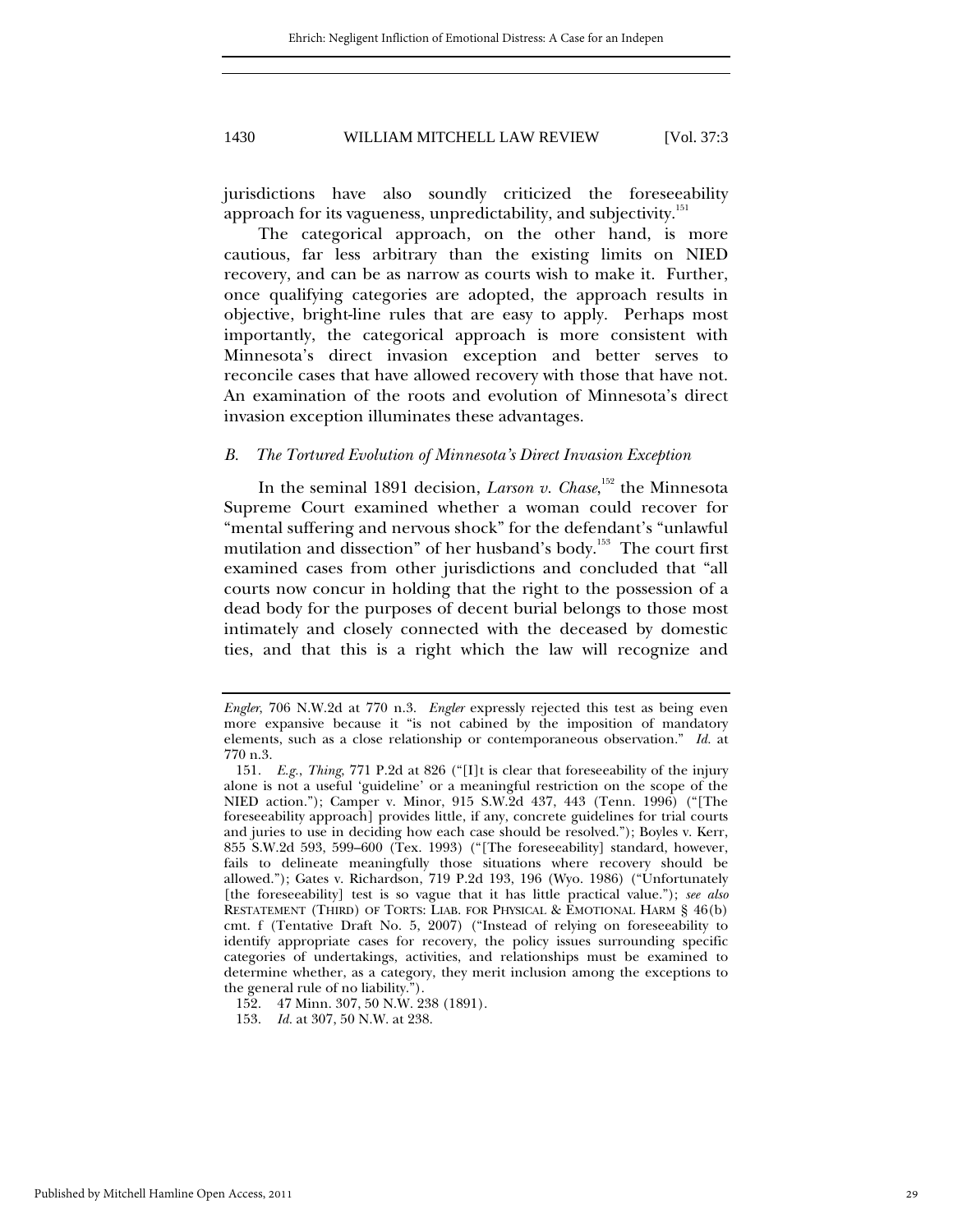protect."<sup>154</sup> In holding that recovery for emotional distress is permitted under these circumstances, the court broadly declared that "where the wrongful act constitutes an infringement on a legal right, mental suffering may be recovered for, if it is the direct, proximate, and natural result of the wrongful act."155 The court did not limit this proclamation to willful or wanton conduct.<sup>156</sup>

In *Bucknam v. Great Northern Railway Co.*, 157 the Minnesota Supreme Court emphasized that *Larson* is limited to situations involving a direct violation of an underlying legal interest.<sup>158</sup> The plaintiff sought recovery for emotional distress because she had witnessed the defendant use "harsh, violent, and abusive language, and ma[k]e threatening and insulting demands of and towards plaintiff's husband."<sup>159</sup> The court quickly dispensed with her argument because she was not able to identify "any infraction of her legal right."<sup>160</sup> The court further explained that:

Many vexatious, annoying, and humiliating things frequently occur in every community that are not actionable. Such things may affect those peculiarly sensitive, while to others they would seem only a matter of indifference. The latter, unaffected thereby, could not maintain an action for a personal wrong; and, if the former should be permitted to do so, we should have litigated a question of comparative nervousness and sensitiveness as an element of damages, and the courts burdened with vexatious litigation where there was neither slander, physical injury, negligence, or intent to injure or frighten a third person, and where the defendant might be entirely unaware of the physical condition of the person so alleged to be injured.<sup>16</sup>

 <sup>154.</sup> *Id.* at 309, 50 N.W. at 238–39.

 <sup>155.</sup> *Id.* at 311, 50 N.W. at 239–40.

 <sup>156.</sup> *See id.* The opinion does not describe enough facts to understand the level of the defendant's culpability. The fact that he was accused of "mutilation" and "dissection" is suggestive of morbid intentional misconduct, but it is equally possible the defendant was a mortician or coroner acting under the mistaken belief that an autopsy was authorized. In either event, the court did not focus on the defendant's culpability in any way in allowing recovery.

 <sup>157. 76</sup> Minn. 373, 79 N.W. 98 (1899).

 <sup>158.</sup> *Id.* at 377, 79 N.W. at 99.

 <sup>159.</sup> *Id.* at 376, 79 N.W. at 98.

 <sup>160.</sup> *Id.* at 377, 79 N.W. at 99.

 <sup>161.</sup> *Id.*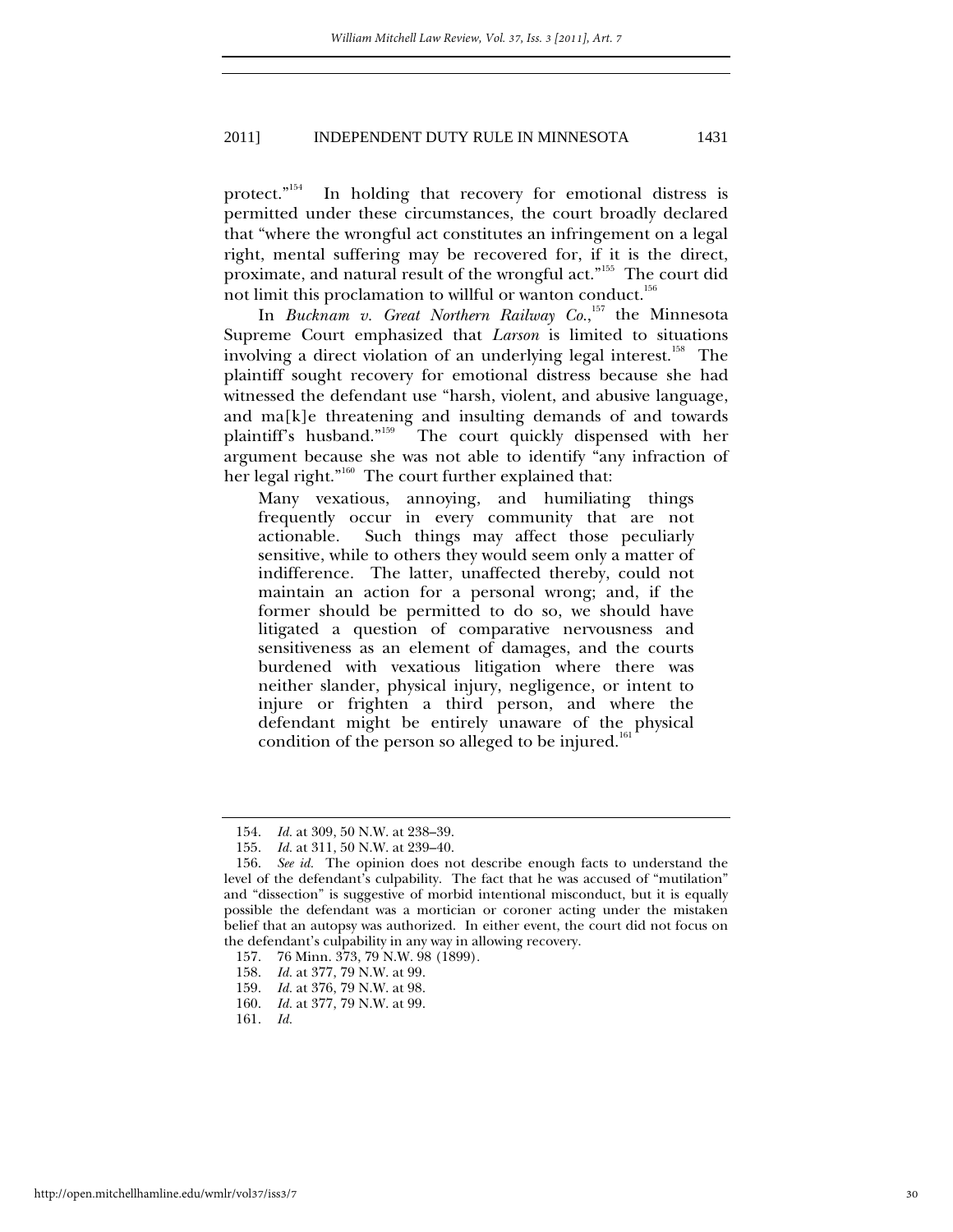In 1894, the supreme court refused to extend *Larson* to allow recovery for mental suffering resulting from negligently failing to deliver a telegram.162 The plaintiff in *Francis v. Western Union Telegraph Co.* sent a telegram to his estranged wife asking if she wished to reconcile their marriage.<sup>163</sup> When she did not respond, the plaintiff "concluded that she was unwilling to renew her marriage relations with him, and feared that all hope of reconciliation with her was at an end."164 When the plaintiff discovered that his wife did not respond because she had never received the telegram, he brought suit claiming the telegraph company was responsible for causing his emotional distress.<sup>165</sup>

Even though the defendant had violated a state statute in failing to transmit the telegram, and even though the statute specifically authorized the plaintiff to recover all actual damages sustained as a result of that failure, the supreme court characterized the gravamen of the action as being for a breach of contract, not a tort.<sup>166</sup> Because the plaintiff's action was not possible without the existence of a contract, the court limited the plaintiff to contract damages, which does not include damages for emotional distress.<sup>167</sup> The court explained why emotional distress damages are disfavored:

The law has always been exceedingly cautious in allowing damages for mental suffering, for the manifest reasons, among others, that such damages are more sentimental than substantial, depending largely upon temperament and physical and nervous condition. The suffering of one under precisely the same circumstances would be no test of the suffering of another, and there being no possible standard by which such an injury can be even approximately measured, they are subject to many, if not most, of the objections to speculative damages which are universally excluded. In no case will an action for damages lie for mental suffering caused by an act which, however wrongful, infringes no legal right of the party.<sup>168</sup>

 <sup>162.</sup> Francis v. W. Union Tel. Co., 58 Minn. 252, 266, 59 N.W. 1078, 1082 (1894).

 <sup>163.</sup> *Id.* at 258, 59 N.W. at 1078.

 <sup>164.</sup> *Id.*

 <sup>165.</sup> *Id.*

 <sup>166.</sup> *Id.* at 261, 59 N.W. at 1080.

 <sup>167.</sup> *See id.* at 261–64, 59 N.W. at 1080–81.

 <sup>168.</sup> *Id.* at 261–62, 59 N.W. at 1080.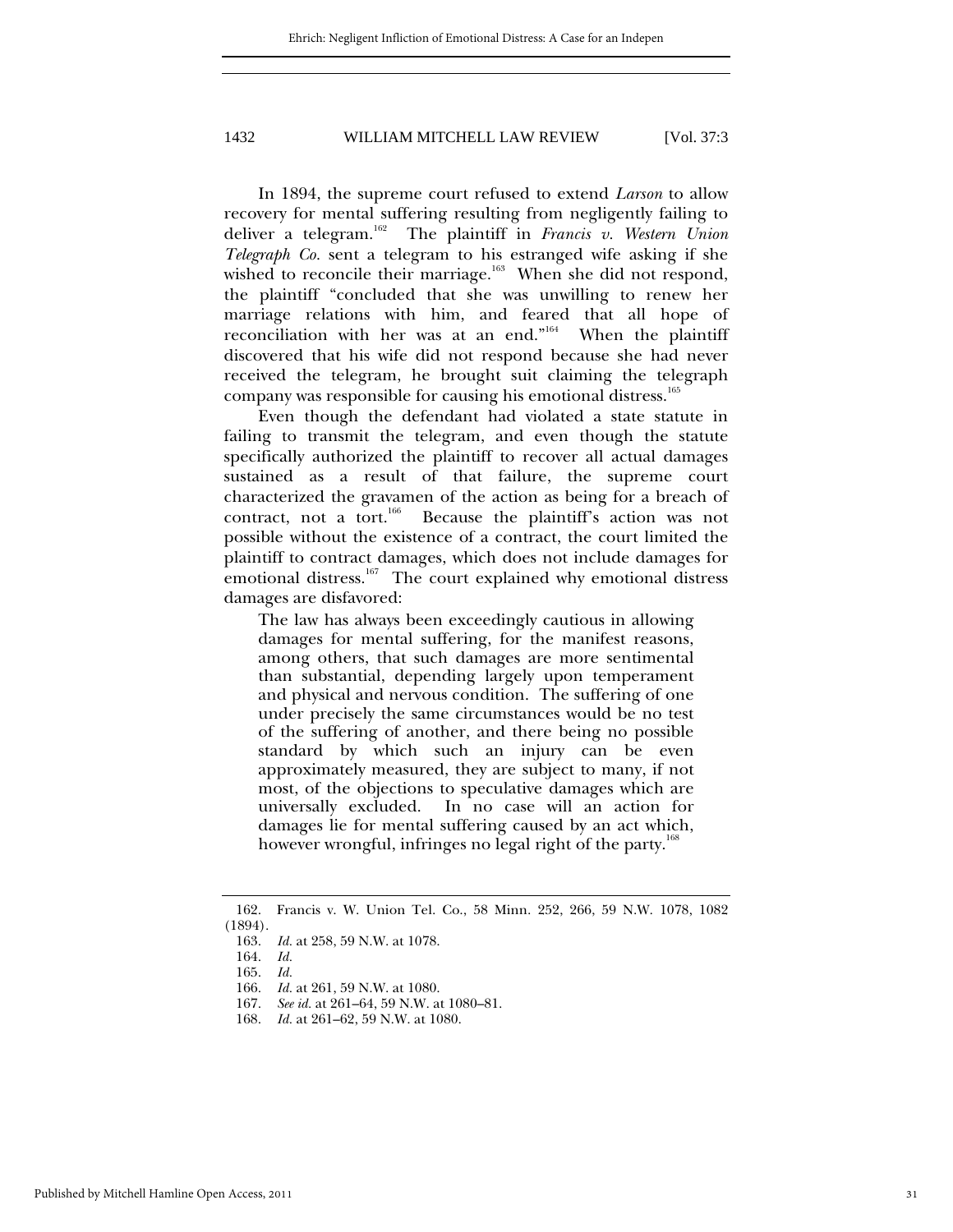The court then distinguished *Larson* as involving: (1) a willful tort, not a pure contract action; and (2) circumstances that "naturally and necessarily [tend] to injure the feelings."<sup>169</sup>

In *Lindh v. Great Northern Railway Co.*,<sup>170</sup> the court shifted its focus back to the plaintiff's legal interest, and cited *Larson* as being dispositive to the question of whether a widow could recover for her emotional distress resulting from the defendant "carelessly and negligently" leaving his dead wife's coffin exposed to rain while transporting it in a railroad truck.<sup>171</sup> The opinion also mentions that the defendant "willfully ignored the request of the plaintiff to place the truck under cover,"<sup>172</sup> but does not mention the defendant's culpability as being important or even relevant to the outcome.173 Instead, the court hinted for the first time that the nature of the undertaking (i.e., handling dead bodies) imparted some inherent reliability to an allegation of emotional distress: "Injury to the feelings of the family of deceased spring as naturally from disfiguration and mutilation of the body by exposure to the elements as by dissection."174 The decision does not cite *Francis* or make any distinction between pure contract actions and actions for willful torts.

One year after *Lindh*, the court again shifted the focus back to the *Francis* court's contract/tort distinction. Like *Larson* and *Lindh*, *Beaulieu v. Great Northern Railway Co.*,<sup>175</sup> involved a rail carrier delivering a damaged corpse, but with one important distinction. Instead of the rail carrier causing the damage, it neglected to unload the body at the proper station, which delayed the funeral

 <sup>169.</sup> *Id.* at 262, 59 N.W. at 1080. The court later suggested that it is never proper in pure breach of contract actions (i.e., contract actions that do not involve willful conduct) to distinguish between contracts that are merely pecuniary in nature, and those that are emotional in nature. *Id.* at 264, 59 N.W. at 1081. The court emphasized the danger of creating a slippery slope if mental distress damages were allowed in certain breach of contract actions but not others. *See id.*

 <sup>170. 99</sup> Minn. 408, 109 N.W. 823 (1906).

<sup>171.</sup> *Id.* at 408, 109 N.W. at 823–24.<br>172. *Id.* at 408, 109 N.W. at 823.

*Id.* at 408, 109 N.W. at 823.

 <sup>173.</sup> *See id.* at 408–10, 109 N.W. at 823–24. Nor did the court mention the fact that the plaintiff could not have proved her case without the existence of an underlying contractual obligation to ship the corpse, a consideration that the *Francis* court found dispositive. *See id.*

 <sup>174.</sup> *Id.* at 409, 109 N.W. at 824. In mentioning "exposure" and "dissection," the court was referring to the facts of the case (exposing the corpse to the elements) and the facts in *Larson v. Chase*, 47 Minn. 307, 308, 50 N.W. 238, 238 (1891) (dissecting the body).

 <sup>175. 103</sup> Minn. 47, 114 N.W. 353 (1907).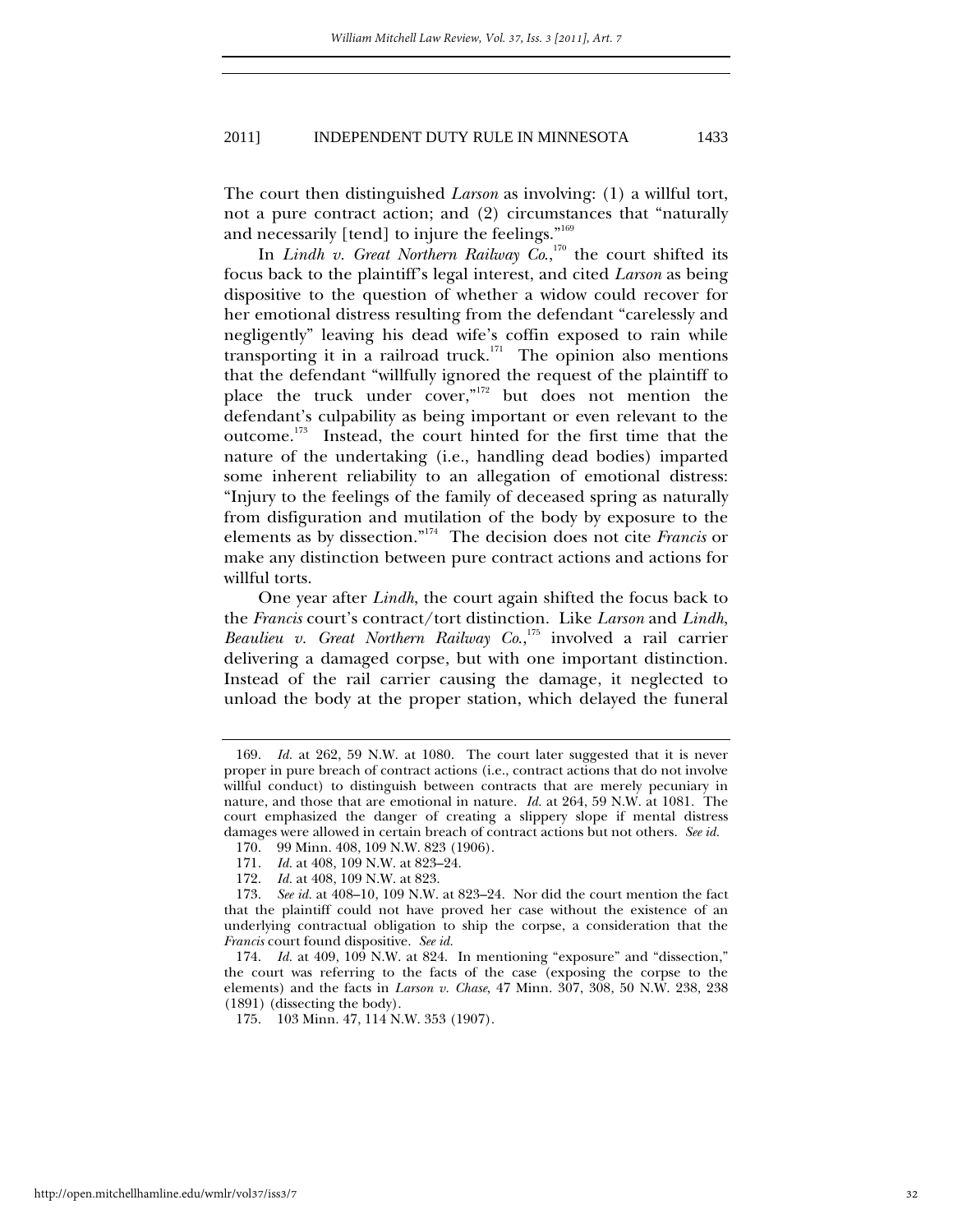for twenty-four hours and gave the corpse additional time to decay naturally.<sup>176</sup> The court began by observing generally that emotional distress damages are "limited to actions where the plaintiff has received some injury to his person, or some legal right has been invaded of a nature naturally to cause grief and distress of mind."<sup>177</sup> But the court went on to explain that this rule only applies to tort actions, and that failing to timely deliver a corpse to a funeral, without more, was really just a breach of contract.<sup>178</sup> Accordingly, if an action is based purely upon a breach of contract, the plaintiff has to show that the breach was willful in order to recover damages for emotional distress.179 The court distinguished *Larson* and *Lindh* as both involving willful conduct. $180$ 

In 1940, the supreme court transitioned back to focusing on the invasion of the plaintiff's legal interest, again without mentioning the defendant's culpability. In Sworski v. Simons, <sup>181</sup> an undertaker acting at the direction of the county coroner began embalming the plaintiff's son's body without his permission.<sup>182</sup> Relying heavily on *Larson*, the court focused on the plaintiff's legal right to his son's body and the accompanying right to determine who would perform the embalming, not on any willful or wanton misconduct by the defendant.<sup>183</sup> The opinion makes no mention of any wrongful act other than negligence, and does not cite *Francis* or *Beaulieu*.

Although seemingly inconsistent, these "direct invasion" decisions can be reconciled as allowing emotional distress damages in certain emotionally-charged tort actions and contract actions involving a willful breach. In 1963, however, the supreme court in

180. *Id.*

 <sup>176.</sup> *Id.* at 48, 114 N.W. at 353.

 <sup>177.</sup> *Id.* at 49, 114 N.W. at 353.

 <sup>178.</sup> *See id.* at 52–53, 114 N.W. at 355. In an action for breach of contract, the court explained that the only recoverable damages are those "within the contemplation of the parties when the contract was made, and which may be measured and determined by some definite rule or standard of compensation." *Id.* Because damages for emotional distress are "incapable of definite calculation," they can be recovered in a breach of contract action only "in those exceptional cases where the breach amounts to an independent willful tort, in which event they may be recovered under proper allegations of malice, wantonness, or oppression." *Id.*

 <sup>179.</sup> *Id.* at 55–56, 114 N.W. at 356.

 <sup>181. 208</sup> Minn. 201, 293 N.W. 309 (1940).

 <sup>182.</sup> *Id.* at 203, 293 N.W. at 310.

 <sup>183.</sup> *See id.* at 205, 293 N.W. at 311.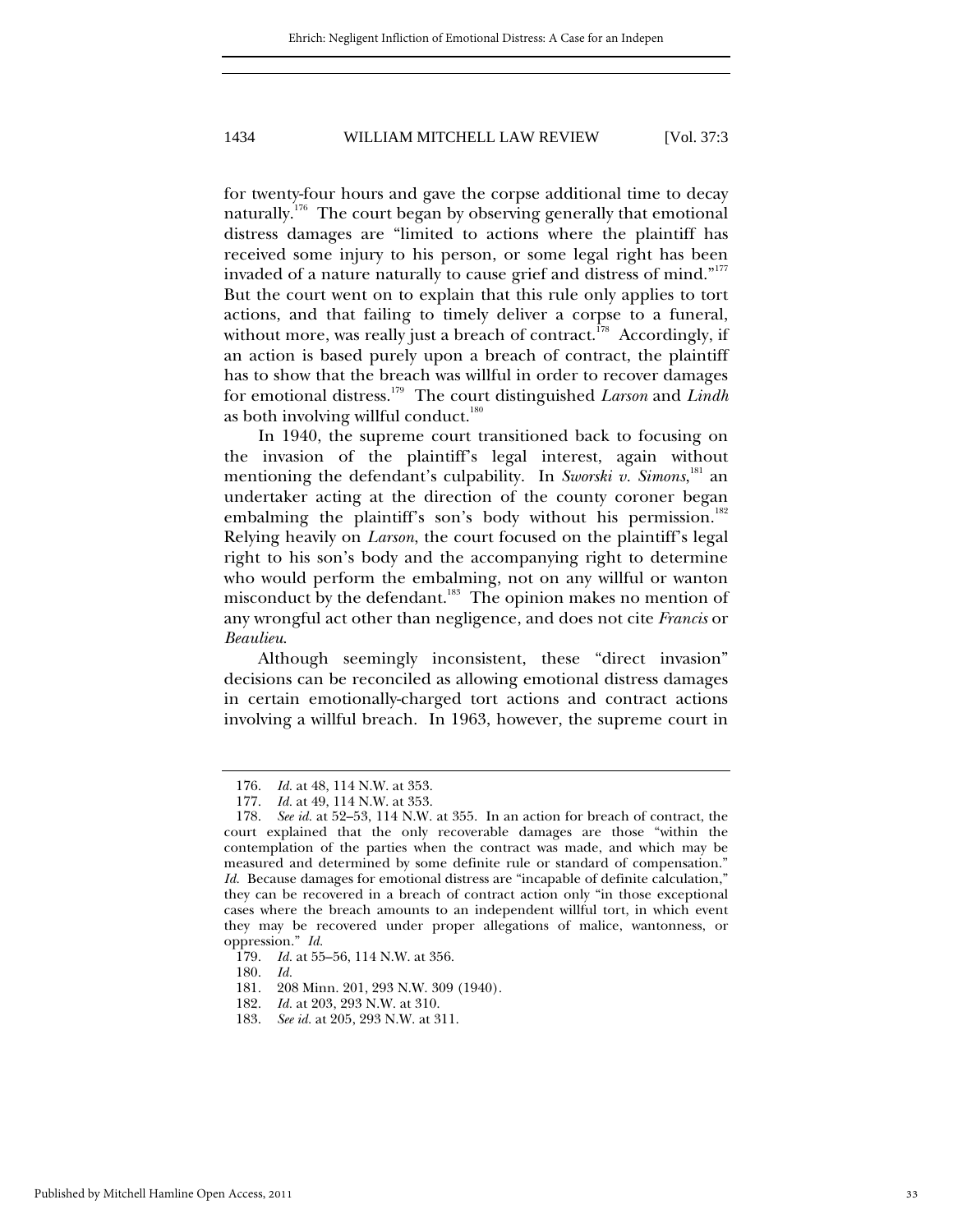*State Farm Mutual Automobile Insurance Co. v. Village of Isle*, 184 perhaps inadvertently blurred this distinction when attempting to summarize these decisions in a single sentence:

It is well established that damages for mental anguish or suffering cannot be sustained where there has been no accompanying physical injury unless there has been some conduct on the part of [the] defendant constituting a direct invasion of the plaintiff's rights such as that constituting slander, libel, malicious prosecution, seduction, or other like willful, wanton, or malicious misconduct.<sup>185</sup>

The result was a confusing and inaccurate synthesis of the direct invasion decisions that does not fully effectuate the *Larson* court's holding that "where the wrongful act constitutes an infringement on a legal right, mental suffering may be recovered for, if it is the direct, proximate and natural result of the wrongful act."<sup>186</sup>

In addition, the *Village of Isle* court's characterization of the direct invasion exception was unnecessary for the outcome of the decision because the plaintiff only alleged a derivative injury (mental distress arising out of the death of another), not a direct invasion of her own legal interest.<sup>187</sup> Accordingly, her emotional distress damages should have been denied summarily based upon *Bucknam* and *Larson*. 188 In this regard, the *Village of Isle* court committed the same error that the *Larson* court chastised other courts for making:

There has been a great deal of misconception and confusion as to when, if ever, mental suffering, as a distinct element of damage, is a subject for compensation. This has frequently resulted from courts giving a wrong reason for a correct conclusion that in a given case no

 <sup>184. 265</sup> Minn. 360, 122 N.W.2d 36 (1963).

 <sup>185.</sup> *Id.* at 367–68, 122 N.W.2d at 41 (citations omitted).

 <sup>186.</sup> Larson v. Chase, 47 Minn. 307, 311, 50 N.W. 238, 239–40 (1891).

 <sup>187.</sup> *See Village of Isle*, 265 Minn. at 362, 122 N.W.2d at 38. The court was analyzing whether a woman could recover emotional distress damages in a dram shop action for the loss of her husband. *Id.*

 <sup>188.</sup> Bucknam v. Great N. Ry. Co., 76 Minn. 373, 376–77, 79 N.W. 98, 98–99 (1899) (denying recovery to a woman who witnessed the defendant using "harsh, violent and abusive language" towards her husband because the defendant did not invade her legal interest); *Larson*, 47 Minn. at 311, 50 N.W. at 239 ("It is unquestionably the law . . . that for the law to furnish redress there must be an act which, under the circumstances, is wrongful; and it must take effect upon the person, the property, or some other legal interest, of the party complaining.") (quotation omitted)).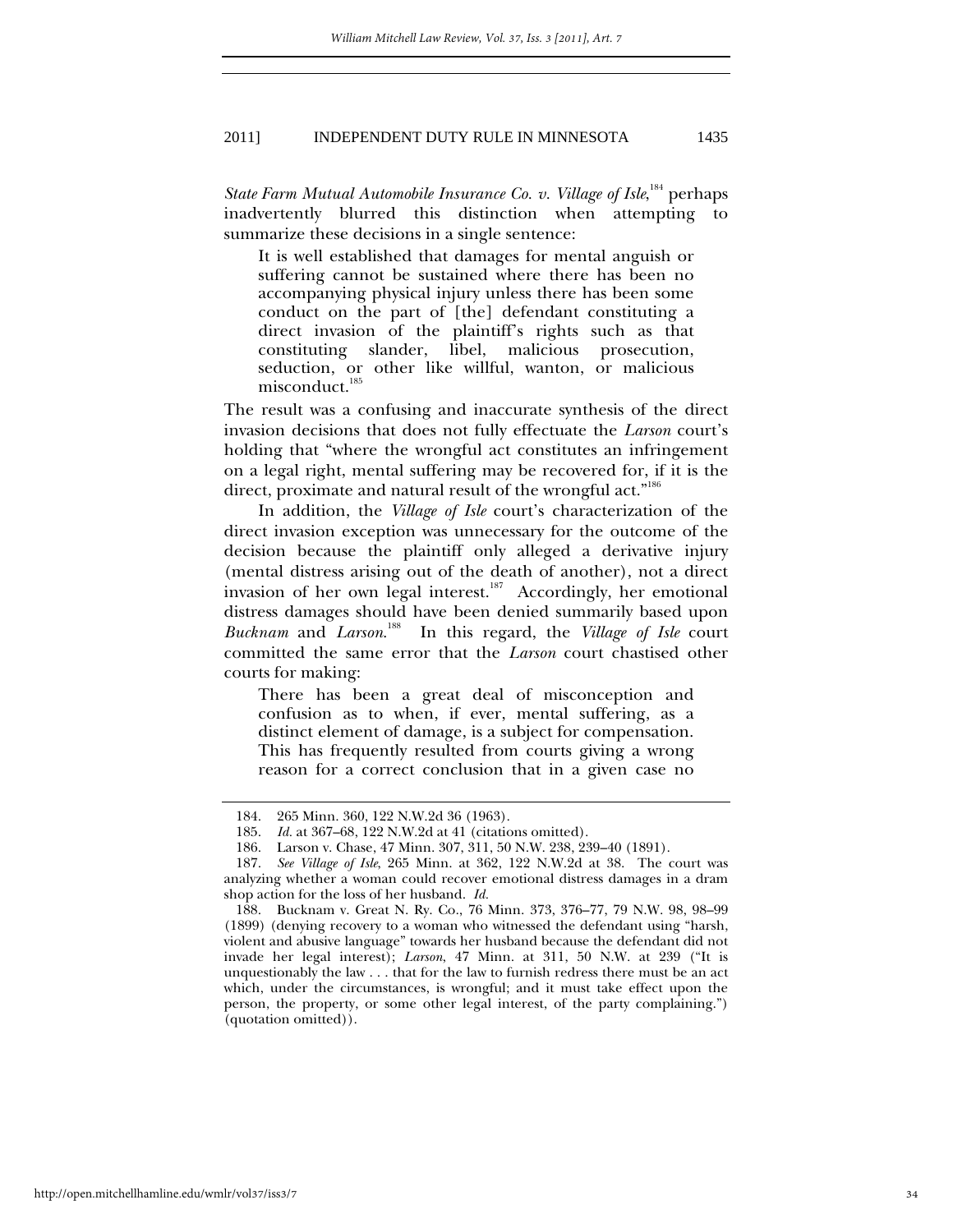recovery could be had for mental suffering, placing it on the ground that mental suffering, as a distinct element of damage, is never a proper subject of compensation, when the correct ground was that the act complained of was not an infraction of any legal right, and hence not an actionable wrong at all . . . .<sup>1</sup>

The problem created by *Village of Isle* came full circle when the plaintiff in *Lickteig v. Alderson, Ondov, Leonard & Sween, P.A.,*  $^{190}$ asked the Minnesota Supreme Court to allow her to recover emotional distress damages in a legal malpractice action.<sup>191</sup> Because legal malpractice is a hybrid tort/contract action, the court could not just cite *Beaulieu* and *Francis* as authority that willful conduct is a prerequisite to recovery in pure breach of contract actions.<sup>192</sup> Unwilling to recognize that all legal malpractice actions should give rise to recovery of damages for emotional distress, the court cited the dicta in *Village of Isle* as authority for requiring a showing of willful misconduct, even in negligence actions.<sup>193</sup> Ever since, courts have struggled with applying *Lickteig* and *Village of Isle*  in direct invasion cases. $194$ 

As demonstrated, the focus for emotional distress recovery has inexplicably shifted from the defendant's invasion of the plaintiff's legal interest in a highly emotional undertaking, to almost entirely the defendant's culpability when invading the legal interest. This evolution is inconsistent with *Larson* and *Sworski*, which do not rely in any way on the defendant's culpability and, in fact, appear to have involved purely negligent conduct.<sup>195</sup> It also fails to appreciate

 194. *See, e.g*., Gooch v. N. Country Reg'l Hosp., No. A05-576, 2006 WL 771384, at \*2 (Minn. Ct. App. Mar. 28, 2006) ("It is unclear in Minnesota . . . whether a claim for wrongful interference with a dead body can be supported by a showing of mere negligence, or whether it requires a showing of willful or wanton misconduct similar to an NIED case."); Schmidt v. HealthEast, No. C1-96-152, 1996 WL 310032, at \*2 (Minn. Ct. App. June 11, 1996) (citing *Village of Isle* and suggesting the direct invasion exception also requires proof that the plaintiff was in the zone of danger); Kamrath v. Suburban Nat'l Bank, 363 N.W.2d 108, 111–12 (Minn. Ct. App. 1985) (citing the direct invasion exception as informing the IIED analysis).

 195. *See* Sworski v. Simons, 208 Minn. 201, 203, 293 N.W. 309, 310 (1940); Larson v. Chase, 47 Minn. 307, 311, 50 N.W. 238, 239 (1891).

Published by Mitchell Hamline Open Access, 2011

 <sup>189.</sup> *Larson*, 47 Minn. at 311, 50 N.W. at 239.

<sup>190. 556</sup> N.W.2d 557 (Minn. 1996).<br>191. Id. at 560.

*Id.* at 560.

 <sup>192.</sup> *See id.* at 561 ("Our analysis is complicated by the hybrid nature of claims for legal malpractice.").

 <sup>193.</sup> *Id.* at 560–62 ("There must be a direct violation of the plaintiff's rights by willful, wanton or malicious conduct; mere negligence is not sufficient.").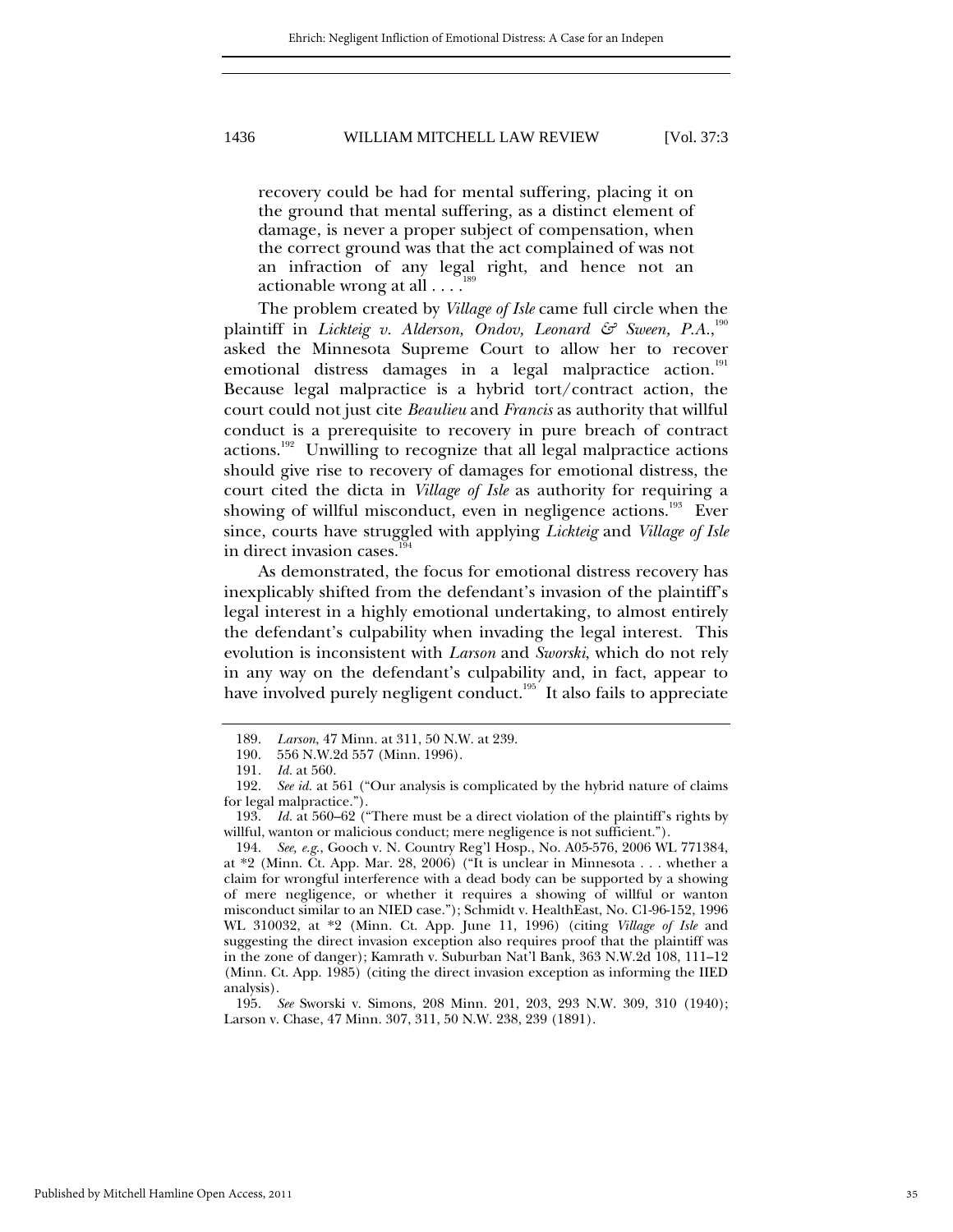the original purpose of the willfulness requirement, which was to distinguish between pure breach of contract actions and contract actions involving an independent tort.<sup>196</sup> And it is contradicted by the *Beaulieu* court's recognition that emotional distress damages are recoverable in tort actions where a "legal right has been invaded of a nature naturally to cause grief and distress of mind." $^{197}$ The categorical approach to the independent duty rule would allow courts to correct these inconsistencies.

#### *C. Redefining the Limits of NIED Recovery in Direct Invasion Cases*

Aside from its shaky foundation, the *Lickteig* court's version of the direct invasion exception fails to advance the underlying purpose of granting exceptions to the general no duty rule—to ensure that only genuine claims of emotional distress reach the jury.<sup>198</sup> It is difficult to comprehend how, for example, the spouse of a recently deceased is any less likely to suffer emotional distress upon discovering that her husband's corpse was lost or mutilated due to negligent conduct, than if it were lost or mutilated due to reckless or willful conduct. Likewise, a patient misdiagnosed with a terrible disease is no less likely to suffer emotional distress upon learning of the diagnosis than if he or she were to later find an expert willing to testify that the doctor made the diagnosis in reckless disregard of the truth with knowledge that injury could result. In short, attempting to draw a line based on the defendant's culpability is arbitrary, illogical, and inharmonious with the roots of the direct invasion exception.

Reverting back to the *Francis* and *Beaulieu* courts' strict contract/tort distinction is also unappealing. The mere fact that the legal interest invaded originates from a common law standard of care rather than a contractual obligation does not ensure that the injury is genuine. Moreover, as the dissenting justice in *Beaulieu* pointed out, distinguishing a tort action from a contract action based purely on whether the action involves an underlying contract

 <sup>196.</sup> Francis v. W. Union Tel. Co., 58 Minn. 252, 261–62, 59 N.W. 1078, 1080 (1894).

 <sup>197.</sup> Beaulieu v. Great N. Ry. Co., 103 Minn. 47, 49, 114 N.W. 353, 353 (1907).

 <sup>198.</sup> *See* Hubbard v. United Press Int'l, Inc., 330 N.W.2d 428, 437 (Minn. 1983) ("We have been careful to restrict the availability of such damages to those plaintiffs who prove that emotional injury occurred under circumstances tending to guarantee its genuineness.").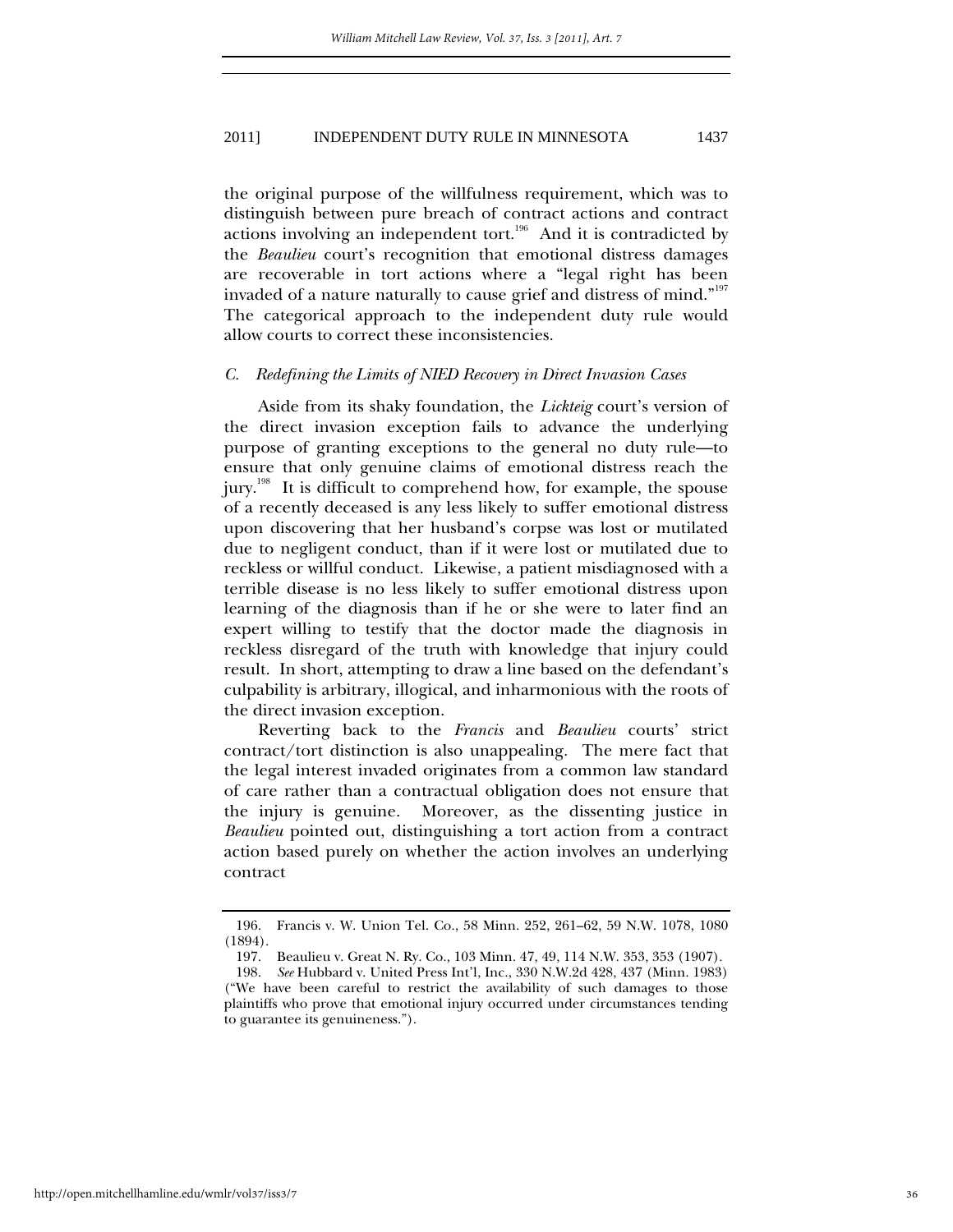[A]mounts to defining a tort as a wrong independent of contract. The fallacy of that definition has been clearly and repeatedly demonstrated. It is elementary that the distinction between contracts and torts is not philosophical, but historical, and largely concerns the law adjective. . . .

In point of actual number, nine-tenths of the actions *ex delicto* heard by this court, and by most courts, involve causes of action which could not be maintained without pleading and proving the contract.<sup>199</sup>

Since that time, of course, the contract/tort distinction has been further blurred or eliminated in many types of cases—such as strict products liability and professional malpractice—as a matter of public policy.<sup>200</sup> The same policy considerations support removing this artificial distinction in certain breach of contract claims involving highly emotional subject matters. $^{201}$ 

 <sup>199.</sup> *Beaulieu*, 103 Minn. at 57–58, 114 N.W. at 357 (Jaggard, J., dissenting) (internal quotation marks omitted). Likewise, a year earlier, the *Lindh* court recognized that "[i]t is elementary 'that a tort is a violation of legal duty and may involve as one of its elements a breach of contract.'" Lindh v. Great N. Ry. Co., 99 Minn. 408, 409, 109 N.W. 823, 824 (1906) (quoting Rich v. N.Y. Cent. & Hudson River R.R. Co., 87 N.Y. 382 (1882)).

 <sup>200.</sup> *See, e.g.*, Lloyd F. Smith Co. v. Den-Tal-Ez, Inc., 491 N.W.2d 11, 14 (Minn. 1992) ("Although strict liability is a tort, it is really a stripped-down model of a breach of warranty claim, with the result that the two remedies frequently overlap."); Wagener v. McDonald, 509 N.W.2d 188, 190 (Minn. Ct. App. 1993) (implying that legal malpractice does not fit nicely into either a breach of contract claim or tort claim).

 <sup>201.</sup> *See* Taylor v. Baptist Med. Ctr., Inc., 400 So. 2d 369, 374 (Ala. 1981) ("Although the general rule in Alabama is that mental anguish is not a recoverable element of damages in an action for breach of contract, an exception to this rule . . . has been recognized by this Court: Where the contractual duty or obligation is so coupled with matters of mental concern or solitude . . . that a breach will necessarily or reasonably result in mental anguish or suffering . . . ." (citations omitted) (internal quotation marks omitted).); Johnson v. Ruark Obstetrics & Gynecology Assocs., P.A., 395 S.E.2d 85, 93 (N.C. 1990) ("[T]he contractual relationship provides a strong factual basis to support *either* a claim for emotional distress based upon a breach of the contract *or* a finding of proximate causation and foreseeability of injury sufficient to establish a tort claim for emotional distress."); RESTATEMENT (THIRD) OF TORTS: LIAB. FOR PHYSICAL & EMOTIONAL HARM § 46 cmt. e (Tentative Draft No. 5, 2007) ("A court might hold that, although damages for emotional disturbance normally are not recoverable for breach of contract, some contracts—such as burial contracts—are so intimately tied to emotional issues that they call for an exception to the general rule."). The Third Restatement further recognizes that liability under the independent duty rule "can sometimes be explained as an appendage to contract law" and encourages courts to "be cognizant of the close relationships between tort and contract in these cases to ensure that the rules in each area are compatible." *Id.* (citation omitted).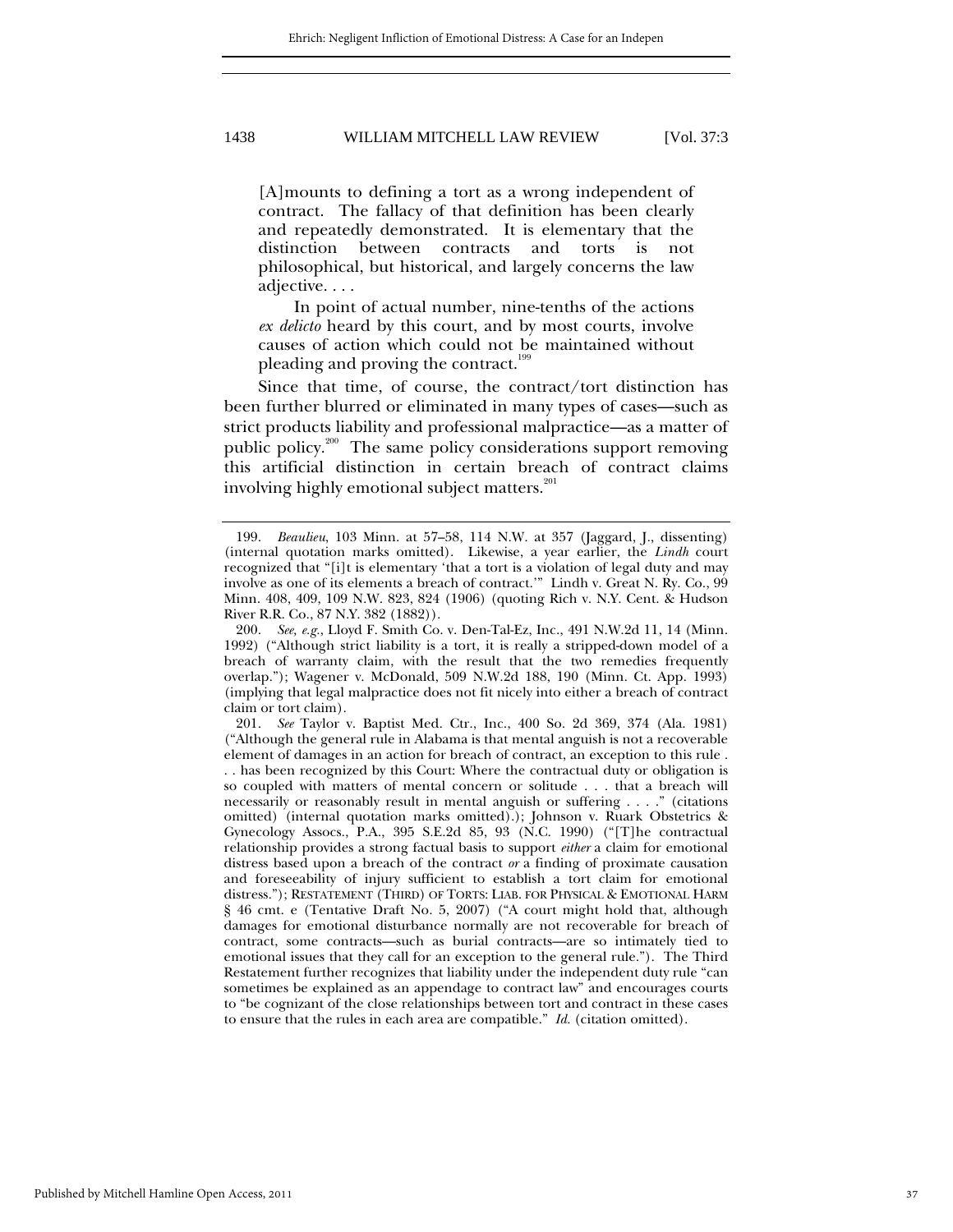Like the supreme court's early direct invasion decisions, the Minnesota Court of Appeals has more recently observed that the direct invasion exception typically involves tort where the very nature of the legal interest invaded tends to "naturally and directly cause emotional distress."<sup>202</sup> As a substantial number of other jurisdictions have implicitly recognized, this observation is no less true when those legal interests are invaded through purely negligent conduct, such as misdiagnosing serious diseases, mishandling corpses, committing psychological malpractice, and giving erroneous death notifications.<sup>203</sup> Thus, focusing back on the emotional nature of the legal interest invaded, as opposed to the defendant's culpability, is how the duty analysis should be guided in future cases.

Concededly, merely asking whether the legal interest invaded tends to directly and naturally lead to emotional distress is far from a bright-line rule. But at the same time, no court to date has succeeded in reducing societal values into a single, all-inclusive rule that strikes an appropriate balance between weeding out frivolous emotional distress claims and compensating legitimate injuries for every fact pattern that could present itself.<sup>204</sup> Accordingly, the Third Restatement's approach of allowing judges to define narrow,

 <sup>202.</sup> Carlson v. Ill. Farmers Ins. Co., 520 N.W.2d 534, 536 (Minn. Ct. App. 1994); *see also Beaulieu*, 103 Minn. at 49, 114 N.W. at 353 (observing that emotional distress damages are "limited to actions where the plaintiff has received some injury to his person, or some legal right has been invaded of a nature naturally to cause grief and distress of mind."); *Lindh*, 99 Minn. at 409, 109 N.W. at 824 (1906) ("Injury to the feelings of the family of deceased spring as naturally from disfiguration and mutilation of the body by exposure to the elements as by dissection.").

 <sup>203.</sup> *See supra* Part III.B.1–3 (summarizing cases from fifteen different jurisdictions allowing recovery for emotional distress without regard to the defendant's culpability).

 <sup>204.</sup> *See, e.g.*, Gammon v. Osteopathic Hosp. of Me., Inc., 534 A.2d 1282, 1285 (Me. 1987) ("[Our prior cases] also demonstrate the frailty of supposed lines of demarcation when they are subjected to judicial scrutiny in the context of varying fact patterns."); Sacco v. High Country Indep. Press, Inc., 896 P.2d 411, 424 (Mont. 1995) ("As is readily apparent, the case law demonstrates that negligent infliction of emotional distress as an independent tort action is a thorny issue with which this Court has struggled."); City of Tyler v. Likes, 962 S.W.2d 489, 496 (Tex. 1997) ("Our opinion today does not attempt the perhaps impossible task of distilling a unified theory of mental anguish from the existing precedents."); W.E. Shipley, Annotation, *Right to Recover for Emotional Disturbance or Its Physical Consequences, in the Absence of Impact or Other Actionable Wrong*, 64 A.L.R.2d 100, 103 (1959), *superseded by* 38 A.L.R.4th 998 ("The case law in the field . . . is in an almost unparalleled state of confusion and any attempt at a consistent exegesis of the authorities is likely to break down in embarrassed perplexity.").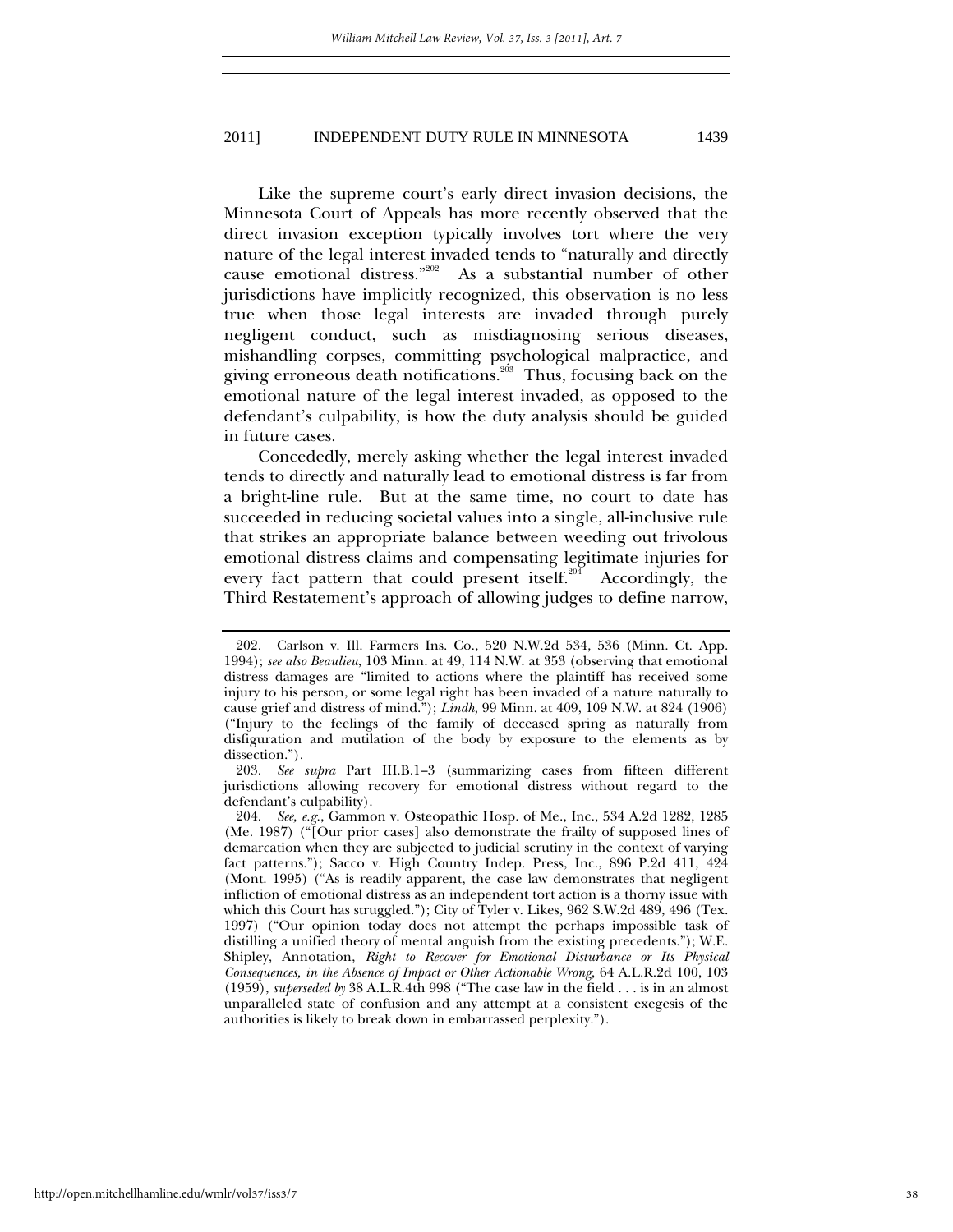policy-based categories of legal interests that are worthy of protection appears to be the most logical, fair, and harmonious way of redefining Minnesota's direct invasion exception.

Further, providing factors to guide the courts' analysis eliminates some of the subjectivity inherent in the process of determining which categories qualify, while retaining the needed flexibility to respond to the different types of fact patterns that will transpire. Once courts identify categories of protected legal interests, juries would have purely objective, bright-line tests to apply.205 If district courts are adopting overbroad categories, de novo appellate review is available to curtail the improper expansion of liability.

The eight-factor test that the courts in *Larson*, *Friedman*, *Kallstrom*, and *Burgess* applied is a start, but can be improved.<sup>206</sup> In *Rowland v. Christian*, 207 the California Supreme Court originally designed that test for the very different purpose of determining whether a specific category of conduct should be excluded from the general rule in physical injury cases imposing a duty whenever the actor increased the risk of harm.<sup>208</sup> Thus, the objective in the *Rowland* analysis is to determine whether strong public policy considerations against imposing liability override the general policy of providing compensation for physical injuries.<sup>209</sup> The overarching goal in NIED cases, however, is to identify categories of legal interests that, when invaded, tend to directly and naturally cause

 <sup>205.</sup> *See* Stadler v. Cross, 295 N.W.2d 552, 554 (Minn. 1980) (recognizing that the zone of danger rule provides an objective guide for a jury to determine). As with bystander recovery, each category of protected legal interests must also include the class of plaintiffs with standing to pursue recovery. For example, simply identifying preserving a corpse is not helpful unless the relationship between the plaintiff and the deceased were limited to, for example, spouses, parents, children, and siblings of the deceased who actually observed the body's mutilated condition.

 <sup>206.</sup> *See supra* Part III.B.3 and note 129.

 <sup>207. 443</sup> P.2d 561 (Cal. 1968).

 <sup>208.</sup> *See id.* at 564, *superseded by statute in part on other grounds*, CAL. CIV. CODE § 1714.7 (West 2009), *as stated in* Perez v. S. Pac. Transp. Co., 267 Cal. Rptr. 100, 102 (Ct. App. 1990).

 <sup>209.</sup> *See* RESTATEMENT (THIRD) OF TORTS: LIAB. FOR PHYSICAL & EMOTIONAL HARM § 7(a)–(b) (2010); *see also supra* notes 115–117 (noting the Third Restatement's examples of situations where public policy considerations oppose recognizing a duty, including holdings that (1) mothers owe no duty to their unborn fetuses; (2) physicians owe no duty to third parties; (3) social hosts who serve liquor owe no duty to third parties injured by their guests; and (4) certain media defendants owe no duty to protect the public from physical harm due to publishing material such as video games, books, and movies).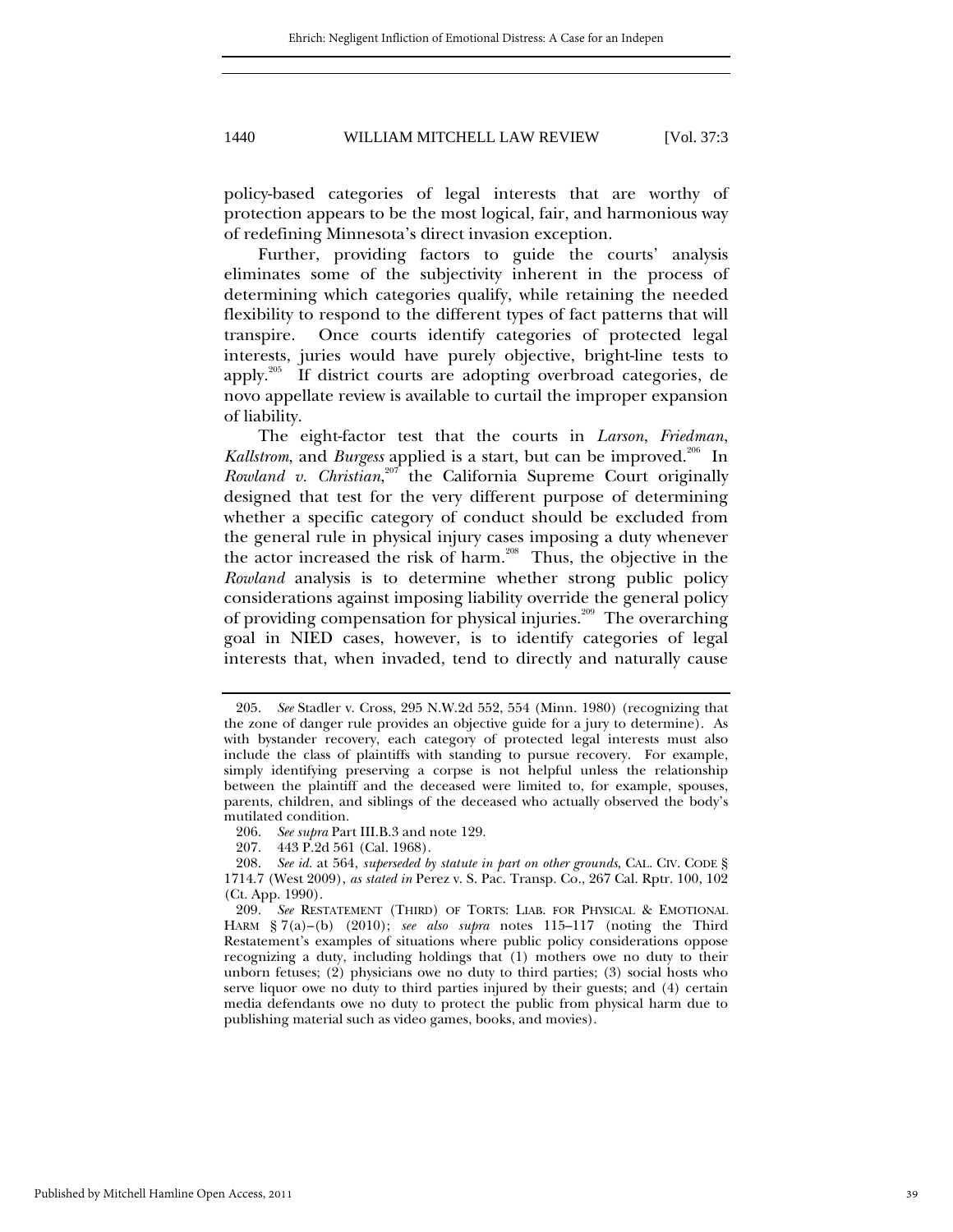emotional distress.<sup>210</sup> Analyzing, for example, the availability and prevalence of insurance, the defendant's moral blame, and the burden on the defendant does not serve this purpose. The other *Rowland* factors can be modified slightly to better serve the goal of the duty analysis in NIED cases.

#### *D. Proposed Guidelines for Identifying Categories of Protected Activities*

Examining the considerations courts have cited as being important when imposing a duty in NIED cases can help develop a better set of guidelines. Grouped loosely in order of importance, those guidelines follow.

# *1. Does the Relevant Industry Recognize a Standard of Care that Requires the Defendant to Prevent Emotional Distress?*

If the pertinent industry has already established a standard of care designed to guard against causing emotional distress, then that fact alone provides both a threshold guarantee that the claimed emotional distress is trustworthy and fair notice to the defendant that a breach is likely to result in liability. This is the consideration that the Oregon Supreme Court found important in Curtis v. MRI Imaging Services II,<sup>211</sup> where the plaintiff alleged that, in performing an MRI, the defendant undertook

[A] duty to explain the nature of the procedure, to warn of its possible claustrophobic effects, to take an adequate medical history in order to discover any particular physical or psychological sensitivities that might be affected by the procedure, and . . . to terminate the procedure if the [plaintiff] begins to experience physical or psychological  $dif$ ficulties. $2<sup>2</sup>$ 

According to the court

[W]here the standard of care in a particular medical profession recognizes the possibility of adverse psychological reactions or consequences as a medical concern and dictates that certain precautions be taken to avoid or minimize it, the law will not insulate persons in that profession from liability if they fail in those duties,

 <sup>210.</sup> *See supra* note 204 and accompanying text.

 <sup>211. 956</sup> P.2d 960 (Or. 1998).

 <sup>212.</sup> *Id.* at 963.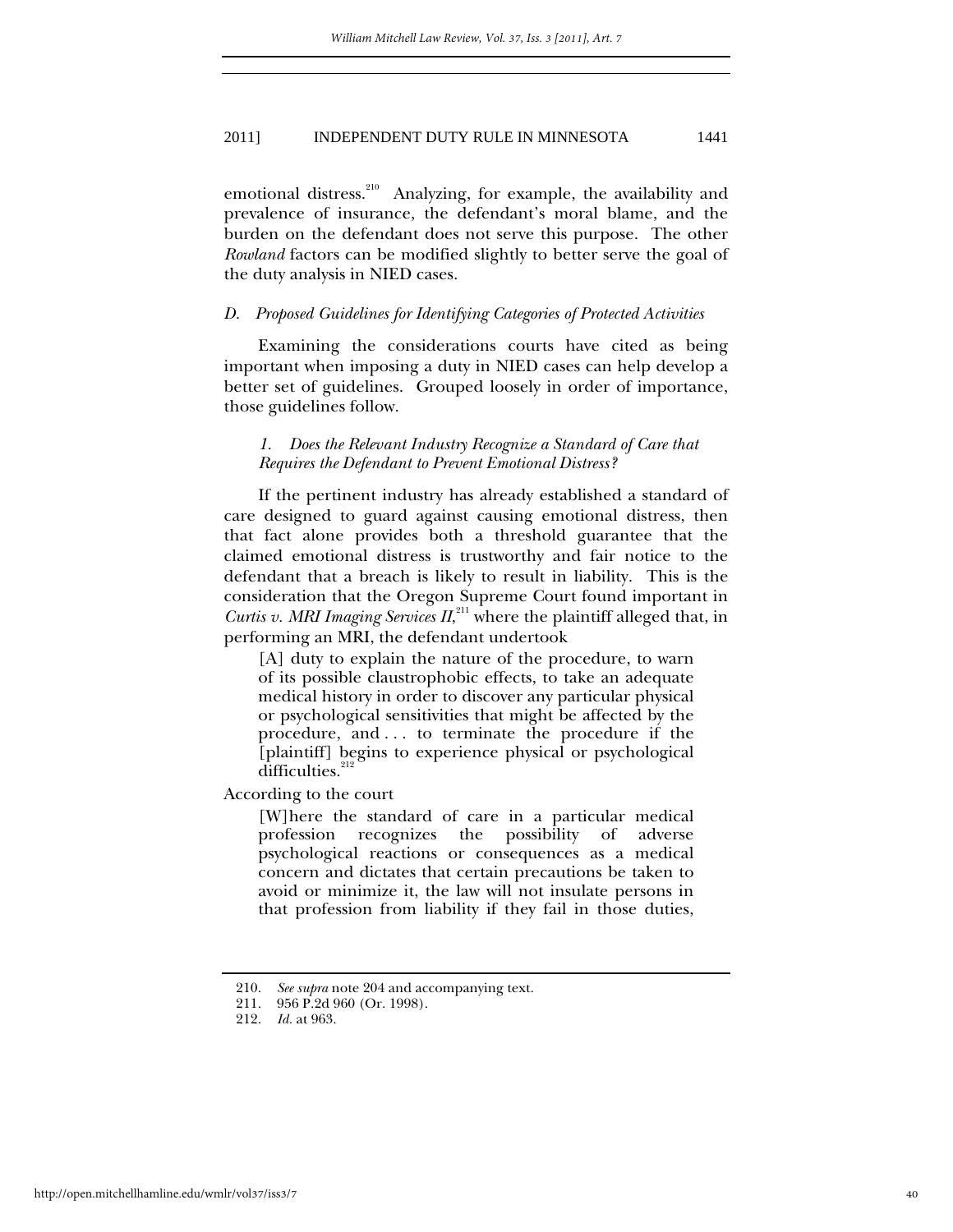thereby causing the contemplated harm.<sup>213</sup>

This consideration is also probably applicable in cases involving, for example, morticians preparing bodies for funerals, doctors delivering death notifications or news of serious illnesses, and psychologists treating patients for psychological disorders.<sup>214</sup> The source and notoriety of the standard should drive the weight given to this factor. $^{215}$ 

# *2. Does the Legal Interest Involve a Highly Emotional Subject Matter?*

The highly emotional character of the undertaking or activity is either explicitly or implicitly a central consideration in virtually every case imposing a duty to avoid negligently inflicting emotional distress.216 Like the first factor, the highly emotional nature of an activity tends to both ensure that the resulting emotional distress is trustworthy, and that the defendant had fair notice of the potential for liability in the event of a breach.

 215. For instance, a standard established by statute, ordinance, or code of ethics could be given significant weight. A standard established by treatise, journal article, or industry publication should be given moderate weight. And a standard established solely by expert testimony could be given less weight.

 <sup>213.</sup> *Id.*

 <sup>214.</sup> The *Curtis* court analogized these allegations to "a patient's claim against a psychotherapist who violates the relevant standard of care by entering into a sexual relationship with a patient, thereby causing depression or anxiety, or against a physician who inappropriately prescribes a drug that causes or exacerbates a psychological condition." *Id.* (citing Richard H. v. Larry D., 243 Cal. Rptr. 807 (Ct. App. 1988), *disagreed with on other grounds by* John R. v. Oakland Unified Sch. Dist., 769 P.2d 948 (Cal. 1989); Rowe v. Bennett, 514 A.2d 802 (Me. 1986); Kampe v. Colom, 906 S.W.2d 796 (Mo. Ct. App. 1995); Mazza v. Huffaker, 300 S.E.2d 833 (N.C. Ct. App. 1983); Sisson v. Seneca Mental Health/Mental Retardation Council, Inc., 404 S.E.2d 425, 428 (W. Va. 1991)).

 <sup>216.</sup> *See, e.g.*, Lindh v. Great N. Ry. Co., 99 Minn. 408, 409, 109 N.W. 823, 824 (1906) ("Injury to the feelings of the family of deceased spring . . . naturally from disfiguration and mutilation of the body by exposure to the elements . . . ."); Kamrath v. Suburban Nat'l Bank, 363 N.W.2d 108, 112 (Minn. Ct. App. 1985) ("[H]arm of the type Kamrath suffered, based in emotional distress, flows naturally from [forcing an employee to undertake a polygraph examination]."); Quill v. Trans World Airlines, Inc., 361 N.W.2d 438, 443 (Minn. Ct. App. 1985) ("There can be few experiences as terrifying as being pinned to a seat by gravity forces as an airplane twists and screams toward earth at just under the speed of sound. The nature of that experience guarantees plaintiff suffered severe emotional distress during the descent and the emergency detour to Detroit.").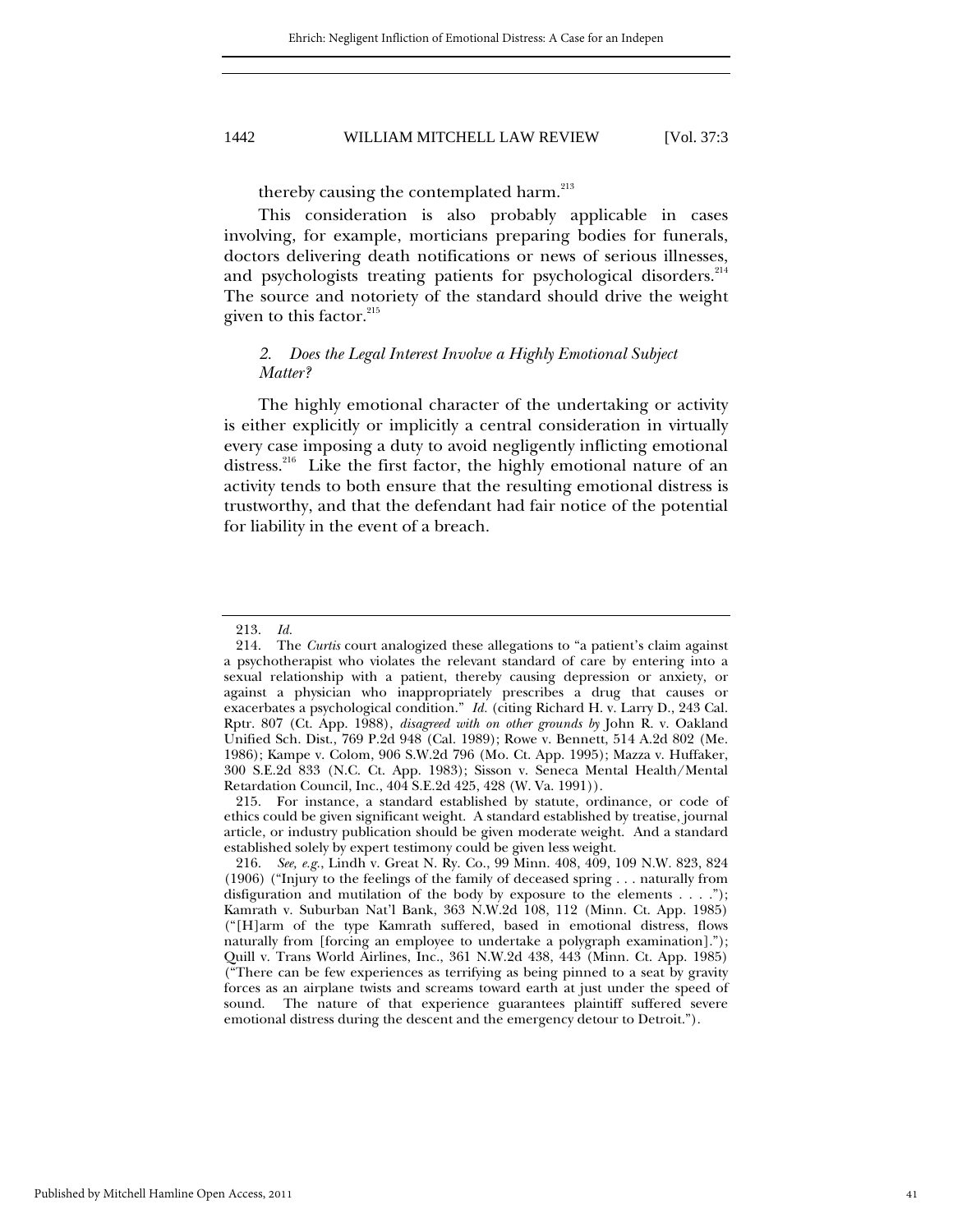# *3. Is There a Special Relationship Between the Plaintiff and Defendant?*

Courts are more likely to recognize a duty to avoid negligently inflicting emotional distress where the breach occurred within the confines of a special relationship rather than between complete strangers.<sup>217</sup> The following elements are common to special The following elements are common to special relationship cases: (1) the existence of a contractual relationship or other voluntary undertaking by the defendant directly with or to the plaintiff; (2) the plaintiff's vulnerability to emotional distress; and  $(3)$  the defendant's knowledge of the plaintiff's vulnerability.<sup>218</sup> The existence of a special relationship not only ensures some rational and bright-line limits on the extent of the defendant's liability, but also provides some indicia of trustworthiness and fair notice to the defendant.

 <sup>217.</sup> *See, e.g*., Chizmar v. Mackie, 896 P.2d 196, 203–05 (Alaska 1995) (finding that a doctor owed said duty to his patient); Burgess v. Superior Court, 831 P.2d 1197, 1203 (Cal. 1992) (finding that a doctor owed said duty to his minor patient's mother); Gracey v. Eaker, 837 So. 2d 348, 357 (Fla. 2002) (implying that a psychotherapist owes said duty to his patient); *Rowe*, 514 A.2d at 807 ("[B]ecause of the nature of the psychotherapist-patient relationship, an action may be maintained by a patient for serious mental distress caused by the negligence of his therapist despite the absence of an underlying tort."); Boorman v. Nev. Mem'l Cremation Soc'y, 236 P.3d 4, 7–8 (Nev. 2010) (finding that a mortuary owes said duty to the family of the deceased); *Curtis*, 956 P.2d at 963 ("[W]here the standard of care in a particular medical profession recognizes the possibility of adverse psychological reactions or consequences as a medical concern and dictates that certain precautions be taken to avoid or minimize it, the law will not insulate persons in that profession from liability if they fail in those duties, thereby causing the contemplated harm."); Shin v. Sunriver Preparatory Sch., Inc., 111 P.3d 762, 770 (Or. Ct. App. 2005) (holding that, because of the special relationship between a boarding school and its students, the boarding school owed a duty to avoid negligently causing emotional harm to its student).

 <sup>218.</sup> Freeman v. Harris Cnty., 183 S.W.3d 885, 890 (Tex. App. 2006). Although Minnesota law does not discuss the direct invasion exception in terms of special relationships, this explanation appears consistent with Minnesota's treatment of emotional distress resulting from statutory violations. *Compare Kamrath*, 363 N.W.2d at 112 (holding employer's violation of statutory duty to not subject employees to polygraph test permitted recovery for resulting emotional distress), *with* Beaulieu v. Great N. Ry. Co., 103 Minn. 47, 55–57, 114 N.W. 353, 356–57 (1907) (holding telegraph company's violation of statutory duty to deliver telegraphs did not permit recovery for resulting emotional distress).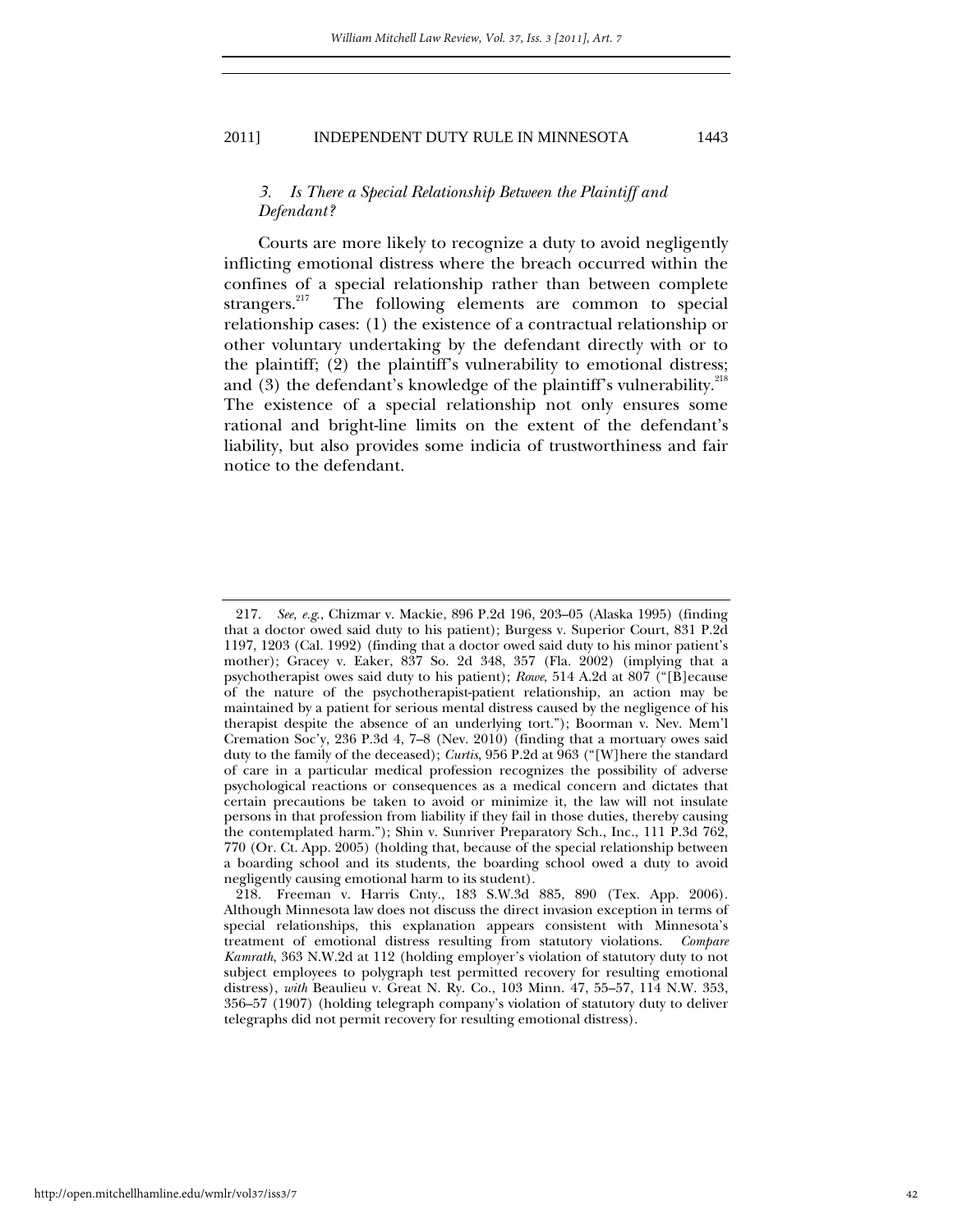# *4. Is the Occurrence of Emotional Distress a Foreseeable Consequence of the Breach?*

Although related to the second factor, the foreseeability question differs in that it focuses on the defendant's perspective, rather than on the nature of the undertaking in general.<sup>219</sup> While many authorities provide a convincing reason for denying dispositive significance to the foreseeability consideration,<sup>220</sup> its well-established role in the duty analysis cannot be denied.<sup>221</sup> But the highly subjective nature of this inquiry should slightly diminish its importance in the overall analysis.

# *5. Is the Injury Likely to be Experienced by an Appreciable Number of the Population, as Opposed to the Rare, Idiosyncratic Hypersensitive, or Unusual Minority?*

The foreseeability of the injury should be examined from the standpoint of the "normally constituted" or "ordinarily sensitive" plaintiff, not the hypersensitive or idiosyncratic.<sup>222</sup> Importantly, however, this consideration is not to be confused with denying a particular plaintiff damages because of unusual sensitivity. The Minnesota Supreme Court has adopted the eggshell plaintiff doctrine in the emotional distress context, distinguishing between the foreseeability of *some* harm versus the foreseeability of the *ultimate* harm:

 <sup>219.</sup> Using the example of handling a corpse, the foreseeability prong would provide a different result for a rail carrier employee who caused damage by failing to cover the casket during transport from a passenger who was unaware of the corpse's presence and negligently caused a fire that destroyed all cargo aboard, including the corpse. Although the legal interest invaded would be highly emotional in both instances, emotional distress to the deceased's family would arguably be foreseeable to the former, but not the latter.

 <sup>220.</sup> *See supra* notes 150–51.

 <sup>221.</sup> *See* Austin v. Metro. Life Ins. Co., 277 Minn. 214, 217, 152 N.W.2d 136, 138 (1967) ("The common-law test of duty is the probability or foreseeability of injury to plaintiff."); *see also* La Fleur v. Mosher, 325 N.W.2d 314, 318 (Wis. 1982) (discussing foreseeability as a relevant consideration in determining whether to recognize a categorical exception); *supra* Part III.B.1.

 <sup>222.</sup> *See* Gammon v. Osteopathic Hosp. of Me., Inc., 534 A.2d 1282, 1285 (Me. 1987) ("A defendant is bound to foresee psychic harm only when such harm reasonably could be expected to befall the ordinarily sensitive person."); Bass v. Nooney Co., 646 S.W.2d 765, 773–74 (Mo. 1983) (en banc) (remanding for trial on whether the defendant could have foreseen that an ordinary person would suffer significant emotional distress while trapped in a stuck elevator).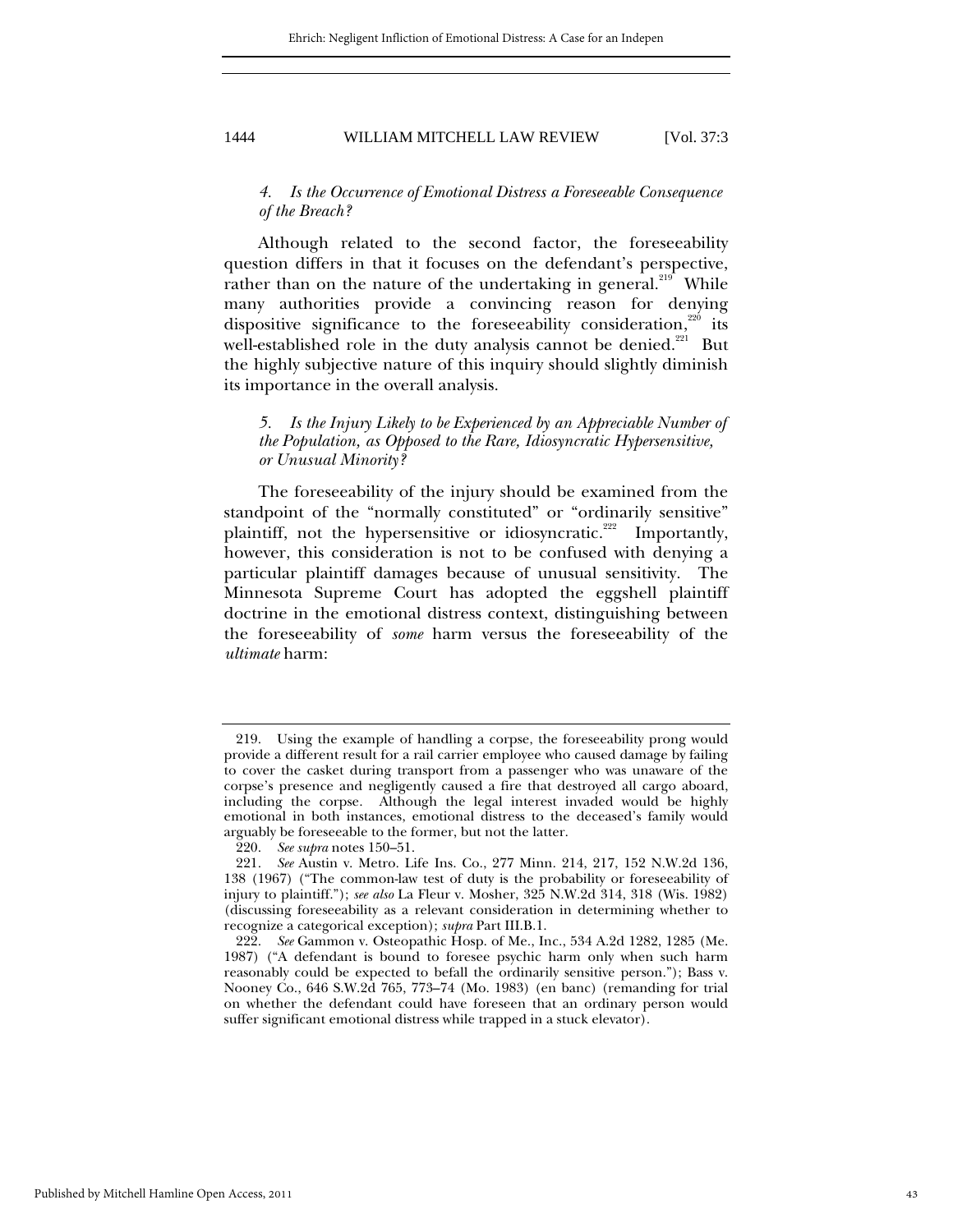A more difficult question is the broad problem of compensating one whose injuries are the result of unusual sensitivity or susceptibility to shock. Much has been written on the subject, both by courts and commentators. Defendant vigorously argues that plaintiffs should not be entitled to recover for injuries which defendant could not reasonably foresee. However, we have held that foreseeability is a test of negligence and not of damages. If defendant can foresee some harm to one to whom he owes a duty, the exact nature and extent of the harm need not be foreseeable to permit recovery for all of the damages proximately caused.<sup>223</sup>

 Accordingly, this factor only examines—on a categorical, not case-by-case, basis—whether an appreciable portion of the population is likely to experience some emotional harm. A plaintiff falling within this category can recover even if the extent of his or her emotional distress was unforeseeable because of an unusual susceptibility to emotional distress.

This was the consideration that the *Friedman* court found dispositive when it denied recovery to a strict ethical vegan who alleged emotional distress stemming from his discovery that a tuberculosis test contained animal byproducts.224 Discovery of a putrid object in food, on the other hand, is an example of something that would no doubt trigger a negative emotional response by an appreciable or substantial portion of the population.<sup>225</sup>

#### *6. Is the Category Narrowly Defined to Ensure Commonality?*

The concern against protecting only the idiosyncratic, hypersensitive, or unusual minority of the population must be balanced against the danger of classifying categories of legal interests too broadly. This factor derives from the Alaska Supreme

 <sup>223.</sup> Okrina v. Midwestern Corp., 282 Minn. 400, 405, 165 N.W.2d 259, 263 (1969).

 <sup>224.</sup> Friedman v. Merck & Co., 131 Cal. Rptr. 2d 885, 892–95 (Ct. App. 2003).

 <sup>225.</sup> Several jurisdictions recognize a duty to avoid negligently causing emotional distress by way of contaminated food. *See* RESTATEMENT (THIRD) OF TORTS: LIAB. FOR PHYSICAL & EMOTIONAL HARM § 46 cmt. d reporters' note (Tentative Draft No. 5, 2007) (citing Hagan v. Coca-Cola Bottling Co., 804 So. 2d 1234 (Fla. 2001); Way v. Tampa Coca Cola Bottling Co., 260 So. 2d 288 (Fla. Dist. Ct. App. 1972); Wallace v. Coca-Cola Bottling Plants, Inc., 269 A.2d 117 (Me. 1970), *overruled on other grounds by* Culbert v. Sampson's Supermarkets Inc., 444 A.2d 433, 437 (Me. 1982)).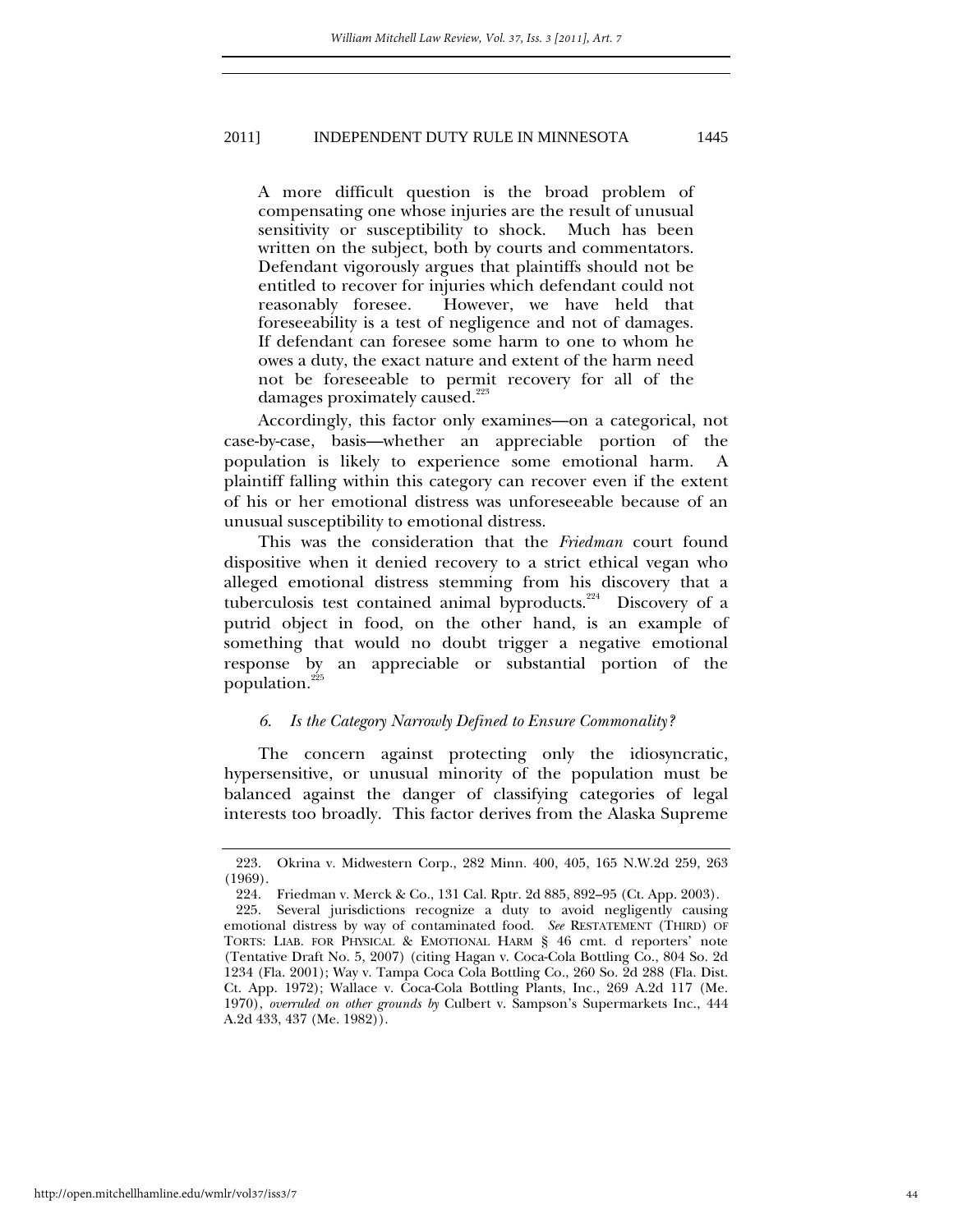Court's concerns when it declined to recognize a duty to avoid emotional distress in all cases where the defendant causes the plaintiff to unknowingly injure a third party.<sup>226</sup> The test is whether the potential factual variations among cases falling within a proposed category could vary so widely that the classification does very little to ensure that class members' injuries are genuine.<sup> $227$ </sup>

This factor also demands precise definition of the particular class of plaintiffs with standing to claim membership in the protected category. Where the breach arises out of a contractual relationship, perhaps only parties to the contract can recover.<sup>228</sup> Where the breach derives from a statutory requirement, a negligence per se analysis can be used to define the class of qualifying plaintiffs.<sup>229</sup> In the rare case where there is no underlying tort or contract violation, courts must make public policy distinctions to define the scope of the class.<sup>230</sup>

# *7. Have Other Jurisdictions Recognized a Duty for that Particular Category of Activity?*

When recognizing new torts, Minnesota courts consistently consider how other jurisdictions have addressed the issue.<sup>231</sup> Similarly, examination of whether other jurisdictions have recognized a particular category of activity as permitting NIED

 230. *See, e.g*., Boorman v. Nev. Mem'l Cremation Soc'y, 236 P.3d 4, 8 (Nev. 2010) (holding that family members can maintain a negligent emotional distress claim against a mortuary regarding the handling of a loved one's remains but may not pursue a claim against the county coroner). In *Boorman*, the court found a distinction between the nature of the duty undertaken by a county coroner, who does not have a contract with the deceased's family, and a private mortuary, which does. *Id.* at 8–10. Because of this distinction, the court held that the coroner was only liable to "the person with the right to dispose of the deceased's body," and the mortuary was only liable to "close family members who are aware of both the death of a loved one and that mortuary services were being performed." *Id.* at 8–9.

 231. Larson v. Wasemiller, 738 N.W.2d 300, 304 (Minn. 2007); Lake v. Wal-Mart Stores, Inc., 582 N.W.2d 231, 234 (Minn. 1998).

 <sup>226.</sup> Kallstrom v. United States, 43 P.3d 162, 167–68 (Alaska 2002).

 <sup>227.</sup> *Id.* at 167.

 <sup>228.</sup> For instance, a court may find that in negligent diagnosis cases, only the patient can directly recover for the resulting emotional distress, not members of his or her family.

 <sup>229.</sup> *See, e.g*., Clomon v. Monroe City Sch. Bd., 572 So. 2d 571, 577 (La. 1990) ("In determining whether the bus driver's violation was a breach of a delictual duty owed specially and directly to [the plaintiff] it is necessary to examine the purposes of the legislation and decide (1) whether [the plaintiff] falls within the class of persons it was intended to protect and (2) whether the harm complained of was of the kind which the statute was intended, in general, to prevent.").